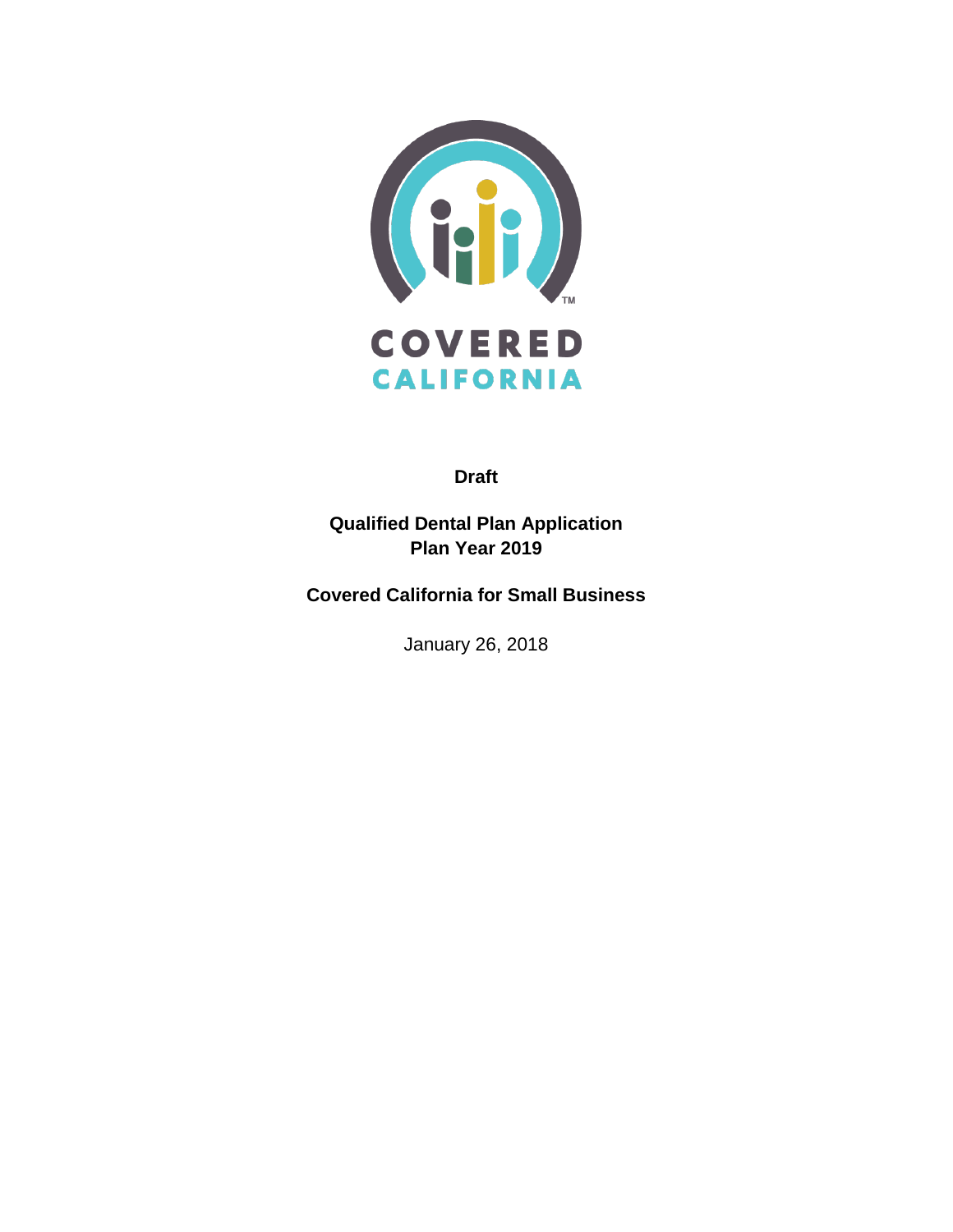# Contents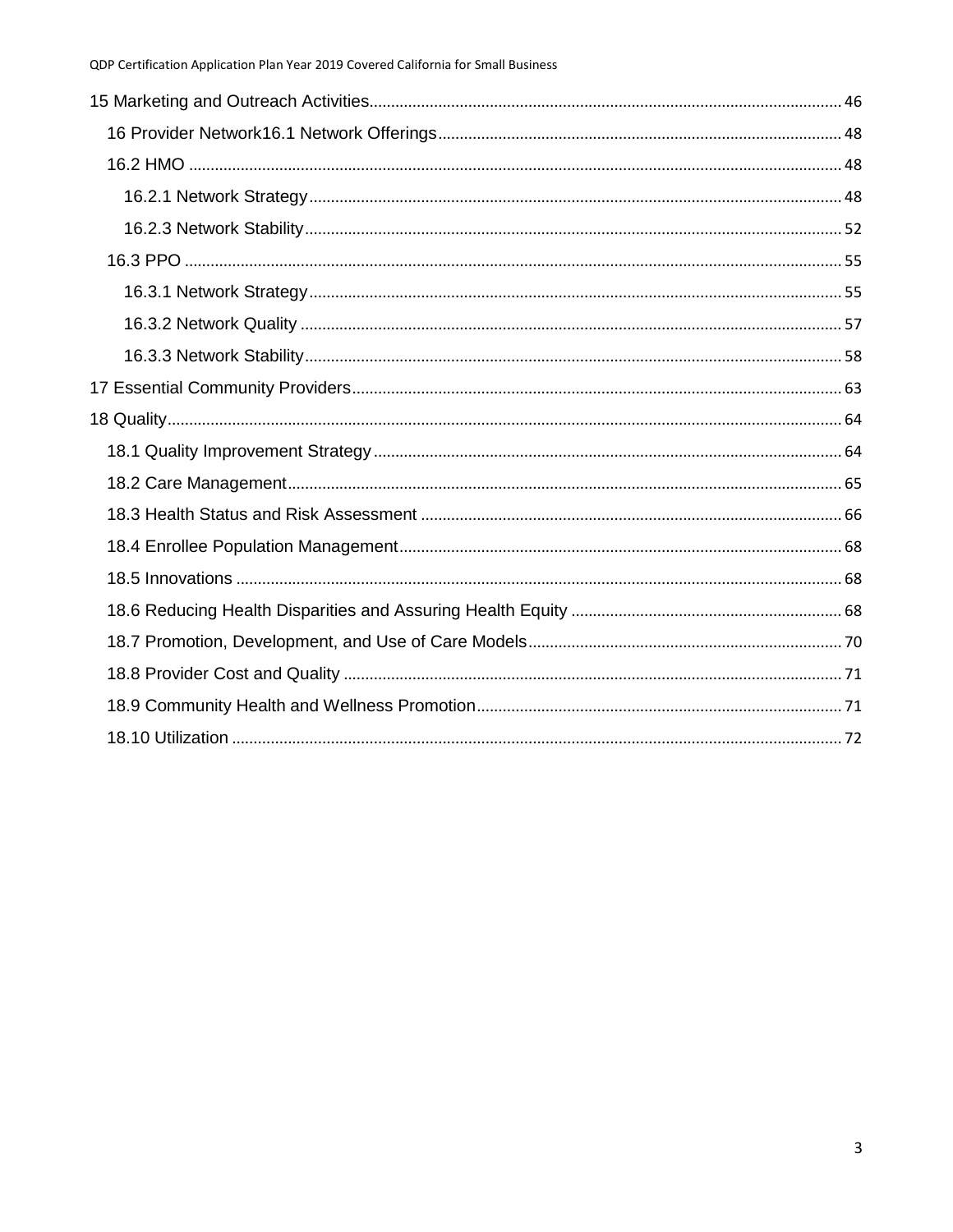# <span id="page-3-0"></span>**1 Application Overview**

# <span id="page-3-1"></span>**1.1 Purpose**

The California Health Benefit Exchange (Exchange) is accepting applications from eligible Dental Issuers<sup>1</sup> (Applicants) to submit proposals to offer, market, and sell qualified dental plans (QDPs) through the Exchange beginning in 2018, for coverage effective January 1, 2019. Based on the Covered California Qualified Dental Plan Certification Application for Plan Year 2017, QDP issuers selected for the 2017 Plan Year executed multi-year contracts with the Exchange. As provided in the 2017 Application, application for certification for Plan Years 2018 and 2019 is limited to (1) those QDP issuers contracted for Plan Year 2017 that continue to meet certification standards and performance requirements, and (2) plans newly licensed and offering in the applicable market after May 2, 2017. QDP issuers contracted for Plan Year 2017 will complete a simplified certification application since those issuers have a three year contract with the Exchange that imposes ongoing requirements that are similar to the requirements in the certification application and consideration of this contract performance is included in the evaluation process. The Exchange will exercise its statutory authority to selectively contract for health care coverage offered through the Exchange for plan year 2019. The Exchange reserves the right to select or reject any Applicant or to cancel this Application at any time.

# <span id="page-3-2"></span>**1.2 Background**

 $\overline{a}$ 

Soon after the passage of national health care reform through the Patient Protection and Affordable Care Act of 2010 (ACA), California enacted legislation to establish a qualified health benefit exchange. (California Government Code § 100500 et seq).The California state law is referred to as the California Patient Protection and Affordable Care Act (CA-ACA).

The Exchange offers a statewide health insurance exchange to make it easier for individuals to compare plans and buy health insurance in the private market. Although the focus of the Exchange is on individuals who qualify for tax credits and subsidies under the ACA, the Exchange's goal is to make insurance available to all qualified individuals. The vision of the Exchange is to improve the health of all Californians by assuring their access to affordable, high quality care coverage. The mission of the Exchange is to increase the number of insured Californians, improve health care quality, lower costs, and reduce health disparities through an innovative, competitive marketplace that empowers consumers to choose the health plan and providers that give them the best value.

The Exchange is guided by the following values:

 **Consumer-Focused**: At the center of the Exchange's efforts are the people it serves. The Exchange will offer a consumer-friendly experience that is accessible to all Californians, recognizing the diverse cultural, language, economic, educational and health status needs of those it serves.

<sup>&</sup>lt;sup>1</sup> The term "Dental Issuer" used in this document refers to both dental plans regulated by the California Department of Managed Health Care and insurers regulated by the California Department of Insurance. It also refers to the company issuing dental coverage, while the term "Qualified Dental Plan" refers to a specific policy or plan to be sold to a consumer that has been certified by Covered California. Qualified Dental Plans are also referred to as "products". The term "Applicant" refers to a Dental Issuer who is seeking to have its products certified as Qualified Dental Plans.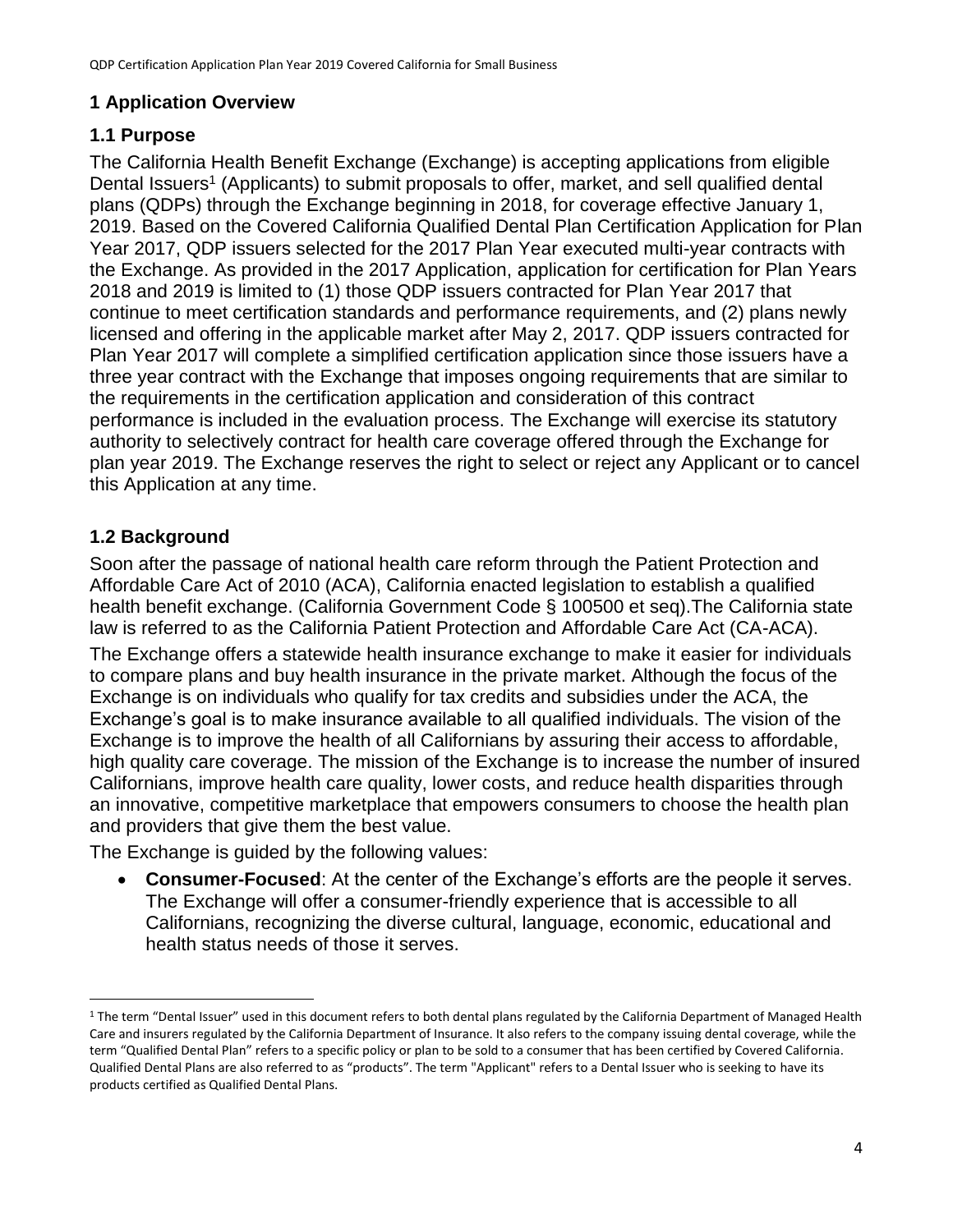- **Affordability**: The Exchange will provide affordable health insurance while assuring quality and access.
- **Catalyst**: The Exchange will be a catalyst for change in California's health care system, using its market role to stimulate new strategies for providing high-quality, affordable health care, promoting prevention and wellness, and reducing health disparities.
- **Integrity**: The Exchange will earn the public's trust through its commitment to accountability, responsiveness, transparency, speed, agility, reliability, and cooperation.
- **Transparency**: The Exchange will be fully transparent in its efforts and will make opportunities available to work with consumers, providers, health plans, employers, purchasers, government partners, and other stakeholders to solicit and incorporate feedback into decisions regarding product portfolio and contract requirements.
- **Results**: The impact of the Exchange will be measured by its contributions to decrease the number of uninsured, have meaningful plan and product choice in all regions for consumers, improve access to quality healthcare, promote better health and health equity, and achieve stability in healthcare premiums for all Californians.

In addition to being guided by its mission and values, the Exchange's policies are derived from the federal Affordable Care Act which calls upon Exchanges to advance "plan or coverage benefits and health care provider reimbursement structures" that improve health outcomes. The Exchange seeks to improve the quality of care while moderating cost not only for the individuals enrolled in its plans, but also by being a catalyst for delivery system reform in partnership with plans, providers and consumers. With the Affordable Care Act and the range of insurance market reforms that are in the process of being implemented, the health insurance marketplace is transforming from one that has prioritized profitability through a focus on risk selection to one that rewards better care, affordability, and prevention.

The Exchange needs to address these issues for the millions of Californians who enroll through the Exchange to get coverage, but it is also part of broader efforts to improve care, improve health, and stabilize rising health care costs throughout the state.

The Exchange must operate within the federal standards in law and regulation. Beyond what is framed by the federal standards, California's legislature shapes the standards and defines how the new marketplace for individual and small group health insurance operates in ways specific to their context. Within the requirements of the minimum Federal criteria and standards, the Exchange has the responsibility to "certify" the Qualified Health Plans that will be offered in the Exchange.

The state legislation to establish the Exchange gave authority to the Exchange to selectively contract with issuers so as to provide health care coverage options that offer the optimal combination of choice, value, quality, and service and to establish and use a competitive process to select the participating health issuers.

These concepts, and the inherent trade-offs among the Exchange values, must be balanced in the evaluation and selection of the Qualified Health Plans that will be offered in Covered California for Small Business.

This application has been designed consistent with the policies and strategies of the Exchange Board which calls for the QHP selection to influence the competitiveness of the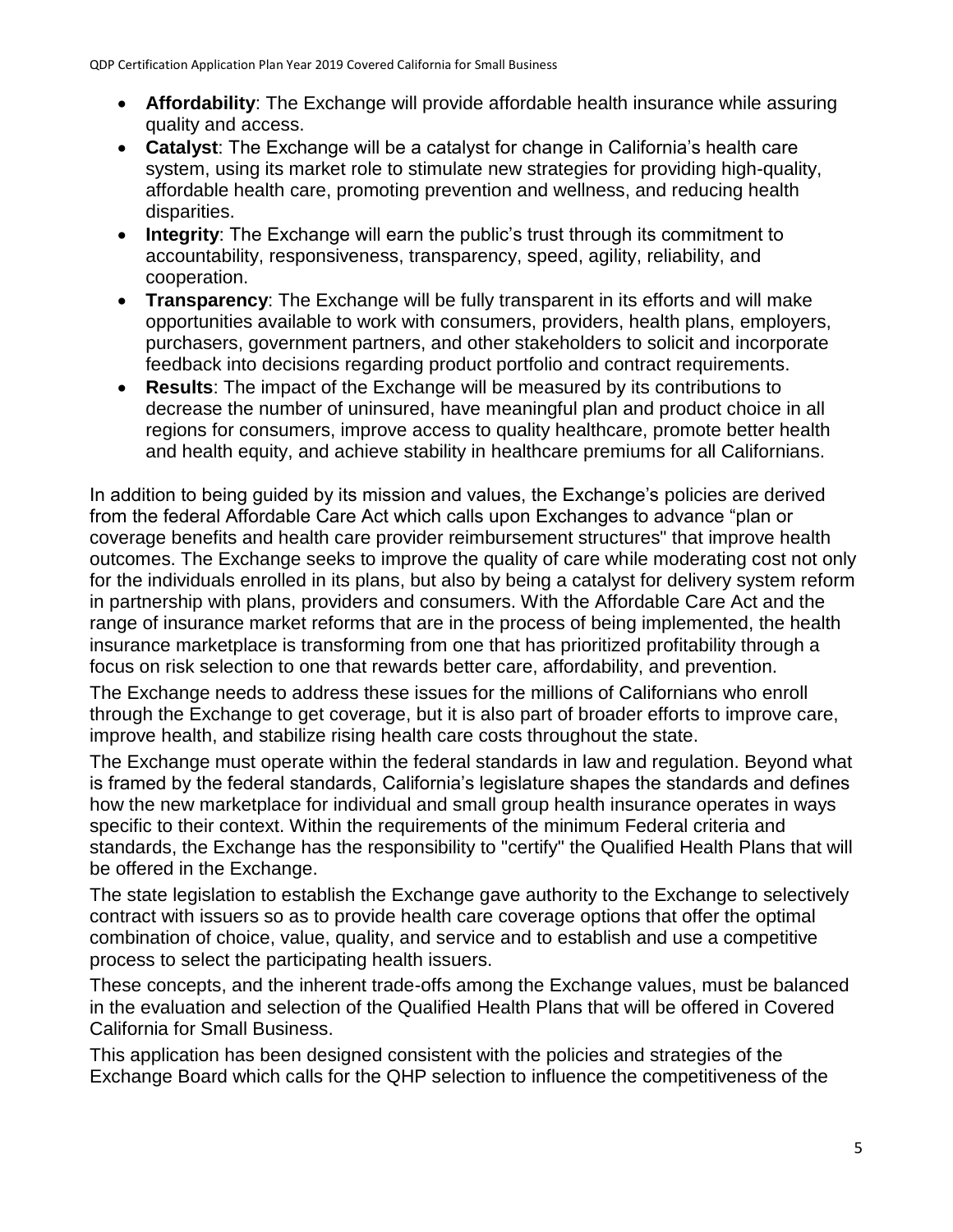market, the cost of coverage, and how value is added through health care delivery system improvement.

### <span id="page-5-0"></span>**1.3 Application Evaluation and Selection**

The evaluation of QDP Certification Applications will not be based on a single, strict formula; instead, the evaluation will consider the mix of health plans for each region of California that best meet the needs of consumers in that region and the Exchange's goals. The Exchange wants to provide an appropriate range of high quality health plans to participants at the best available price that is balanced with the need for consumer stability and long term affordability. In consideration of the mission and values of the Exchange, the Board of the Exchange articulated guidelines for the selection and oversight of Qualified Health Plans which are used when reviewing the QDP application proposals for 2019. These guidelines are:

#### **Promote affordability for the consumer– both in terms of premium and at point of care**

The Exchange seeks to offer health plans, plan designs and provider networks that are as affordable as possible to consumers both in premiums and cost sharing, while fostering competition and stable premiums. The Exchange will seek to offer health plans, products, and provider networks that will attract maximum enrollment as part of its effort to lower costs by spreading risk as broadly as possible.

#### **Encourage "Value" Competition Based upon Quality, Service, and Price**

While premium will be a key consideration, contracts will be awarded based on the determination of "best value" to the Exchange and its participants. The evaluation of Issuer QDP proposals will focus on quality and service components, including past history of performance, administrative capacity, reported quality and satisfaction metrics, quality improvement plans and commitment to serve the Exchange population. This commitment to serve the Exchange population is evidenced through general cooperation with the Exchange's operations and contractual requirements which include provider network adequacy, cultural and linguistic competency, programs addressing health equity and disparities in care, innovations in delivery system improvements and payment reform. The application responses, in conjunction with the approved filings, will be evaluated by the Exchange and used as part of the selection criteria to offer issuers' products on the Exchange for the 2019 plan year.

#### **Encourage Competition Based upon Meaningful QDP Choice and Product Differentiation: Patient-Centered Benefit Plan Designs<sup>2</sup>**

The Exchange is committed to fostering competition by offering QDPs with features that present clear choice, product and provider network differentiation. QDP Applicants are required to adhere to the Exchange's standard benefit plan designs in each region for which they submit a proposal. The Exchange is interested in having HMO and PPO

 $\ddot{\phantom{a}}$ 

<sup>2</sup> The 2019 Patient-Centered Benefit Designs will be finalized when the 2019 federal actuarial value calculator is finalized.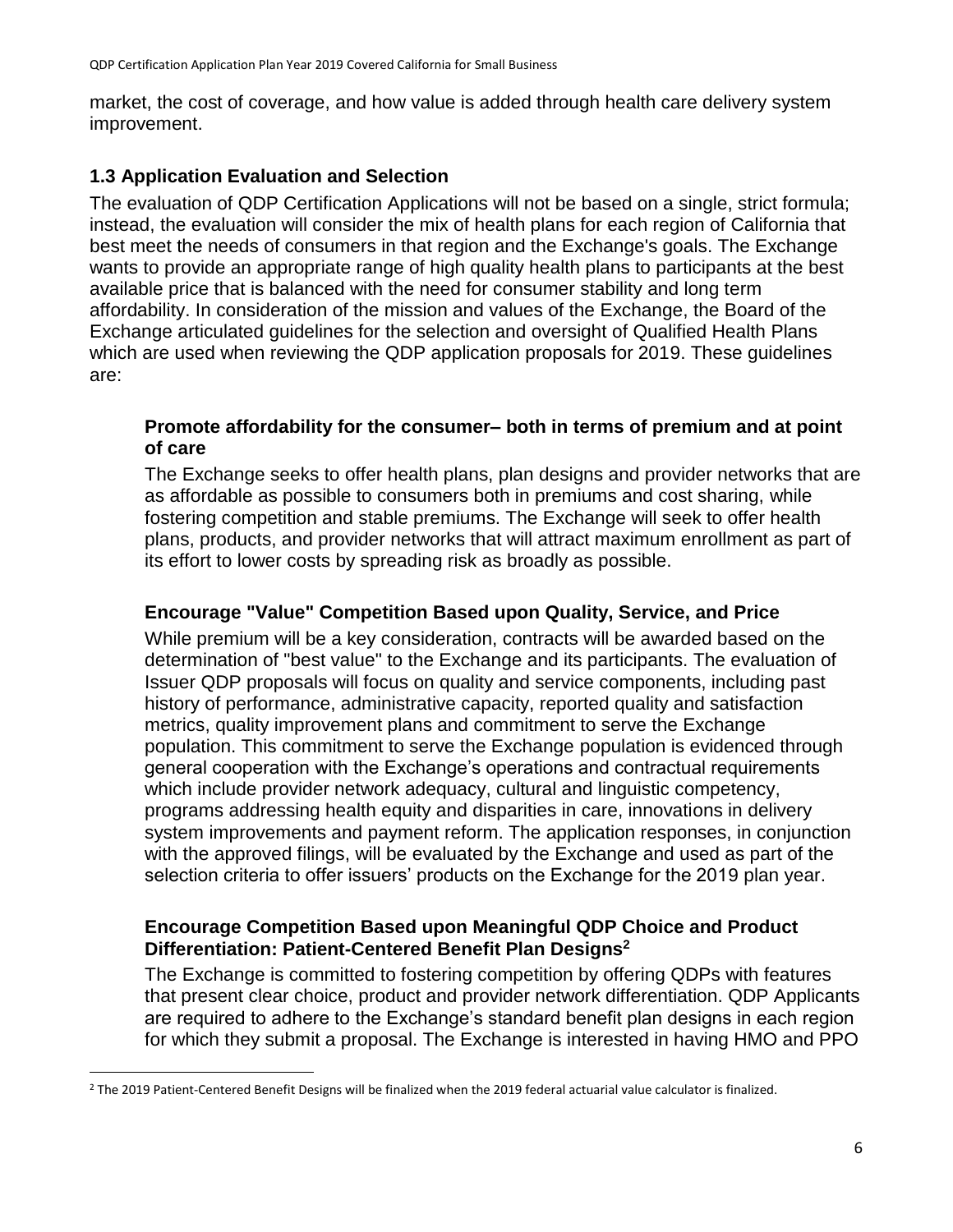products offered statewide. Within a given product design, the Exchange will look for differences in network providers and the use of innovative delivery models. Under such criteria, the Exchange may choose not to contract with two plans with broad overlapping networks within a rating region unless they offer different innovative delivery system or payment reform features.

#### **Encourage Competition throughout the State**

The Exchange must be statewide. Issuers must submit QDP proposals in all geographic service areas in which they are licensed and have an adequate network, and preference will be given to Issuers that develop QDP proposals that meet quality and service criteria while offering coverage options that provide reasonable access to the geographically underserved areas of the state.

## **Encourage Alignment with Providers and Delivery Systems that Serve the Low Income Population**

Performing effective outreach, enrollment and retention of the low income population that will be eligible for premium tax credits and cost sharing subsidies through the Exchange is central to the Exchange's mission. Responses that demonstrate an ongoing commitment to the low income population or demonstrate a capacity to serve the cultural, linguistic and health care needs of the low income and uninsured populations beyond the minimum requirements adopted by the Exchange will receive additional consideration. Examples of demonstrated commitment include: having a higher proportion of essential community providers to meet the criteria of sufficient geographic distribution, having contracts with Federally Qualified Health Centers, and supporting or investing in providers and networks that have historically served these populations in order to improve service delivery and integration.

# **Encourage Delivery System Improvement, Effective Prevention Programs and Payment Reform**

One of the values of the Exchange is to serve as a catalyst for the improvement of care, prevention and wellness as a way to reduce costs. The Exchange wants QDP offerings that incorporate innovations in delivery system improvement, prevention and wellness, and/or payment reform that will help foster these broad goals. This will include models of patient-centered medical homes, targeted quality improvement efforts, participation in community-wide prevention, or efforts to increase reporting transparency in order to provide relevant health care comparisons and to increase member engagement in decisions about their course of care.

### **Demonstrate Administrative Capability and Financial Solvency**

The Exchange will review and consider the Applicant's degree of financial risk to avoid potential threats of failure which would have negative implications for continuity of patient care and for the healthcare system as a whole. The Issuer's technology capability is a critical component for success on the Exchange, so Applicant's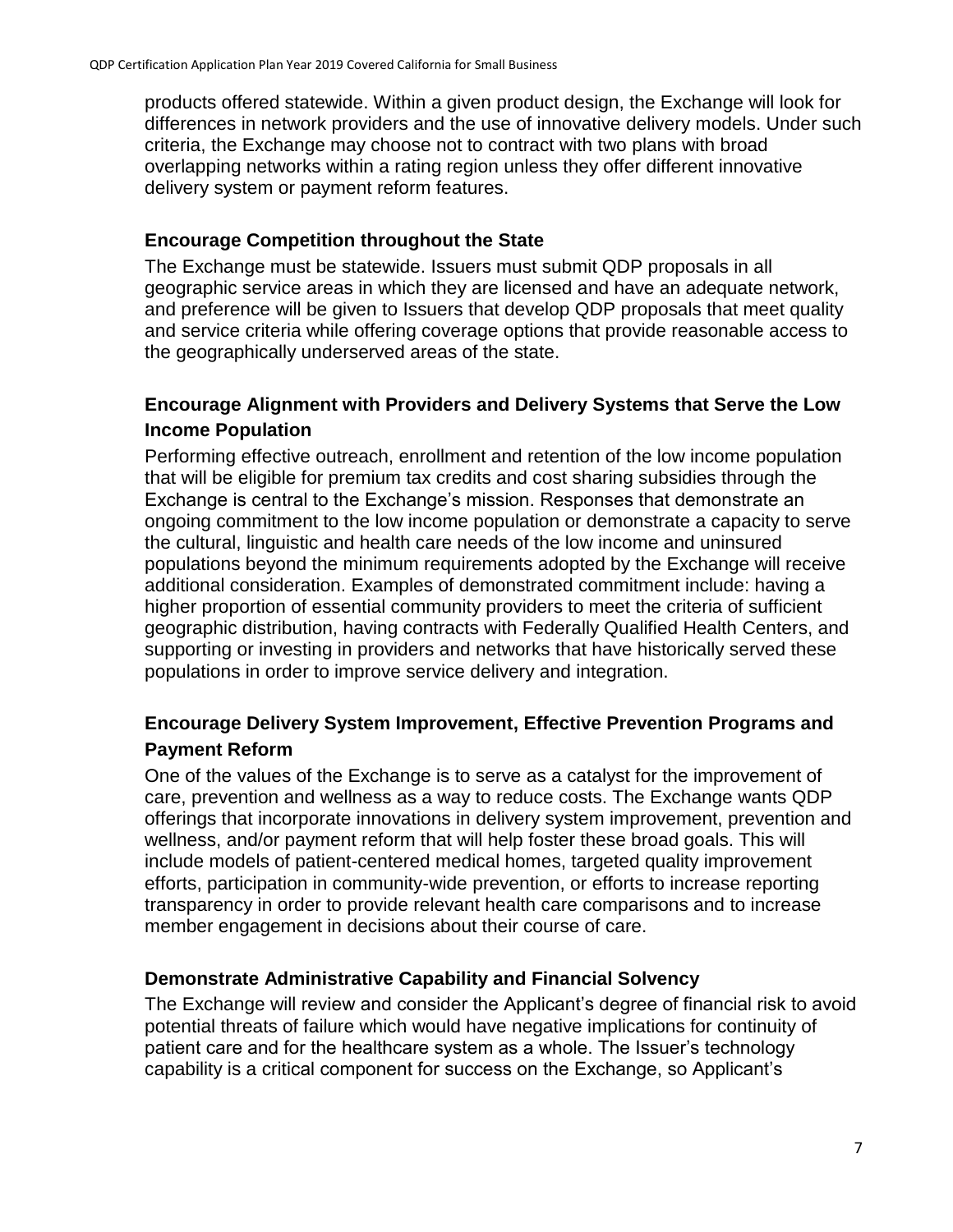technology and associated resources are heavily scrutinized as this relates to long term sustainability for consumers. Additionally, in recognition of the significant investment that will continue to be needed in areas of quality reform and improvement programs, the Exchange offered a multi – year contract agreement through the 2017 application. Application responses that demonstrate a commitment to the long-term success of the Exchange's mission are strongly encouraged.

#### **Encourage Robust Customer Service**

The Exchange is committed to ensuring a positive consumer experience, which requires Issuers to maintain adequate resources to meet consumers' needs. To successfully serve Exchange consumers, Issuers must invest in and sustain adequate staffing, including hiring of bilingual and bicultural staff as appropriate and maintaining internal training as needed. Issuers demonstrating a commitment to dedicated administrative resources for Exchange consumers will receive additional consideration.

### <span id="page-7-0"></span>**1.4 Availability**

The Applicant must be available immediately upon contingent certification of its plans as QDPs to start working with the Exchange to establish all operational procedures necessary to integrate and interface with the Exchange information systems, and to provide additional information necessary for the Exchange to market, enroll members, and provide dental plan services effective January 1, 2019. Successful Applicants will also be required to adhere to certain provisions through their contracts with the Exchange, including meeting data interface requirements of the system operated by Pinnacle HCMS. Successful Applicants must execute the QDP Issuer contract before public announcement of contingent certification. The successful Applicants must be ready and able to accept enrollment as of October 1, 2018.

# <span id="page-7-1"></span>**1.5 Application Process**

The application process shall consist of the following steps:

- Release of the Final Application;
- Submission of Applicant responses;
- Evaluation of Applicant responses;
- Discussion and negotiation of final contract terms, conditions and premium rates; and
- Execution of contracts with the selected QDP Issuers.

### <span id="page-7-2"></span>**1.6 Intention to Submit a Response**

Applicants interested in responding to this application must submit a non-binding Letter of Intent to Apply, identifying their proposed products and service areas. Only those Applicants who submit the Letter of Intent will continue to receive application-related correspondence throughout the application process. Eligible Applicants who have responded to the Letter of Intent will be issued a web login for on-line access to the final application, and instructions for use of the login for the QDP Certification Application.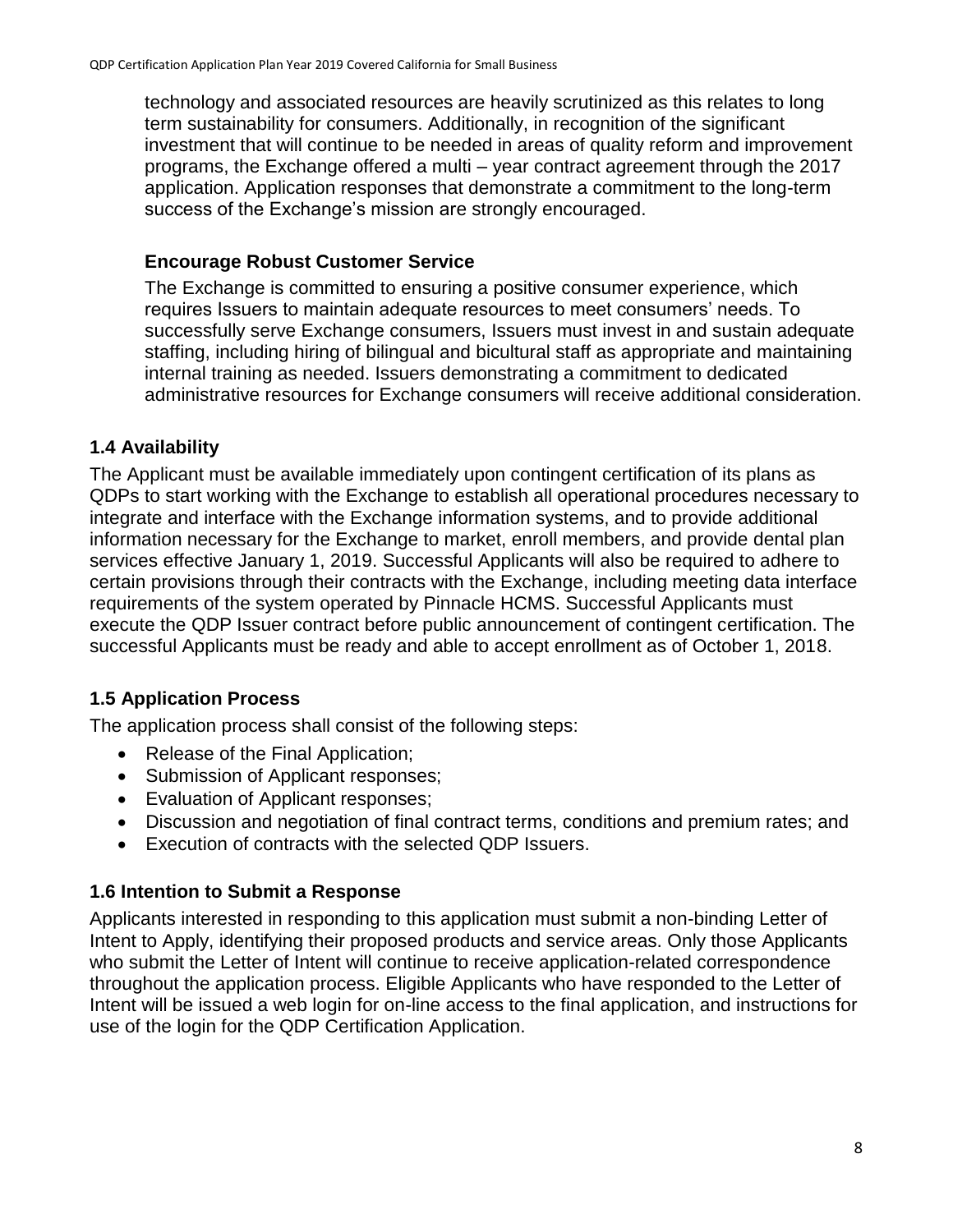The Applicant's Letter of Intent must identify the contact person for the application process, along with contact information that includes an email address and a telephone number. On receipt of the non-binding Letter of Intent, the Exchange will issue instructions and login and password information to gain access to the online portion(s) of the Application. A Letter of Intent will be considered confidential and not available to the public; the Exchange reserves the right to release aggregate information about all Applicants' responses. Final Applicant information is not expected to be released until selected Issuers and QDP proposals are announced. Applicant information will not be released to the public but may be shared with appropriate regulators as part of the cooperative arrangement between the Exchange and the regulators.

The Exchange will correspond with only one (1) contact person per application. It is the Applicant's responsibility to immediately notify the Application Contact identified in this section, in writing, regarding any revision to the contact information. The Exchange is not responsible for application correspondence not received by the Applicant if the Applicant fails to notify the Exchange, in writing, of any changes pertaining to the designated contact person.

Application Contact: Tara Di Ponti [QHPCertification@covered.ca.gov](mailto:Taylor.Priestley@covered.ca.gov) (916) 228-8704

# <span id="page-8-0"></span>**1.7 Key Action Dates**

| <b>Action</b>                                                          | Date/Time         |
|------------------------------------------------------------------------|-------------------|
| Release of Draft Application for Comment                               | January 2018      |
| Letters of Intent due to the Exchange                                  | February 15, 2018 |
| <b>Application Opens</b>                                               | March 1, 2018     |
| Completed Applications Due (include 2018 Proposed<br>Rates & Networks) | June 1, 2018      |
| Negotiations between Applicants and Covered California                 | <b>July 2018</b>  |
| <b>Final QDP Contingent Certification Decisions</b>                    | August 2018       |
| <b>QDP Contract Execution</b>                                          | August 2018       |
| <b>Final QDP Certification</b>                                         | September 2018    |

### <span id="page-8-1"></span>**1.8 Preparation of Application Response**

Application responses are completed in an electronic proposal software program. Eligible applicants who complete the non-binding Letter of Intent will be provided login and password information to access this portal. Applicants will have access to a Question and Answer function within the portal and may submit questions related to the application through this mechanism.

Applicants must respond to each application question as directed by the response type. Response should be succinct and address all components of the applicable question.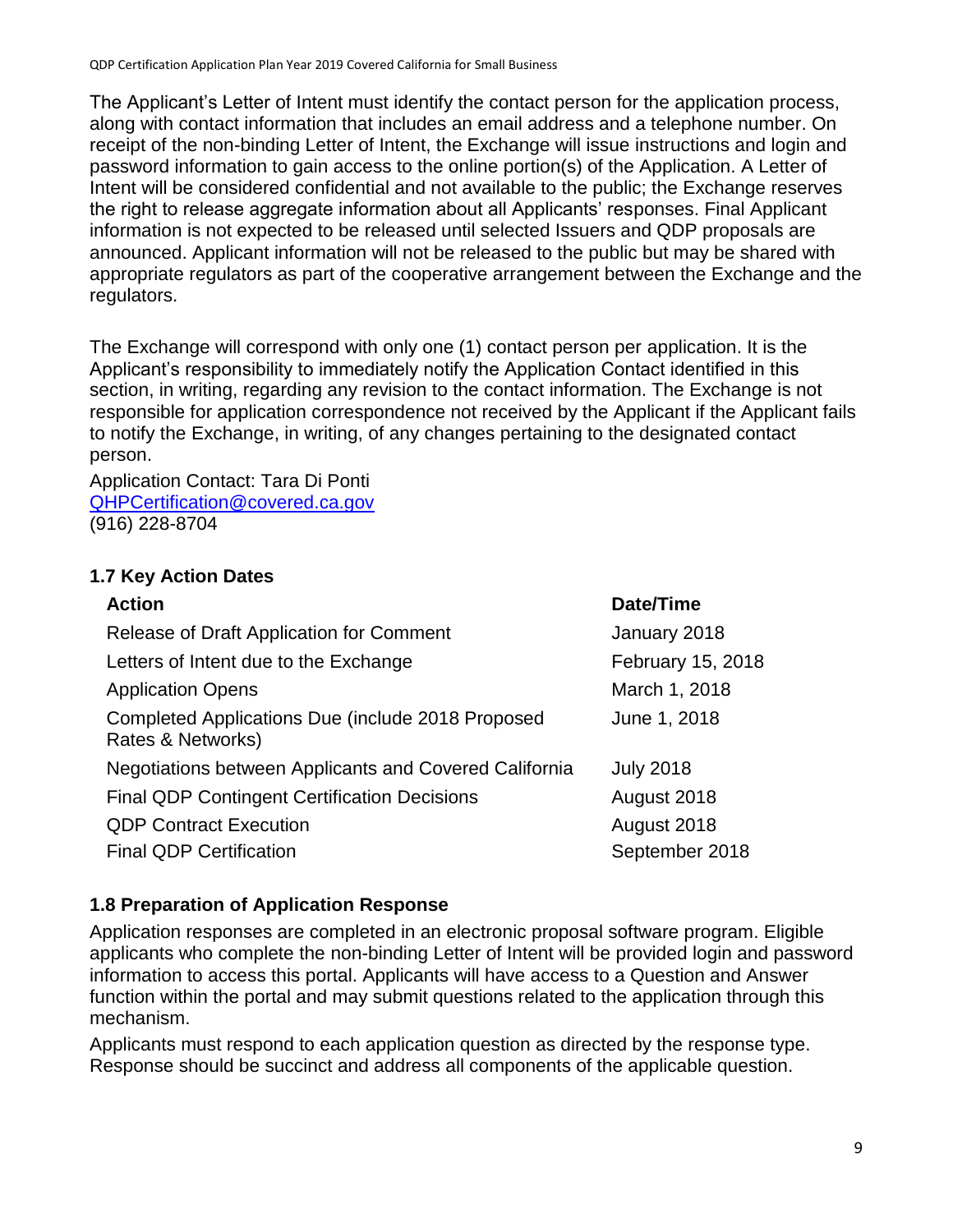Applicants may not submit documents in place of responding to individual questions in the space provided.

## <span id="page-9-0"></span>**2 Administration and Attestation**

*2.1 and 2.4 required for currently contracted Applicants. All questions required for new entrant Applicants.*

#### 2.1 Attestation

The Exchange intends to make this application available electronically. Applicant must complete the following:

| <b>Issuer Legal Name</b>        | 10 words. |
|---------------------------------|-----------|
| <b>NAIC Company Code</b>        | 10 words. |
| <b>NAIC Group Code</b>          | 10 words. |
| Regulator(s)                    | 10 words. |
| Federal Employer ID             | 10 words. |
| <b>HIOS/Issuer ID</b>           | 10 words. |
| <b>Corporate Office Address</b> | 10 words. |
| City                            | 10 words. |
| <b>State</b>                    | 10 words. |
| Zip Code                        | 10 words. |
| <b>Primary Contact Name</b>     | 10 words. |
| <b>Contact Title</b>            | 10 words. |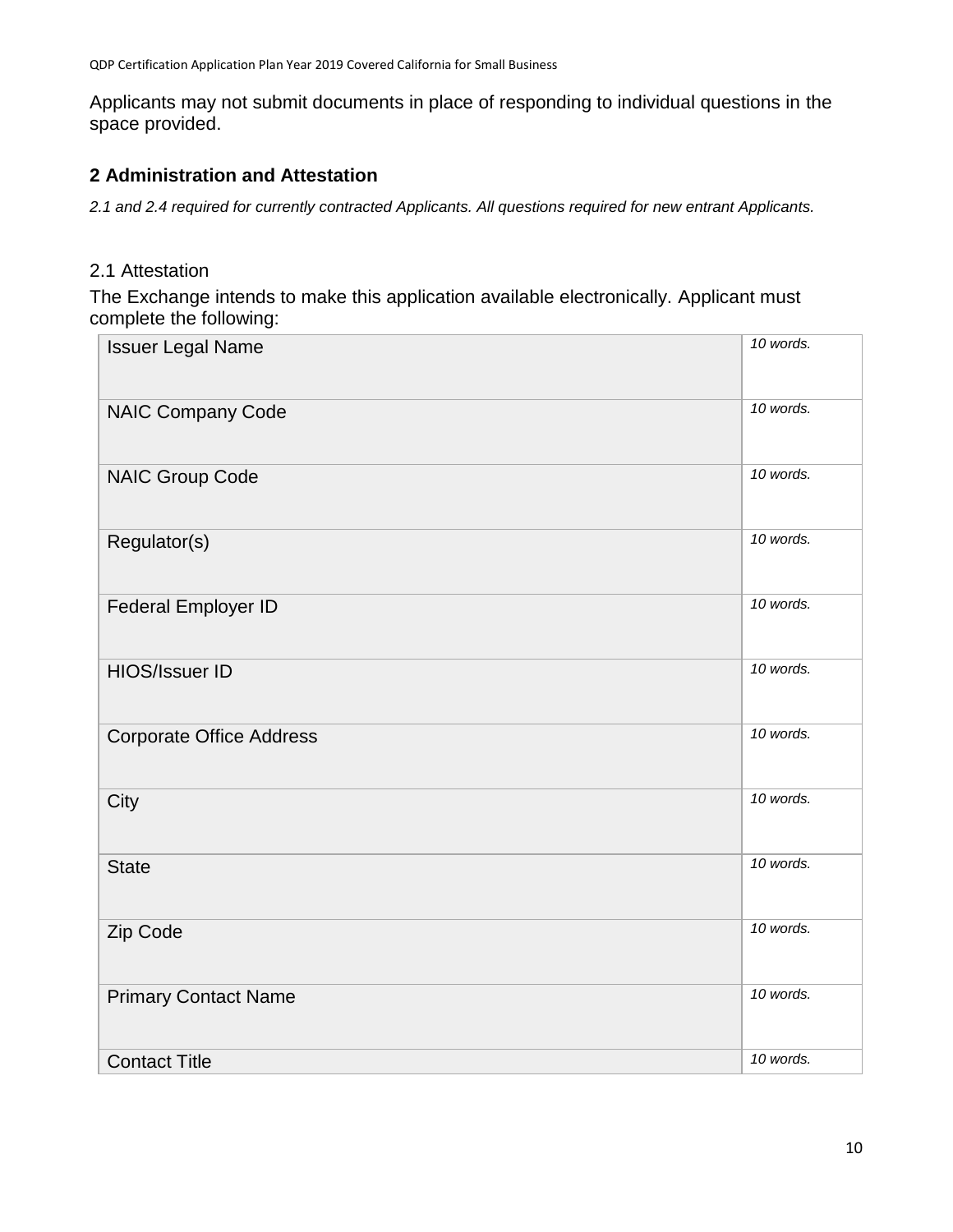| <b>Contact Phone Number</b>                                                                                                                                                                                                                                                                                                                                                                                                                                                                                                                                                                                                                                                                  | $10$ words.                                                                                                   |
|----------------------------------------------------------------------------------------------------------------------------------------------------------------------------------------------------------------------------------------------------------------------------------------------------------------------------------------------------------------------------------------------------------------------------------------------------------------------------------------------------------------------------------------------------------------------------------------------------------------------------------------------------------------------------------------------|---------------------------------------------------------------------------------------------------------------|
| <b>Contact Email</b>                                                                                                                                                                                                                                                                                                                                                                                                                                                                                                                                                                                                                                                                         | 10 words.                                                                                                     |
| <b>Applicant Eligibility</b>                                                                                                                                                                                                                                                                                                                                                                                                                                                                                                                                                                                                                                                                 | Single, Pull-<br>down list.<br>1: Contracted in<br>2018,<br>2: Newly<br>licensed since<br>May 2, 2017         |
| Indicate if Applicant has completed the Qualified Dental Plan Application<br>Plan Year 2019 Individual Marketplace.                                                                                                                                                                                                                                                                                                                                                                                                                                                                                                                                                                          | Single, Pull-<br>down list.<br>1: Yes,<br>application<br>completed,<br>2: No.<br>application not<br>completed |
| On behalf of the Applicant stated above, I hereby attest that I meet the<br>requirements in this Application and certify that the information provided on<br>this Application and in any attachments hereto are true, complete, and<br>accurate. I understand that the Exchange may review the validity of my<br>attestations and the information provided in response to this application and<br>if any Applicant is selected to offer Qualified Dental Plans, may decertify<br>those Qualified Dental Plans should any material information provided be<br>found to be inaccurate. I confirm that I have the capacity to bind the issuer<br>stated above to the terms of this Application. |                                                                                                               |
| Date                                                                                                                                                                                                                                                                                                                                                                                                                                                                                                                                                                                                                                                                                         | 10 words.                                                                                                     |
| Signature                                                                                                                                                                                                                                                                                                                                                                                                                                                                                                                                                                                                                                                                                    | 10 words.                                                                                                     |
| <b>Printed Name</b>                                                                                                                                                                                                                                                                                                                                                                                                                                                                                                                                                                                                                                                                          | 10 words.                                                                                                     |
| <b>Title</b>                                                                                                                                                                                                                                                                                                                                                                                                                                                                                                                                                                                                                                                                                 | 10 words.                                                                                                     |

2.2 Provide entity name used in consumer-facing materials or communications. *50 words.*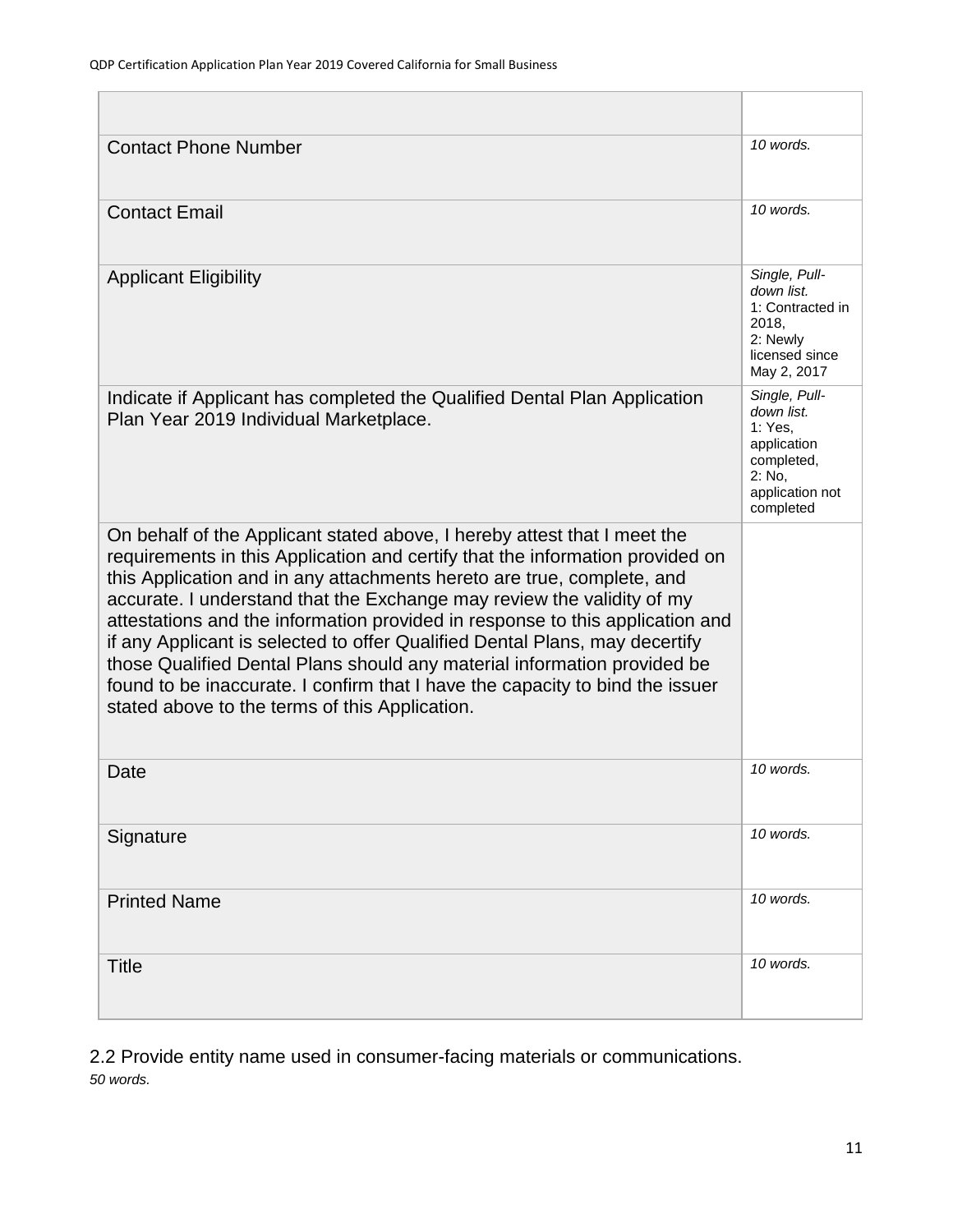2.3 Applicant must include an organizational chart of key personnel who will be assigned to The Exchange, identifying the individual(s) who will have primary responsibility for servicing the Exchange account. The Key Personnel and representatives of the Account Management Team who will be assigned to The Exchange must be identified in the following areas:

- Executive
- Finance
- Operations
- Contracts
- Plan and Benefit Design
- Network and Quality
- Enrollment and Eligibility
- Legal
- Marketing and Communications
- Information Technology
- Information Security
- Policy

*Single, Pull-down list.* 1: Attached, 2: Not attached

2.4 Does Applicant anticipate making material changes in corporate structure in the next 24 months, including:

- Mergers
- Acquisitions
- New venture capital
- Management team
- Location of corporate headquarters or tax domicile
- Stock issue
- Other

If yes, Applicant must describe the material changes.

*Single, Radio group.*

1: Yes, describe [200 words],

2: No

#### 2.5 Indicate Applicant entity's tax status:

*Single, Pull-down list.* 1: Not-for-profit,

2: For-profit

#### 2.6 In what year was Applicant's entity founded?

*50 words.*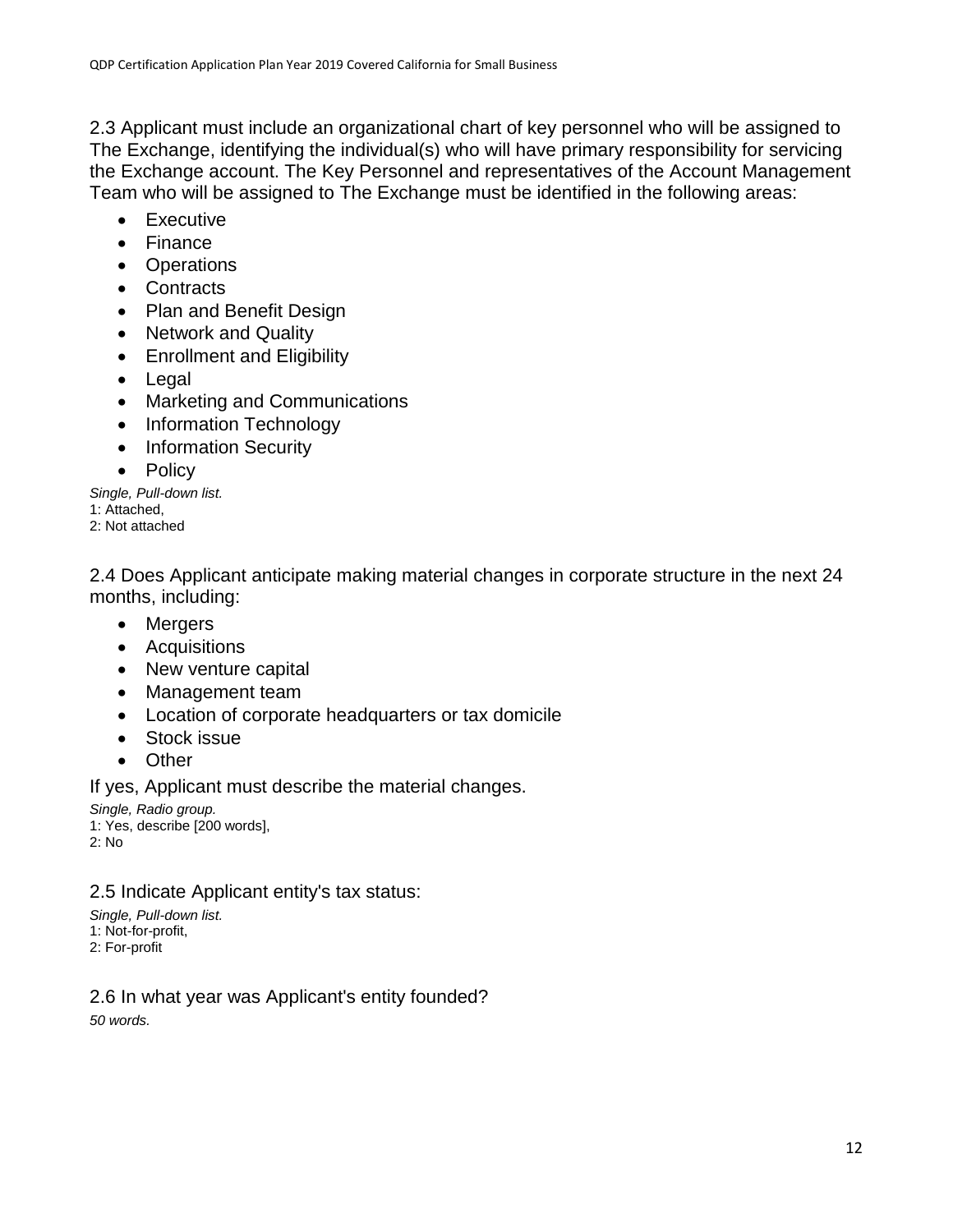#### 2.7 Indicate any experience Applicant has participating in exchanges or marketplace environments

| State-based Marketplace(s), specify state(s) and years of participation        | 100 words. |
|--------------------------------------------------------------------------------|------------|
| Federally-Facilitated Marketplace, specify state(s) and years of participation | 100 words. |
| Private Exchange(s), specify exchange(s) and years of participation            | 100 words. |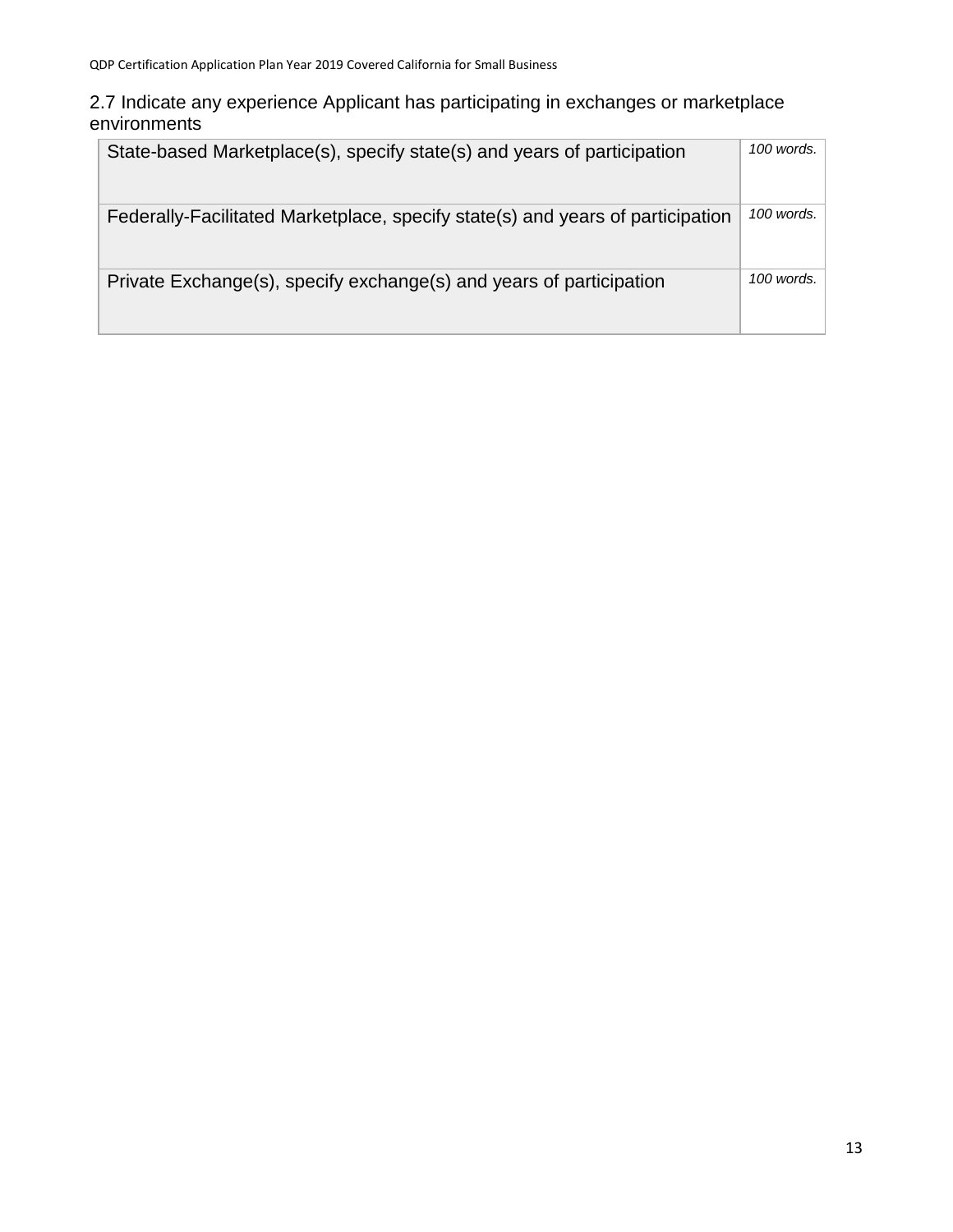# <span id="page-13-0"></span>**3 Licensed and Good Standing**

*All questions required for new entrant Applicants only.*

#### 3.1 Indicate Applicant entity license status below:

*Single, Radio group.*

1: Applicant currently holds all of the proper and required licenses from the California Department of Managed Health Care to operate as a dental issuer as defined herein in the commercial small group market,

2: Applicant currently holds all of the proper and required licenses from the California Department of Insurance to operate as a dental issuer as defined herein in the commercial small group market,

3: Applicant is currently applying for licensure from the California Department of Managed Health Care to operate as a dental issuer as defined herein in the commercial small group market. If Yes, enter date application was filed: [To the day], 4: Applicant is currently applying for licensure from the California Department of Insurance to operate as a dental issuer as

defined herein in the commercial small group market. If yes, enter date application was filed: [To the day]

3.2 In addition to holding or pursuing all of the proper and required licenses to operate as a dental issuer as defined herein, Applicant must confirm that it has had no material fines, no material penalties levied or material ongoing disputes with applicable licensing authorities in the last two years (See Appendix A Definition of Good Standing). The Exchange, in its sole discretion and in consultation with the appropriate dental insurance regulator, determines what constitutes a material violation for the purpose of determining Good Standing. Applicant must check the appropriate box. If Applicant does not confirm, the application will be disqualified from consideration.

*Single, Pull-down list.* 1: Confirmed, 2: Not confirmed

3.3 If not currently holding a license to operate in California, confirm business entity has had no material fines, no material penalties levied or material ongoing disputes with applicable licensing authorities in the last two years.

*Single, Pull-down list.*

1: Confirmed,

2: Not confirmed,

3: Not applicable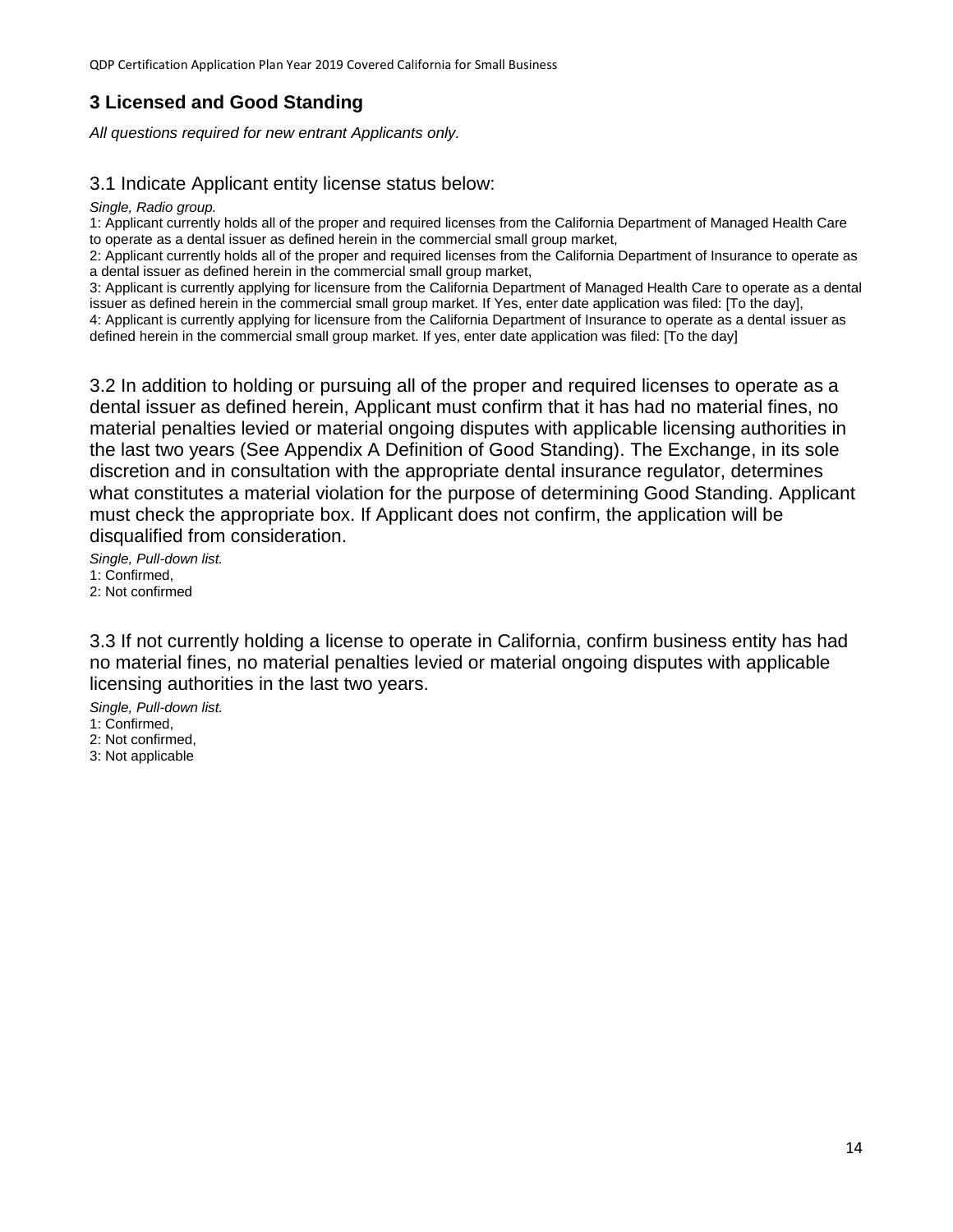# <span id="page-14-0"></span>**4 Applicant Health Plan Proposal**

#### *4.3 - 4.5 required for currently contracted Applicants. All questions required for new entrant Applicants.*

Applicant must submit a dental plan proposal in accordance with submission requirements outlined in this section. Applicant may submit proposals to offer a Children's Dental Plan, and a Family Dental Plan. Applicant's proposal will be required to include at least one of the standard plan designs.

In addition to being guided by its mission and values, the Exchange's policies are derived from the Federal Affordable Care Act which calls upon the Exchanges to advance "plan or coverage benefits and health care provider reimbursement structures" that improve health outcomes. The Exchange seeks to improve the quality of care while moderating cost not only for the individuals enrolled in its plans, but also by being a catalyst for delivery system reform in partnership with plans, providers and consumers. With the Affordable Care Act and the range of insurance market reforms that have been implemented, the health insurance marketplace will be transformed from one that has focused on risk selection to achieve profitability to one that will reward better care, affordability and prevention.

Tiered networks are not permitted. Applicants must agree to adhere to the Exchange's standard benefit plan designs without deviation unless approved by the Exchange.

#### Plan or Policy Submission Requirements

Applicant may submit DPPO and DHMO product proposals in its proposed rating regions. Applicant's proposal must include coverage of its entire licensed geographic service area for which it has adequate network.

4.1 Applicant must certify its proposal includes a dental product including the pediatric dental Essential Health Benefit meeting an actuarial value of 85% for each individual plan it proposes to offer in a rating region. If not, Applicant's response will be disqualified from consideration.

*Single, Pull-down list.* Answer and attachment required 1: Yes, proposal meets requirements, 2: No

4.2 Applicant must confirm it will adhere to Exchange naming conventions for on-Exchange plans and off-Exchange mirror products pursuant to Government Code 100503(f).

*Single, Pull-down list.* 1: Confirmed, 2: Not confirmed

4.3 Preliminary Premium Proposals: Final negotiated and accepted premium proposals shall be in effect for coverage effective January 1, 2018. Premium proposals are considered preliminary and may be subject to negotiation as part of QDP certification and selection. Premium proposals are due with submission of Applicant's application response. To submit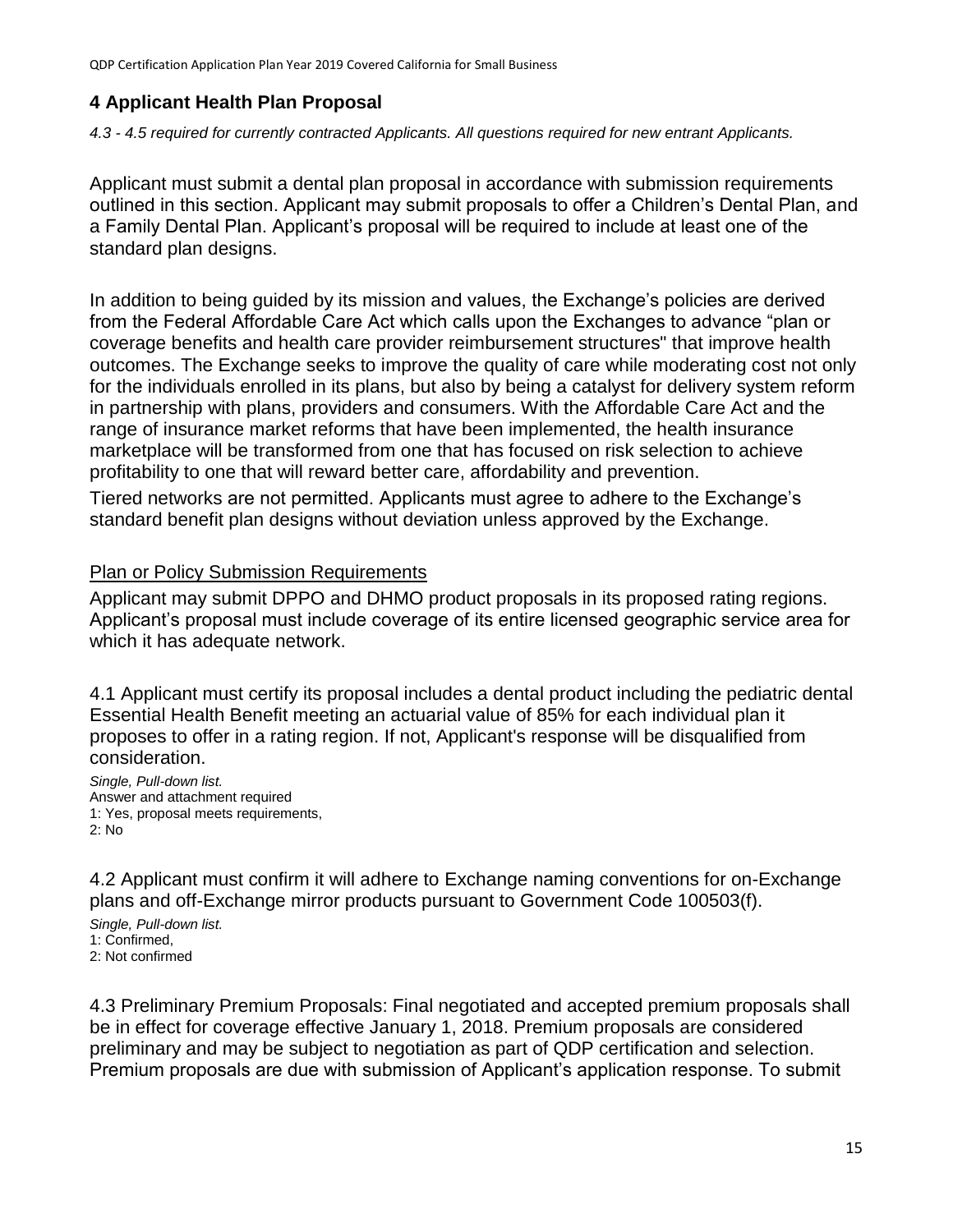premium proposals for Individual products, QDP applicants must complete and upload through System for Electronic Rate and Form Filing (SERFF) the Rates Template available at [\[link to 2019 Rates Table Template\].](file://///CCFS02/CCGroups/@QHP/CERTIFICATION/2019/Applications/Application%20&%20Criteria%20Edits/Application%20Question%20Edits/QHP%20Individual%20Marketplace%20Certification%20Application%20Plan%20Year%202019%20-%20edits/%5blink%20to%202019%20Rates%20Table%20Template%5d) Premium may vary only by geography (rating region), by age, and by actuarial value.

Dental plan premiums for adults 21 and over will be additive, and calculated on a per member basis. Individuals ages 19 and 20 will be assessed the adult premium rate, and will for purposes of summing total family premium be taken into account as children when limiting the total family premium to no more than the three oldest covered children premiums together with covered adult premiums.

Applicant shall provide, in connection with any negotiation process as reasonably requested by the Exchange, detailed documentation on the Exchange-specific rate development methodology. Applicant shall provide justification, documentation, and support used to determine rate changes, including adequately supported cost projections. Cost projections include factors impacting rate changes, assumptions, transactions and other information that affects the Exchange-specific rate development process. This information may be necessary to support the assumptions made in forecasting and may be supported by information from the Applicant's actuarial systems pertaining to the Exchange-specific account.

*Single, Pull-down list.*

1: Template Uploaded,

2: Template not Uploaded

4.4 Applicant must certify that for each rating region in which it submits a health plan proposal, it is submitting a proposal that covers the entire geographic service area for which it is licensed within that rating region. To indicate which zip codes are within the licensed geographic service area by proposed Exchange product, complete and upload through SERFF the Service Area Template located *[link to 2019 Service Area Template]*.

#### *Single, Pull-down list.*

1: Yes, dental plan proposal covers entire licensed geographic service area; template uploaded,

2: No, dental plan proposal does not cover entire licensed geographic service area; template uploaded

4.5 Applicants must indicate if requesting changes to licensed geographic service area with applicable regulator, and if so, submit a copy of the applicable exhibit filed with regulator.

*Single, Pull-down list.*

- 1: Yes, filing service area expansion, exhibit attached,
- 2: Yes, filing service area withdrawal, exhibit attached,

3: No, no changes to service area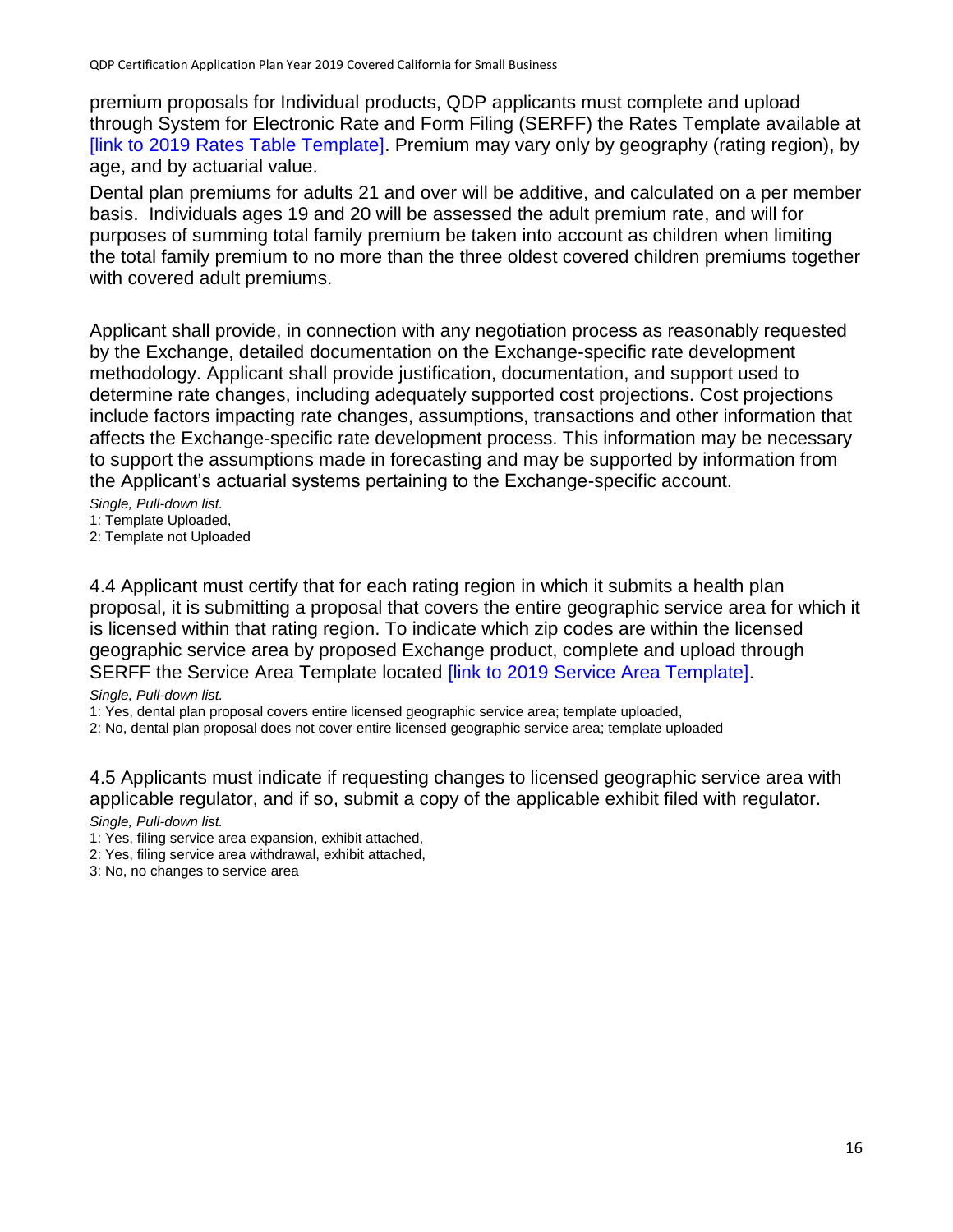# <span id="page-16-0"></span>**5 Benefit Design**

*All questions required for currently contracted Applicants and new entrant Applicants.*

5.1 Applicant must certify its proposed dental products include the pediatric dental Essential Health Benefit meeting an actuarial value of 85% for each individual plan it proposes to offer in a rating region. If not, Applicant's response will be disqualified from consideration. *Single, Pull-down list.*

1: Yes, 2: No

5.2. If applicable, Applicant must certify its proposed dental products include coverage of Diagnostic, Preventive, Restorative, Periodontics, Endodontics, Prosthodontics and Oral Surgery services for adults age 19 years and older comparable to those benefits found in Applicant's commercially available dental plan products for each individual plan it proposes to offer in a rating region. If not, Applicant's response will be disqualified from consideration.

*Single, Pull-down list.* 1: Yes, 2: No

5.3 Applicant must comply with 2019 Patient-Centered Benefit Plans Designs. Applicant must complete and upload through System for Electronic Rate and Form Filing (SERFF) the Plans and Benefits template located at [\[link to 2019 Plans and Benefits Template\].](file://///CCFS02/CCGroups/@QHP/CERTIFICATION/2019/Applications/Application%20&%20Criteria%20Edits/Application%20Question%20Edits/QHP%20Individual%20Marketplace%20Certification%20Application%20Plan%20Year%202019%20-%20edits/%5blink%20to%202019%20Plans%20and%20Benefits%20Template%5d) *Single, Pull-down list.* 1: Confirmed, template submitted,

2: Not confirmed, template not submitted

5.4 Applicant must submit, as an attachment, draft Evidence of Coverage or Policy language and draft Schedules of Benefits describing proposed 2019 QDP benefits. . If the Applicant is applying for recertification, submit a redline version of the EOC and Schedules of Benefits that indicates changes from the previous plan year. This draft language must be submitted with the response to this application, prior to or contemporaneous to filing with the applicable regulator.

*Single, Pull-down list.* 1: Attached, 2: Not attached

5.5 Applicant must indicate how it provides plan enrollees with current information regarding annual out-of-pocket costs and to date. Select all that apply.

*Multi, Checkboxes.*

- 1: Status of out-of-pocket costs provided through member login to the dental plan website,
- 2: Status of out-of-pocket costs provided by mailed document upon request,
- 3: Status of out-of-pocket costs available upon member request to customer service,
- 4: Other, describe: [ 20 words ],

5: Status of out-of-pocket costs not provided

5.6 Applicant must indicate how it provides plan enrollees with current information regarding total oral health care services received to date. Select all that apply.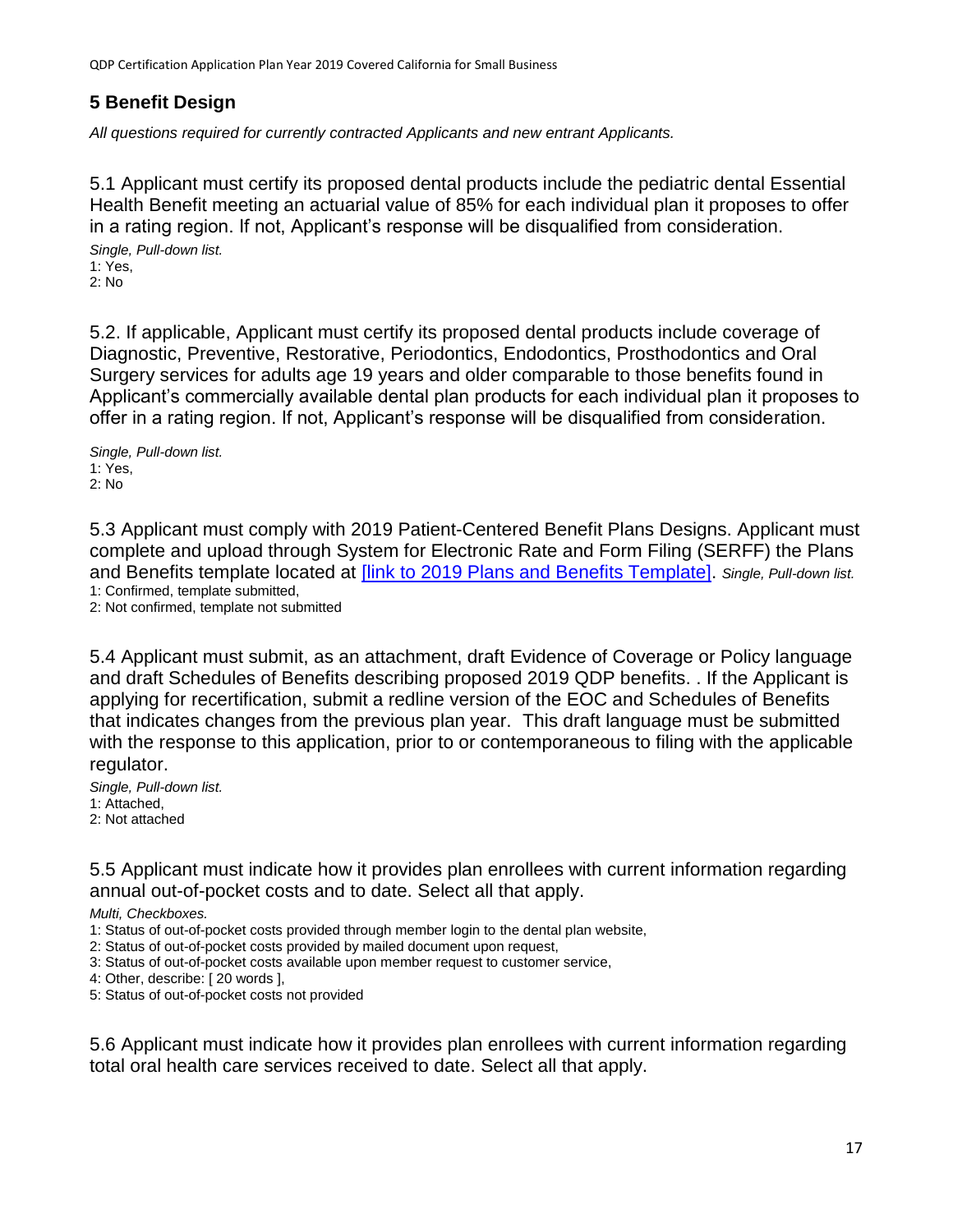*Multi, Checkboxes.*

- 1: Status of oral health services received to date provided through member login to the dental plan website,
- 2: Status of oral health services received to date provided by mailed document upon request,
- 3: Status of oral health services received to date upon member request to customer service,
- 4: Other, describe: [ 20 words ],
- 5: Status of oral health services received to date not provided,

#### 5.7 If applicable, Applicant must indicate how it provides plan enrollees with current information regarding annual status of deductible and status of benefit limit. Select all that apply.

*Multi, Checkboxes.*

- 1: Status of deductible and benefit limit provided through member login to the dental plan website,
- 2: Status of deductible and benefit limit provided by mailed document upon request,
- 3: Status of deductible and benefit limit available upon member request to customer service,
- 4: Other, describe: [20 words],
- 5: Status of deductible and benefit limit not provided,

6: Not Applicable

#### 5.8 Applicant must indicate if proposed QDPs will include coverage of non-emergent out-ofnetwork services.

#### *Single, Radio group.*

1: Yes, proposed QDPs will include coverage of non-emergent out-of-network services. If yes, with respect to non-network, non-emergency claims, describe the administration of out-of-network benefits including consumer communication, pricing methodology, and claims adjudication: [50 words],

2: No, proposed QDPs will not include coverage of non-emergent out-of-network services.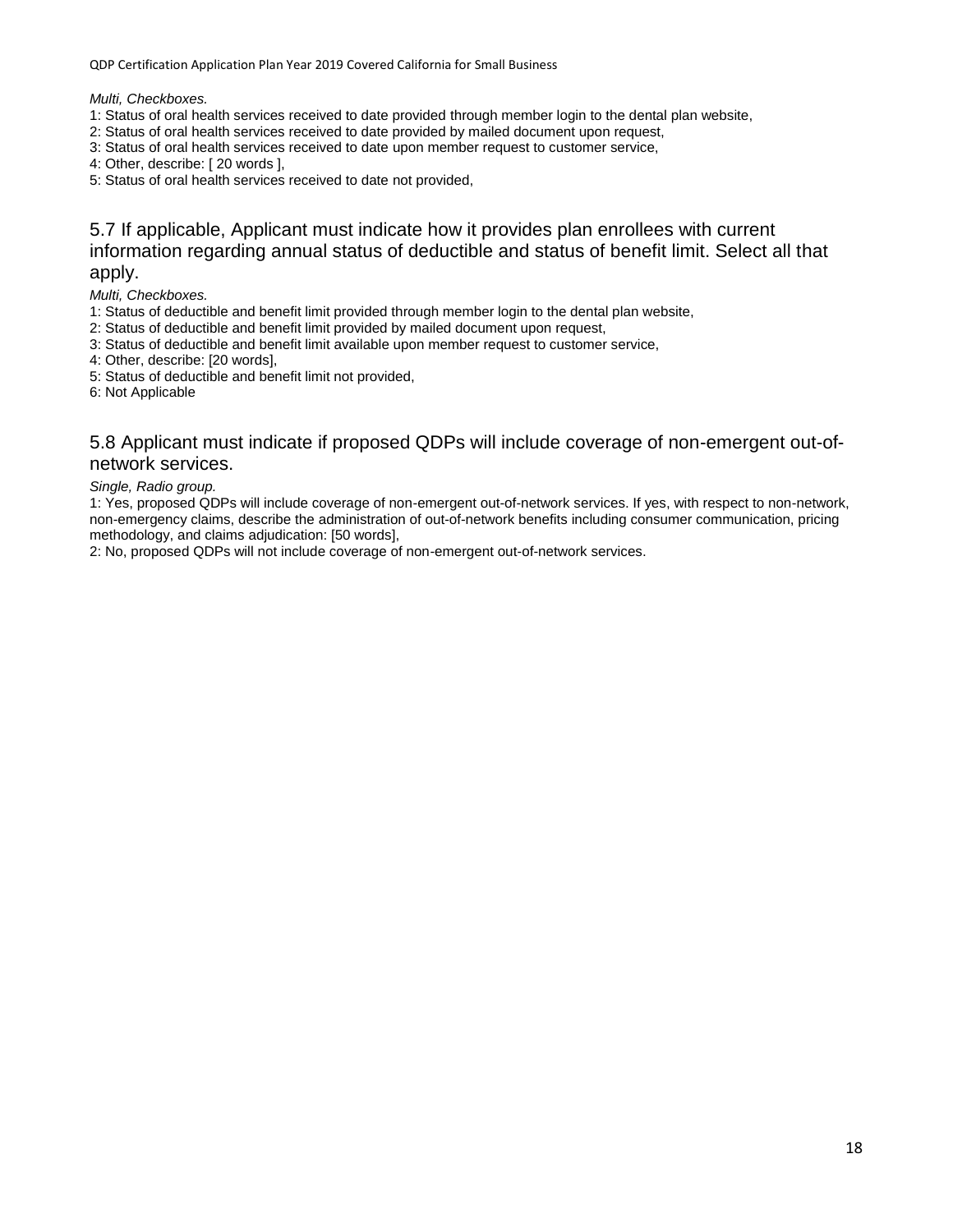# <span id="page-18-0"></span>**6 Operational Capacity**

# <span id="page-18-1"></span>**6.1 Issuer Operations and Account Management Support**

*6.1.1 - 6.1.2 required for currently contracted Applicants. All questions required for new entrant Applicants.*

6.1.1 Complete Attachments C1 Current and Projected Enrollment and C2 California Off-Exchange Enrollment to provide current enrollment and enrollment projections.

*Single, Pull-down list.*

- 1: Attachments completed,
- 2: Attachments not completed

6.1.2 Provide a description of any initiatives, including a timeline, either current or planned, over the next 24 months which may impact the delivery of services to Exchange members during the contract period. Examples include:

- System changes or migrations
- Call center opening, closing or relocation
- Network re-contracting
- Other

*100 words.*

6.1.3 Does Applicant routinely subcontract any significant portion of its operations or partner with other companies to provide dental plan coverage? If yes, identify which operations are performed by subcontractor or partner and provide the name of the subcontractor.

|                                                               | Response                                       | <b>Description</b> |
|---------------------------------------------------------------|------------------------------------------------|--------------------|
| Billing, invoice, and collection activities                   | Single, Pull-down<br>list.<br>1: Yes,<br>2: No | 50 words.          |
| Database and/or enrollment transactions                       | Single, Pull-down<br>list.<br>1: Yes.<br>2: No | 50 words.          |
| Claims processing and invoicing                               | Single, Pull-down<br>list.<br>1: Yes,<br>2: No | 50 words.          |
| Membership/customer service                                   | Single, Pull-down<br>list.<br>1: Yes.<br>2: No | 50 words.          |
| Welcome package (ID cards, member communications,<br>$etc.$ ) | Single, Pull-down<br>list.<br>1: Yes,<br>2: No | 50 words.          |
| Other (specify)                                               | Single, Pull-down<br>list.                     | 50 words.          |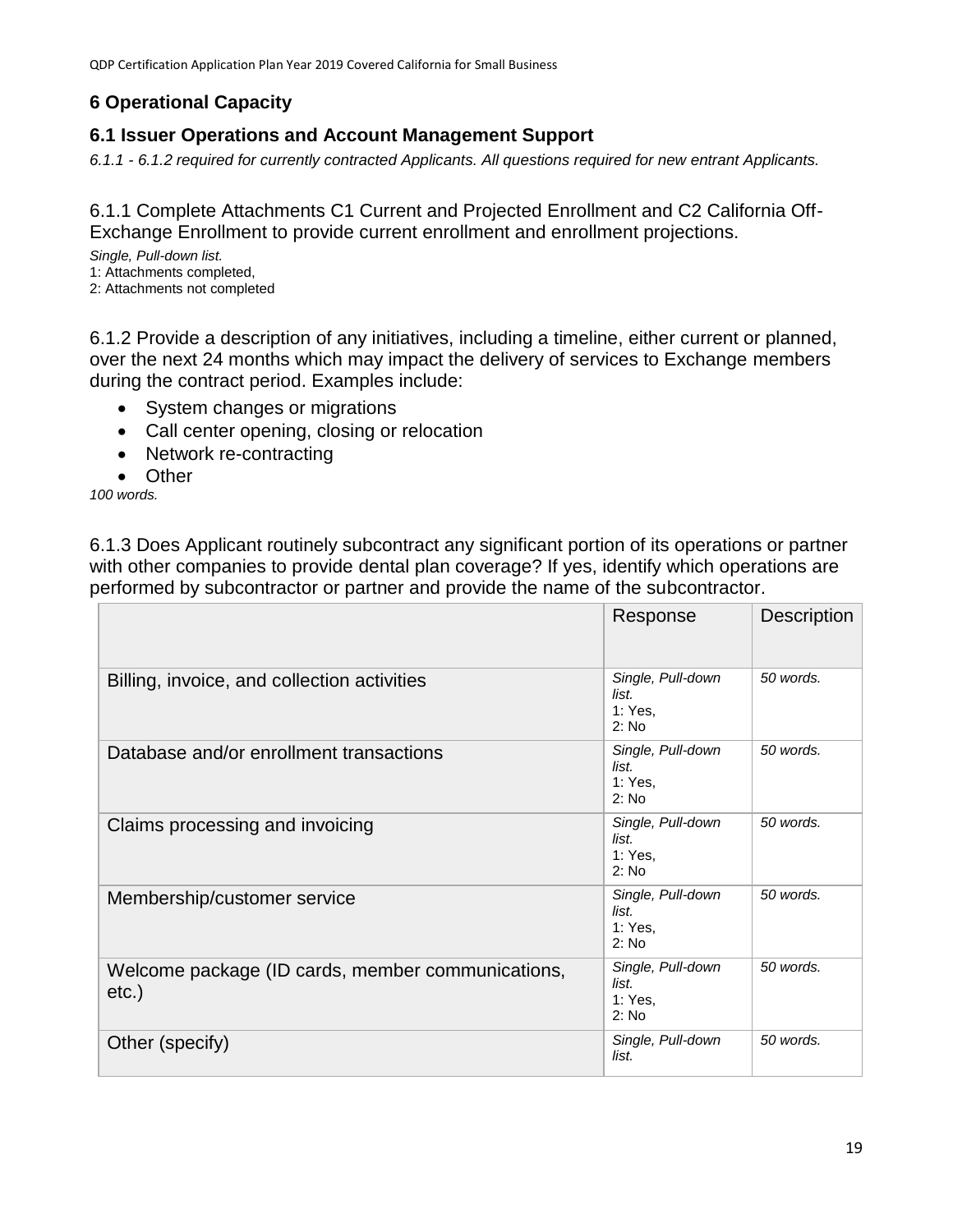| Yes,<br>.<br>2: No |  |
|--------------------|--|
|                    |  |

6.1.4 Are any of Applicant's operations, such as member services call centers, conducted outside of the United States? If yes, describe the operations.

*Single, Radio group.* 1: Yes, describe [50 words], 2: No

6.1.5 Provide a summary of Applicant's capabilities, including how long Applicant has been in the business as an issuer.

*100 words.*

#### <span id="page-19-0"></span>**6.2 Implementation Performance**

*All questions required for new entrant Applicants only.*

6.2.1 Please include a detailed implementation plan including proposed organizational chart with Key Staff biographies responsible for overall implementation activities.

*Single, Pull-down list.* 1: Attached, 2: Not attached

6.2.2 Applicant must submit a Renewal and Open Enrollment Readiness Plan.

*Single, Pull-down list.* 1: Attached, 2: Not attached

6.2.3 Applicant must describe current or planned procedures for managing new enrollees. Please address continuity of care, availability of customer service line prior to coverage effective date, and describe what member communications regarding change in plans are provided to new enrollees.

*100 words.*

6.2.4 Identify the percentage increase of membership that will require adjustment to Applicant's current resources:

| Resource                | Membership Increase (as % of<br><b>Current Membership)</b> | Resource<br>Adjustment<br>(specify) | Approach to<br>Monitoring |
|-------------------------|------------------------------------------------------------|-------------------------------------|---------------------------|
| <b>Members Services</b> | Percent.                                                   | 50 words.                           | 50 words.                 |
| Claims                  | Percent.                                                   | 50 words.                           | 50 words.                 |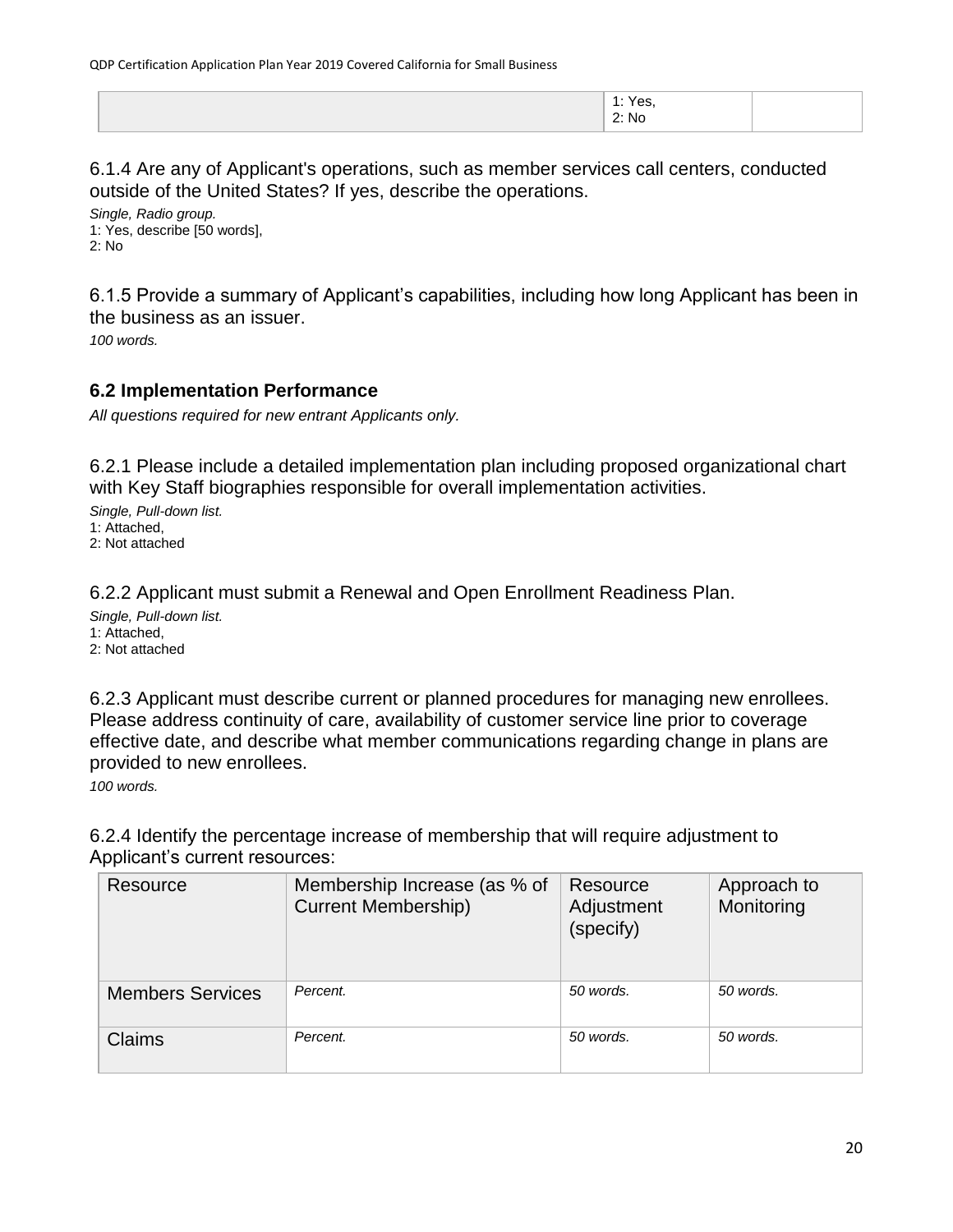| Account<br>Management              | Percent. | 50 words. | 50 words. |
|------------------------------------|----------|-----------|-----------|
| <b>Clinical staff</b>              | Percent. | 50 words. | 50 words. |
| <b>Disease</b><br>Management staff | Percent. | 50 words. | 50 words. |
| Implementation                     | Percent. | 50 words. | 50 words. |
| Financial                          | Percent. | 50 words. | 50 words. |
| Administrative                     | Percent. | 50 words. | 50 words. |
| Actuarial                          | Percent. | 50 words. | 50 words. |
| Information<br>Technology          | Percent. | 50 words. | 50 words. |
| Other (List)                       | Percent. | 50 words. | 50 words. |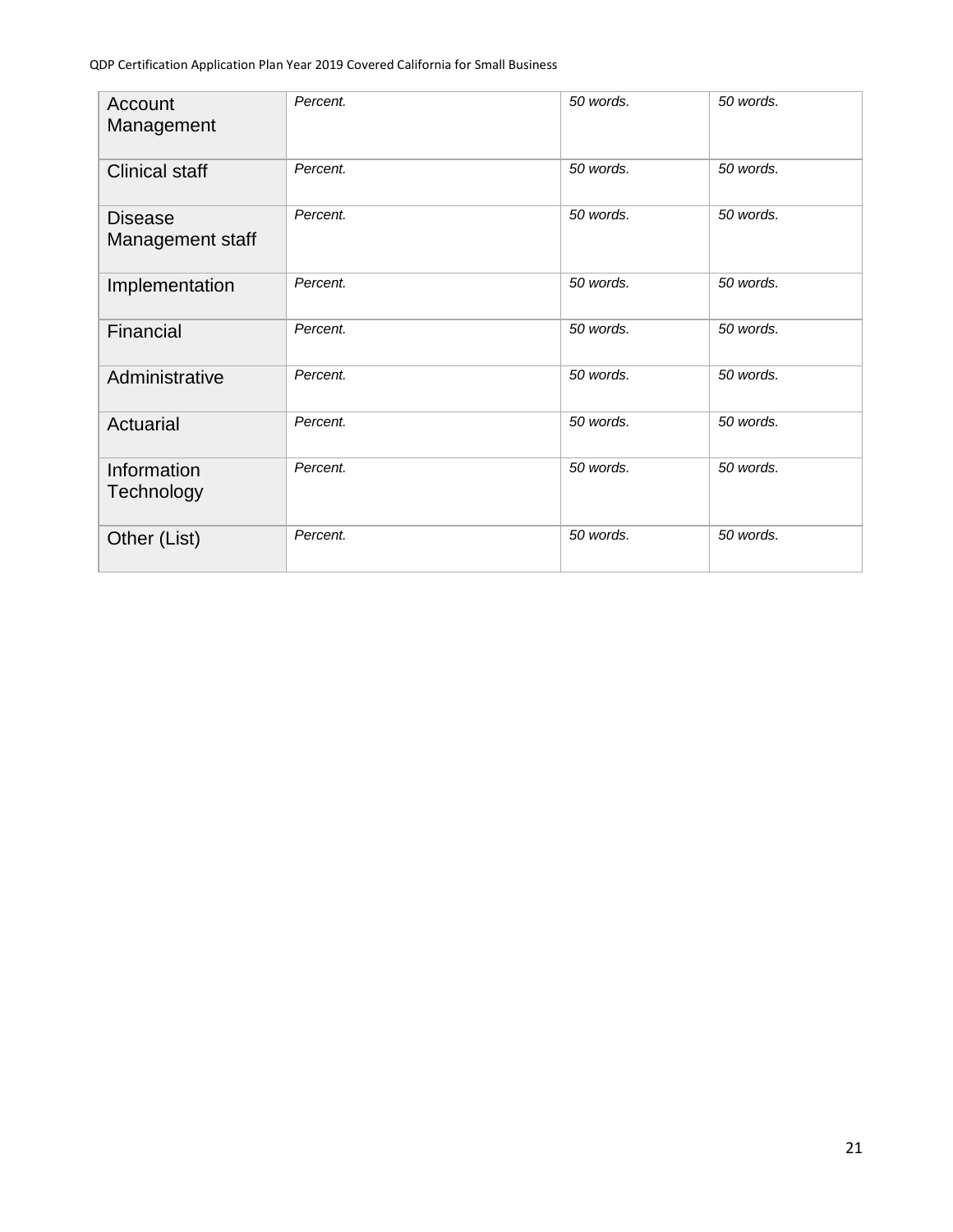#### <span id="page-21-0"></span>**7 Customer Service**

*All questions required for new entrant Applicants only.*

7.1 Applicant must confirm it will respond to and adhere to the requirements of California Health and Safety Code Section 1368 relating to consumer grievance procedures.

*Single, Pull-down list.* 1: Confirmed, 2: Not confirmed

7.2 If certified, Applicant will be required to meet contractual member services performance standards. During Open Enrollment, Exchange operating hours are 8 am to 8 pm Monday through Friday (except holidays) and 8 a.m. to 6 p.m. Saturdays. Applicant must confirm it will match Exchange Open Enrollment Customer Service operating hours. Describe how Applicant will modify and monitor your customer service center operations to meet Exchangerequired operating hours if applicable.

*Single, Radio group.* 1: Confirmed, explain: [100 words], 2: Not confirmed

7.3 Applicant must list internal daily monitored Service Center Statistics. What is the daily service level goal? For example, 80% of calls answered within 30 seconds. *50 words.*

7.4 Applicant must provide the ratio of Customer Service Representatives to members for teams that support Exchange business. *10 words.*

7.5 Indicate which of the following training modalities are used to train new Customer Service Representatives, check all that apply:

*Multi, Checkboxes.*

- 1: Instructor-Led Training Sessions,
- 2: Virtual Instructor-Led Training Sessions (live instructor in a virtual environment),

3: Video Training,

- 4: Web-Based training (not Instructor-Led),
- 5: Self-led Review of Training Resources,

6: Other, describe: [50 words]

7.6 Indicate which training tools and resources are used during Customer Service Representative training, check all that apply:

*Multi, Checkboxes.*

- 1: Case-Study,
- 2: Roleplaying,
- 3: Shadowing,
- 4: Observation,
- 5: Pre-tests,
- 6: Post-tests,
- 7: Training Evaluations,
- 8: Other, describe: [50 words]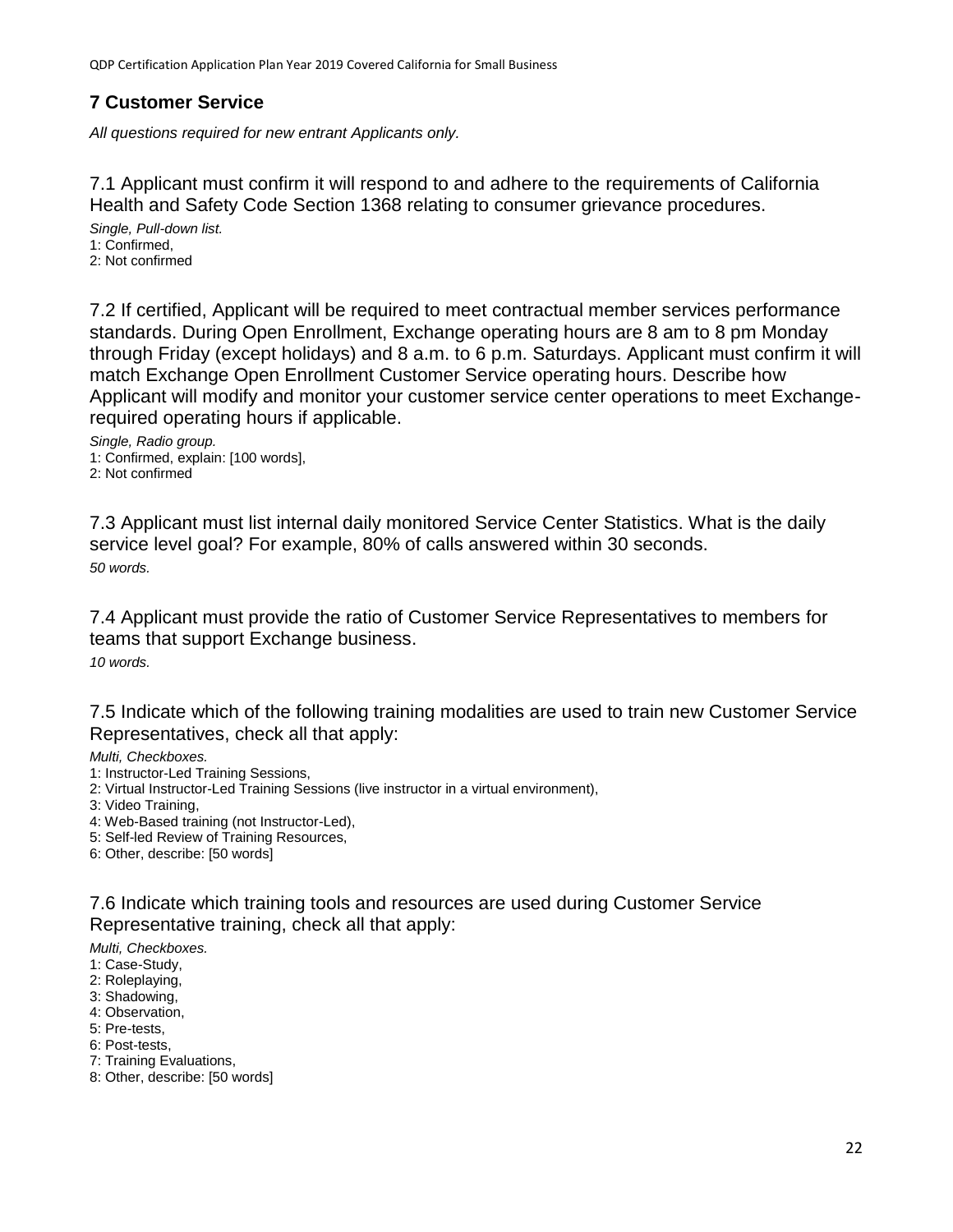7.7 What is the length of the entire training period for new Customer Service Representatives? Include total time from point of hire to completion of training and release to work independently.

*50 words.*

7.8 How frequently are refresher trainings provided to all Customer Service Representatives? Include trainings focused on skills improvement as well as training resulting from changes to policy and procedures.

*50 words.*

7.9 Applicant must indicate languages spoken by Customer Service Representatives, and the number of bilingual Representatives who speak each language. Do not include languages supported only by a language line.

*Multi, Checkboxes.* 1: Arabic: [Integer], 2: Armenian: [Integer], 3: Cantonese: [Integer], 4: English: [Integer], 5: Hmong: [Integer], 6: Korean: [Integer], 7: Mandarin: [Integer], 8: Farsi: [Integer], 9: Russian: [Integer], 10: Spanish: [Integer], 11: Tagalog: [Integer], 12: Vietnamese: [Integer], 13: Lao: [Integer], 14: Cambodian: [Integer], 15: Other, specify: [50 words]

7.10 Does Applicant use language line to support consumers that speak languages other than those spoken by Customer Service Representatives?

*Single, Radio group.* 1: Yes, specify vendor: [20 words], 2: No

7.11 Applicant must describe any modifications to equipment, technology, consumer selfservice tools, staffing ratios, training content and procedures, quality assurance program (or any other items that may impact the customer experience) that may be necessary to provide quality service to Exchange consumers.

*100 words.*

7.12 Applicant must indicate what information and tools are utilized to monitor consumer experience, check all that apply:

*Multi, Checkboxes.*

1: Customer Satisfaction Surveys,

2: Monitoring Social Media,

- 3: Monitoring Call Drivers,
- 4: Common Problems Tracking,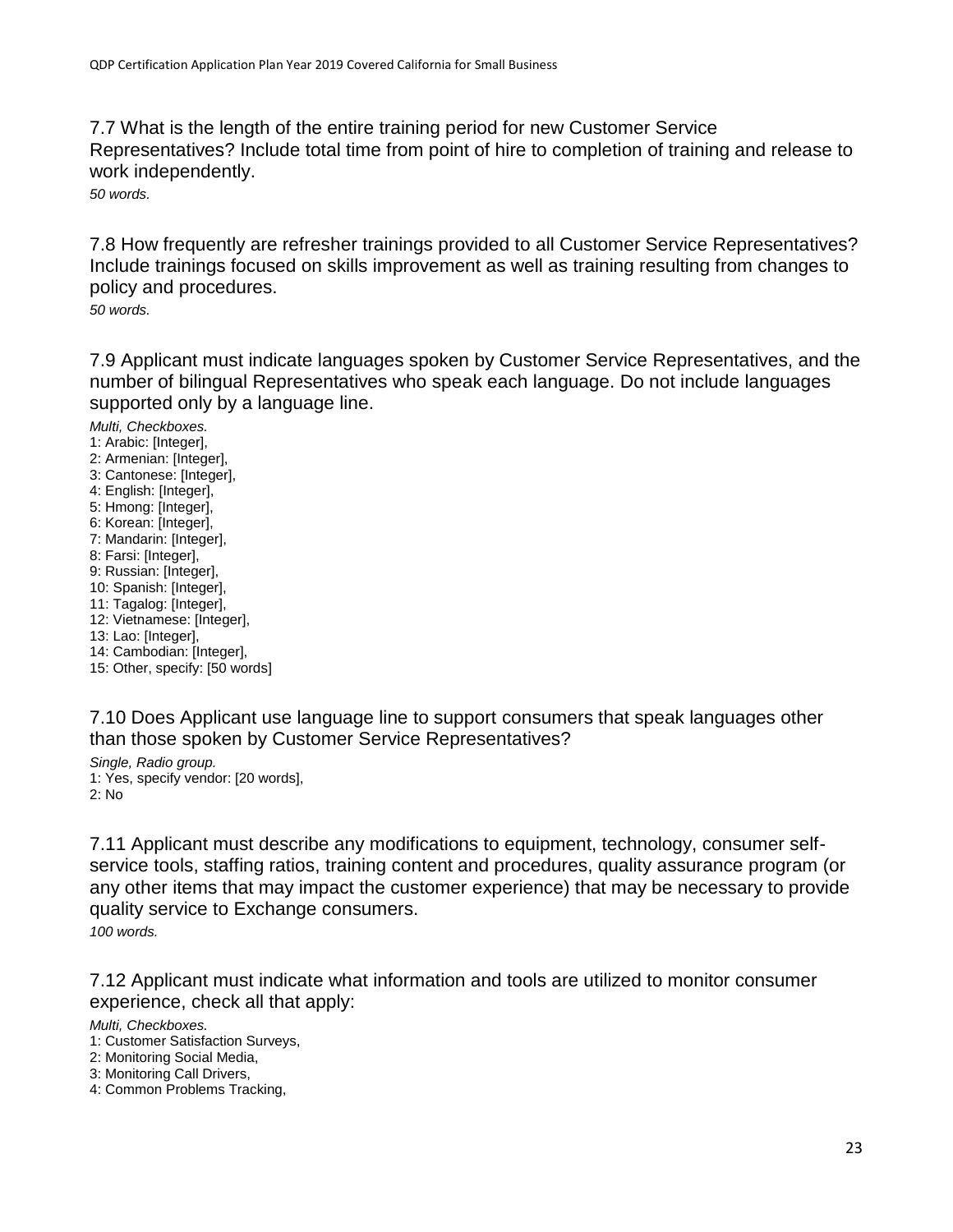5: Observation of Representative Calls,

6: Other, describe: [50 words]

7.13 List all Customer Service Representative Quality Assurance metrics used for scoring of monitored call.

*50 words.*

7.14 How many calls per Representative, per week are scored? *20 words.*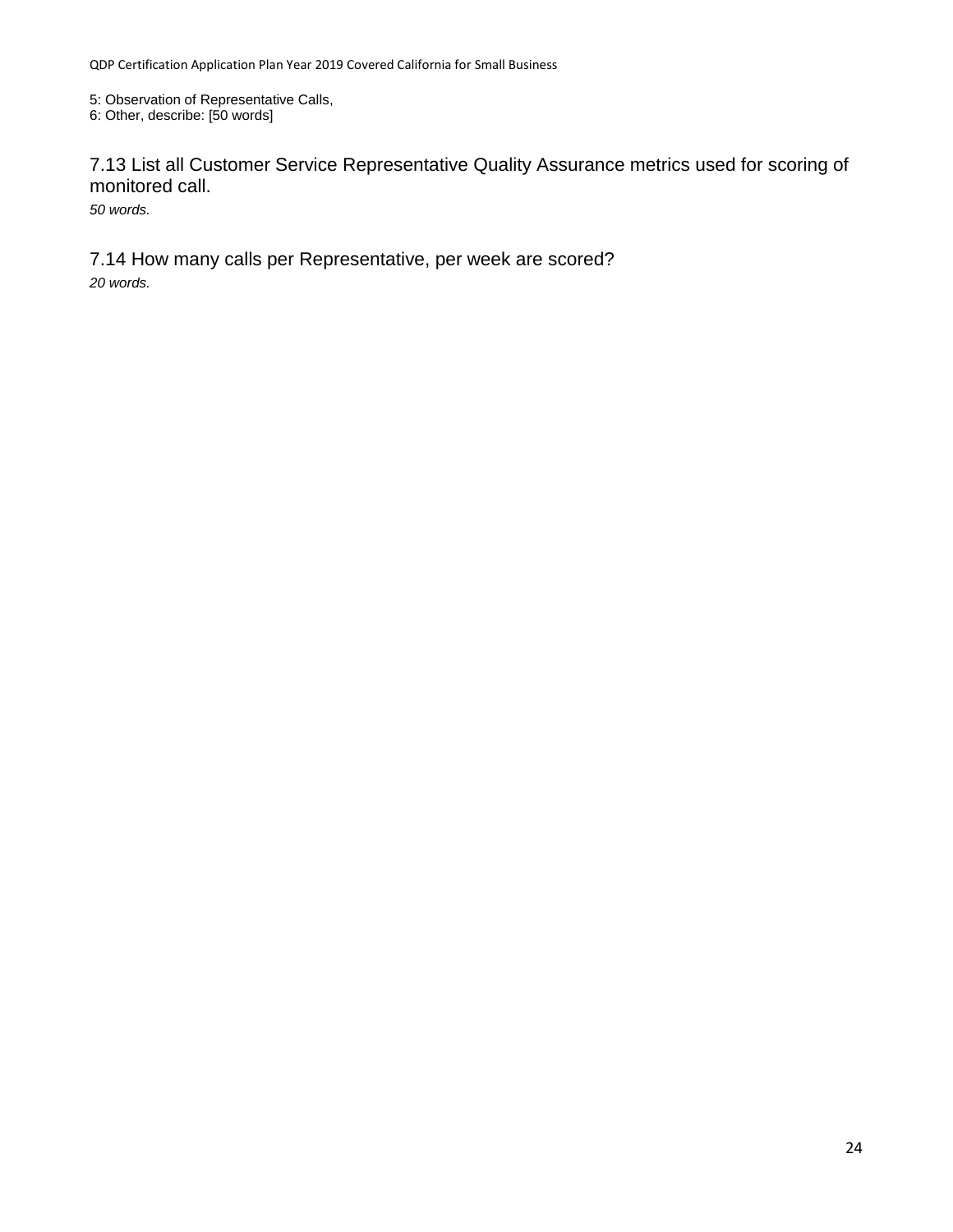### <span id="page-24-0"></span>**8 Financial Requirements**

*All questions required for new entrant Applicants only.*

8.1 Applicant must confirm it can provide detailed documentation as defined by Covered California in the NOD 23 (Gross to Network Report) as specified in Appendix J Issuer Payment Discrepancy Resolution and Appendix K NOD 23 Report Glossary.

*Single, Pull-down list.* 1: Yes, confirmed, 2: No, not confirmed

8.2 Applicant must confirm it can perform financial reconciliation at a member and group level for each monthly coverage period.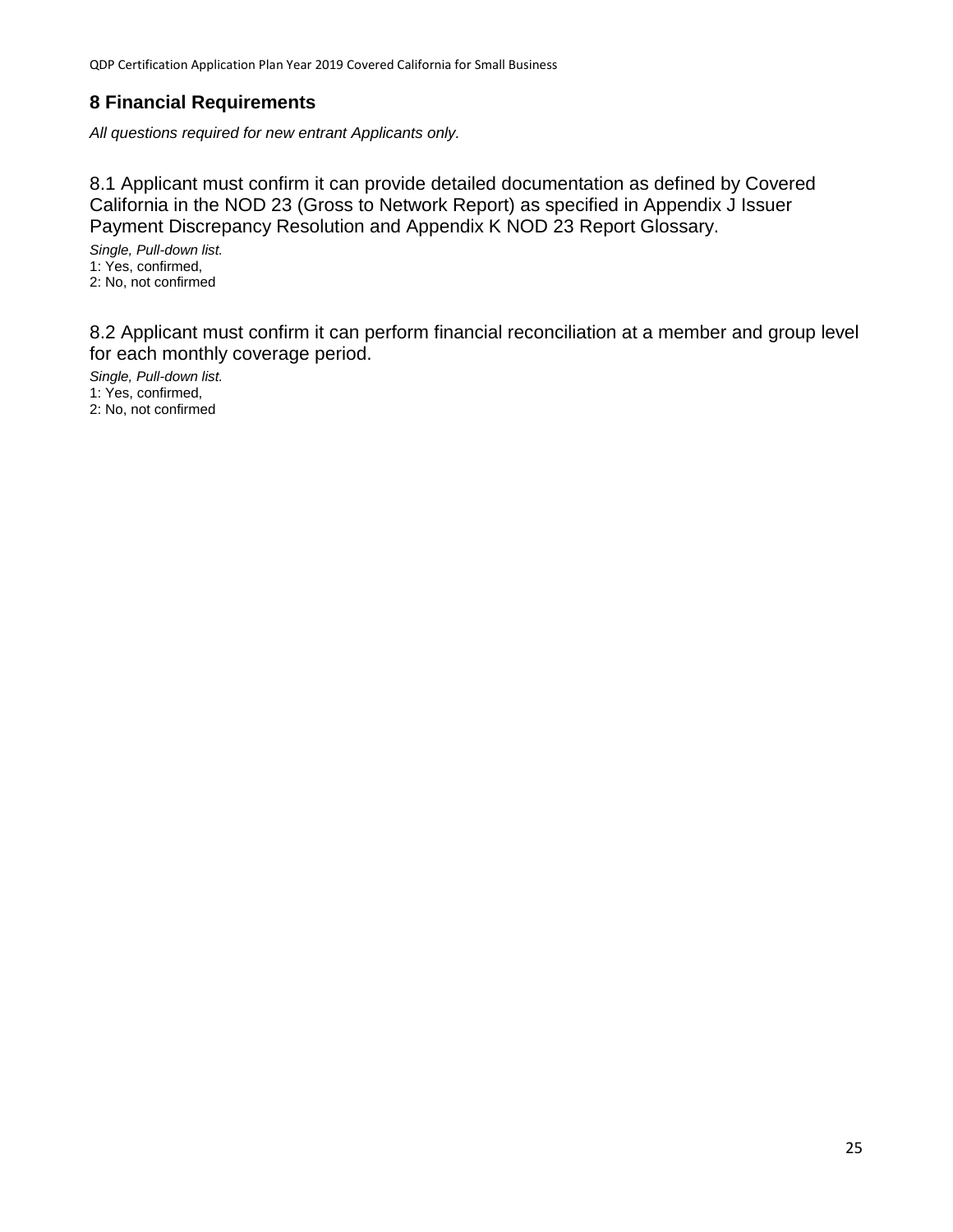### <span id="page-25-0"></span>**9 Fraud, Waste and Abuse Detection**

*This section not required if Applicant has completed the Qualified Dental Plan Application Plan Year 2019 Individual Marketplace.*

*9.4.8 and 9.4.17 required for currently contracted Applicants. All questions required for new entrant Applicants.*

The Exchange is committed to working with its contracted QDP issuers to establish efforts to minimize fraud, waste and abuse. The framework for managing fraud risks is detailed in Appendix O: U.S. Government Accountability Office circular GAO-15-593SP. The Exchange expects QDP issuers to adopt leading practices outlined in the framework to the extent applicable. Fraud prevention is centered on integrity and expected behaviors from employees and others. All issuer measures to detect, deter, and prevent fraud before it occurs are vital to all issuer and Exchange operations.

#### **Definitions:**

Fraud – Consists of an intentional misrepresentation, deceit, or concealment of a material fact known to the defendant with the intention on the part of the defendant of thereby depriving a person of property or legal rights or otherwise causing injury. (CA Civil Code §3294 (c) (3), CA Penal Code §§ 470-483.5). Prevention and early detection of fraudulent activities is crucial to ensuring affordable healthcare for all individuals. Examples of fraud include, but are not limited to, false applications to obtain payment, false information to obtain insurance, billing for services that were not rendered.

Waste - Intentional or unintentional, extravagant careless or needless expenditures, consumption, mismanagement, use, or squandering of resources, to the detriment or potential detriment of entities, but without an intent to deceive or misrepresent. Waste includes incurring unnecessary costs as a result of inefficient or ineffective practices, systems, decisions, or controls.

Abuse – Excessive, or improper use of something, or the use of something in a manner contrary to the natural or legal rules for its use; the intentional destruction, diversion, manipulation, misapplication, maltreatment, or misuse of resources; or extravagant or excessive use so as to abuse one's position or authority. Often, the terms fraud and abuse are used simultaneously with the primary distinction is the intent. Inappropriate practices that begin as abuse can quickly evolve into fraud. Abuse can occur in financial or non-financial settings. Examples of abuse include, but not limited to, excessive charges, improper billing practices, payment for services that do not meet recognized standards of care and payment for medically unnecessary services.

Audit – A formal process that includes an independent and objective examination of an organization's programs, operations, and records to evaluate and improve the effectiveness of its policies and procedures. The results, conclusions, and findings of an audit are formally communicated through an audit report delivered to management of the audited entity.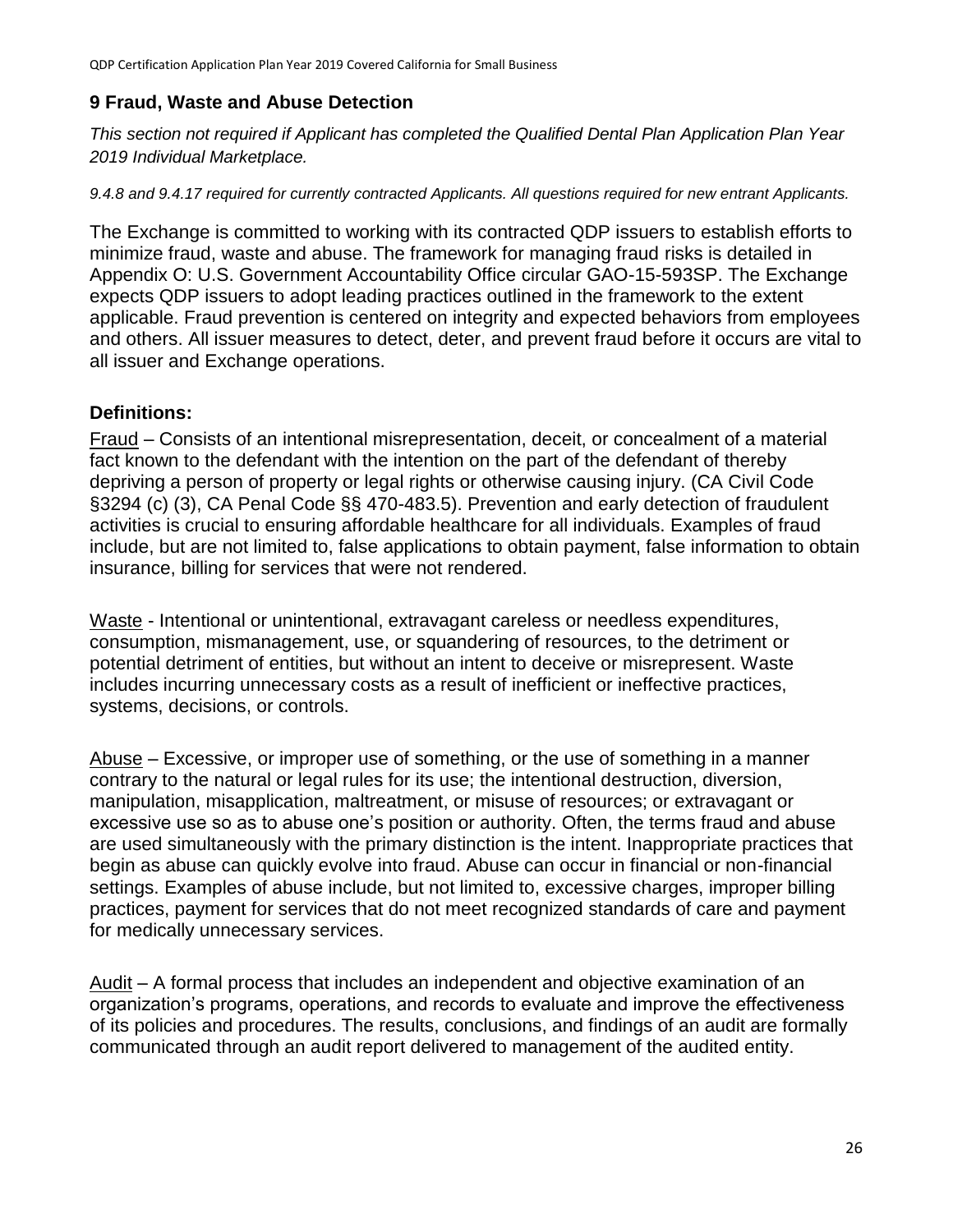Review – A second inspection and verification of documents for accuracy, validity, and authorization for the purpose of compliance with procedural requirements.

# <span id="page-26-0"></span>**9.1 Prevention**

9.1.1 Describe the roles and responsibilities of those tasked with carrying out dedicated antifraud and fraud risk management activities throughout the organization. If there is a dedicated unit responsible for fraud risk management describe how this unit interacts with the rest of the organization to mitigate fraud, waste and abuse. *200 words.*

9.1.2 Describe any specific fraud risk assessments conducted by the Applicant. Describe how the risks identified through the assessment are tracked and corrected. *200 words.*

9.1.3 Describe specific anti-fraud strategies and the data analytical tools, methods, and sources used to gather information about fraud risks before fraud, waste and abuse occurs. *200 words.*

9.1.4 Describe how Applicant safeguards against Social Security number and identity theft within its organization. *200 words.*

9.1.5 Describe the policy set forth in provider contracts that addresses identity verification at the point of service (i.e., verifying identity prior to receiving services) *200 words.*

9.1.6 What steps are taken after identification of Social Security and potential identity theft? Include services offered to impacted members. *200 words.*

9.1.7 When applicant has discovered potential identity theft, provide what steps are taken to review utilization of services associated as a result of potential fraud and describe what actions are taken to prevent fraudulent services to be paid. 200 words.

# <span id="page-26-1"></span>**9.2 Detection**

Describe the following specific control activities to prevent and detect fraud. 9.2.1 What data-analytics activities (for example data matching, data mining) are routinely performed to identify unusual patterns of care? Distinguish between member and provider efforts and state the frequency of the data analytics activities. *200 words.*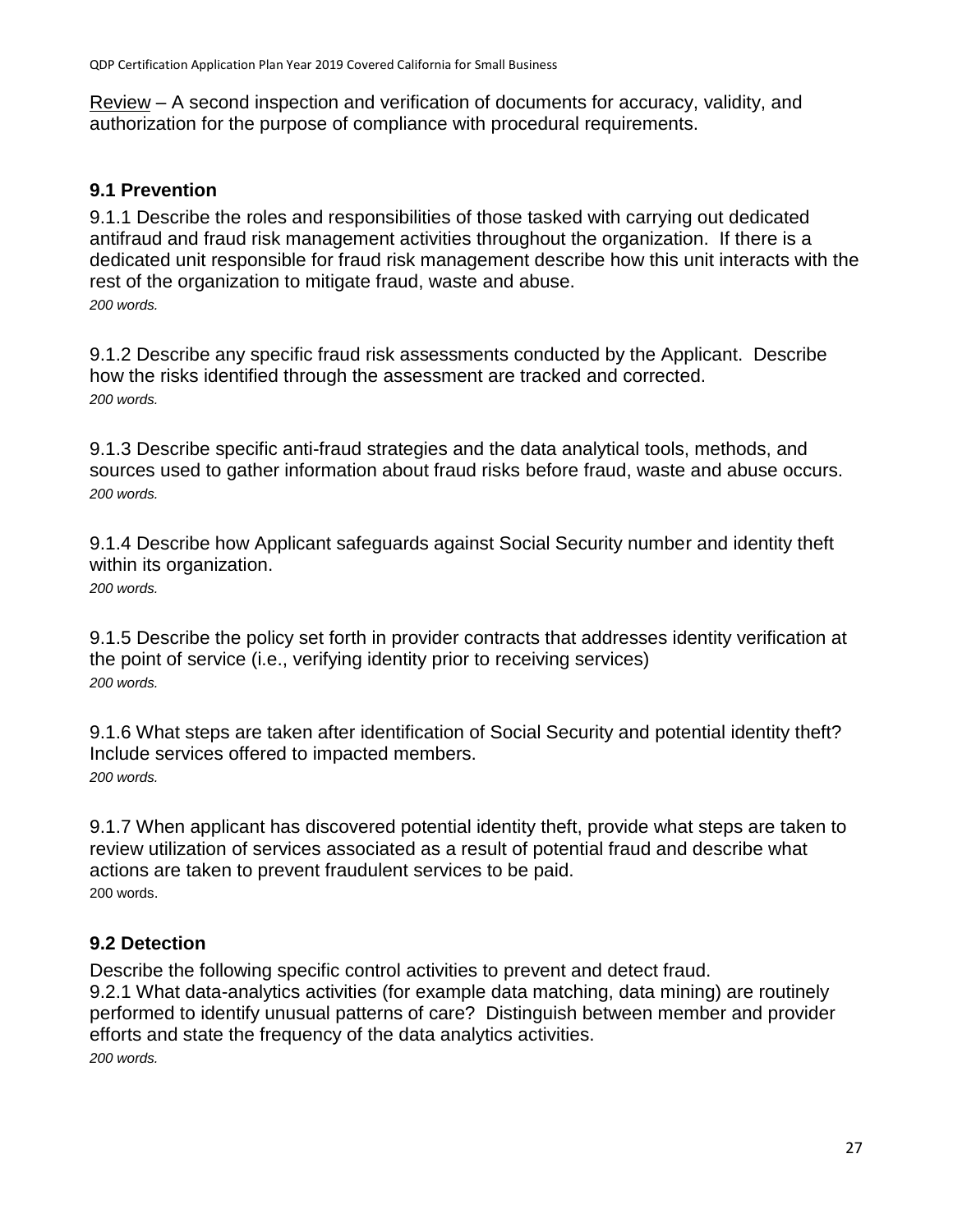9.2.2 Describe Applicant's internal and external fraud-awareness program that informs and directs individuals to identify red-flags and potential member and provider fraudulent scams. *200 words.*

9.2.3 Describe how staff, members and providers report suspicious and/or potential fraudulent activities. State the review process, who in the organization is notified and when the Exchange is notified.

*200 words.*

9.2.4 Describe all employee-integrity activities (for example: fraud awareness training, code of conduct, conflict of interest policy). *200 words.*

9.2.5 Special Enrollment Period (SEP) membership. Describe specific activities the applicant does to prevent and detect potential violations of the SEP policy. For example, describe any data mining reports.

*200 words.*

9.2.6 Describe the plan to respond to identified instances of fraud and ensure the response is prompt and consistently applied. Confirm the policy to notify the Exchange. Describe and distinguish between member and provider activities. *200 words.*

9.2.7 Describe the controls in place to evaluate that the Exchange enrollment and disenrollment actions (i.e., membership files) are accurately and promptly executed. Specifically address any queries to identify membership red flags. *200 words.*

9.2.8 Describe Utilization Management (UM) activities or program efforts in place that validate appropriate medical services and treatments to ensure health care service provided for member care is efficient and cost effective. *200 words.*

### <span id="page-27-0"></span>**9.3 Response**

9.3.1 Describe the evaluation method for determining whether fraud, waste and abuse has occurred.

*200 words.*

9.3.2 Describe the processes for fraud, waste and abuse investigation follow-up and corrective measures. Address how and when the results of monitoring, evaluation and adverse actions will be or are communicated to the Exchange. *200 words.*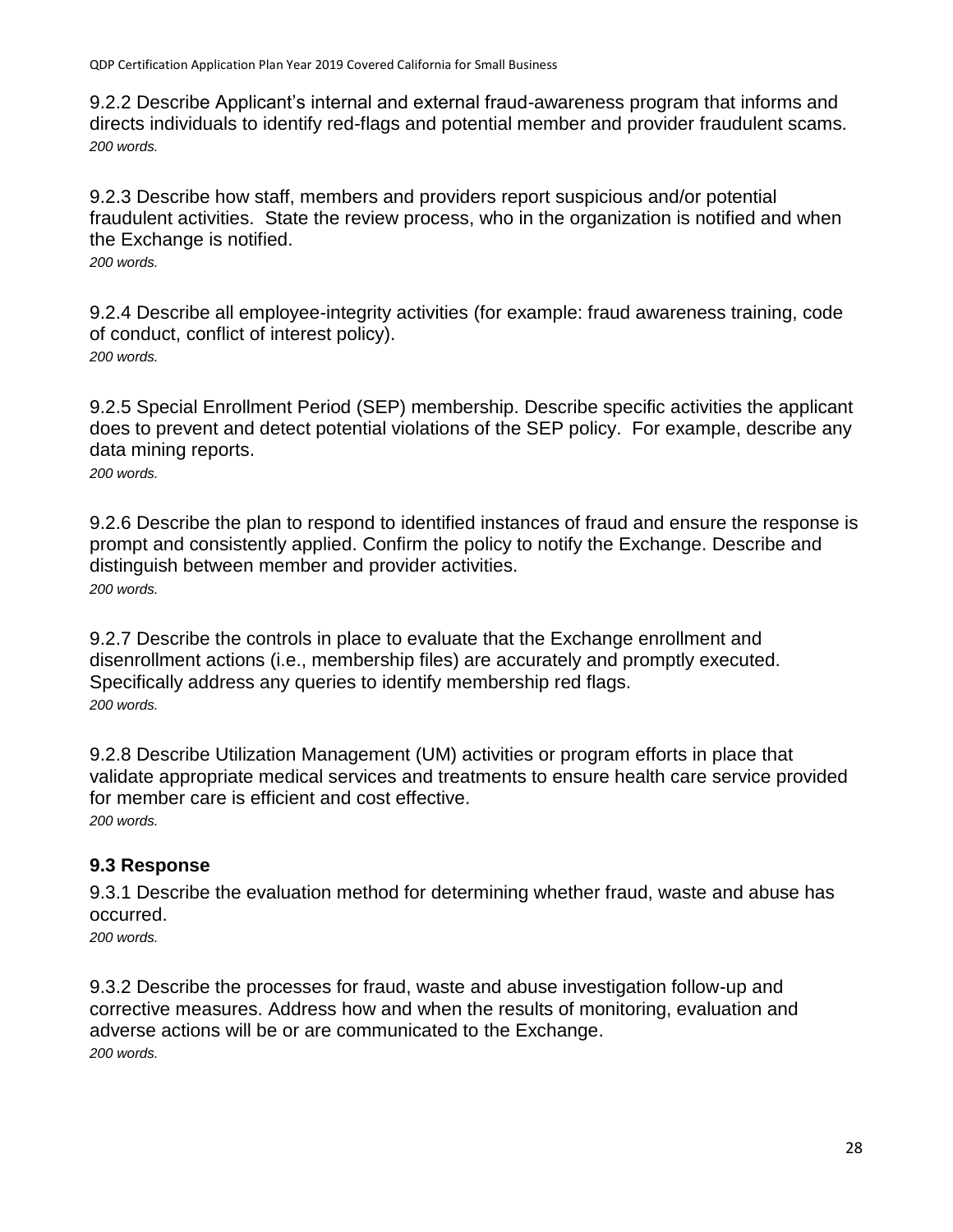9.3.3 Describe how the results of investigations and adverse actions are used to enhance fraud prevention and detection.

*200 words.*

9.3.4 Describe Applicant's revenue recovery process to recoup erroneously paid claims from providers.

*200 words.*

9.3.5 Refer to definition of fraud in the introduction to this section. What was Applicant's recovery success rate and dollars recovered for fraudulent activities?

|                          | <b>Total</b><br>Loss from<br><b>Fraud</b><br>Covered<br>California<br>book of<br>business,<br>if<br>applicable | <b>Total</b><br><b>Loss</b><br>from<br><b>Fraud</b><br>Total<br>Book of<br><b>Business</b> | % of Loss<br><b>Recovered</b><br>Covered<br>California<br>book of<br>business, if<br>applicable | % of Loss<br><b>Recovered</b><br><b>Total Book</b><br>of Business | <b>Total</b><br><b>Dollars</b><br><b>Recovered</b><br>Covered<br>California<br>book of<br>business, if<br>applicable | <b>Total</b><br><b>Dollars</b><br><b>Recovered</b><br><b>Total Book</b><br>of Business |
|--------------------------|----------------------------------------------------------------------------------------------------------------|--------------------------------------------------------------------------------------------|-------------------------------------------------------------------------------------------------|-------------------------------------------------------------------|----------------------------------------------------------------------------------------------------------------------|----------------------------------------------------------------------------------------|
| Calendar<br>Year<br>2014 | Dollars.                                                                                                       | Dollars.                                                                                   | Percent.                                                                                        | Percent.                                                          | Dollars.                                                                                                             | Dollars.                                                                               |
| Calendar<br>Year<br>2015 | Dollars.                                                                                                       | Dollars.                                                                                   | Percent.                                                                                        | Percent.                                                          | Dollars.                                                                                                             | Dollars.                                                                               |
| Calendar<br>Year<br>2016 | Dollars.                                                                                                       | Dollars.                                                                                   | Percent.                                                                                        | Percent.                                                          | Dollars.                                                                                                             | Dollars.                                                                               |

9.3.6 If applicable, please explain any trends attributing to the total loss from fraud for Exchange business.

*200 words.*

9.3.7 Describe Applicant's procedures to report potential fraud to law enforcement and the Exchange.

*200 words.*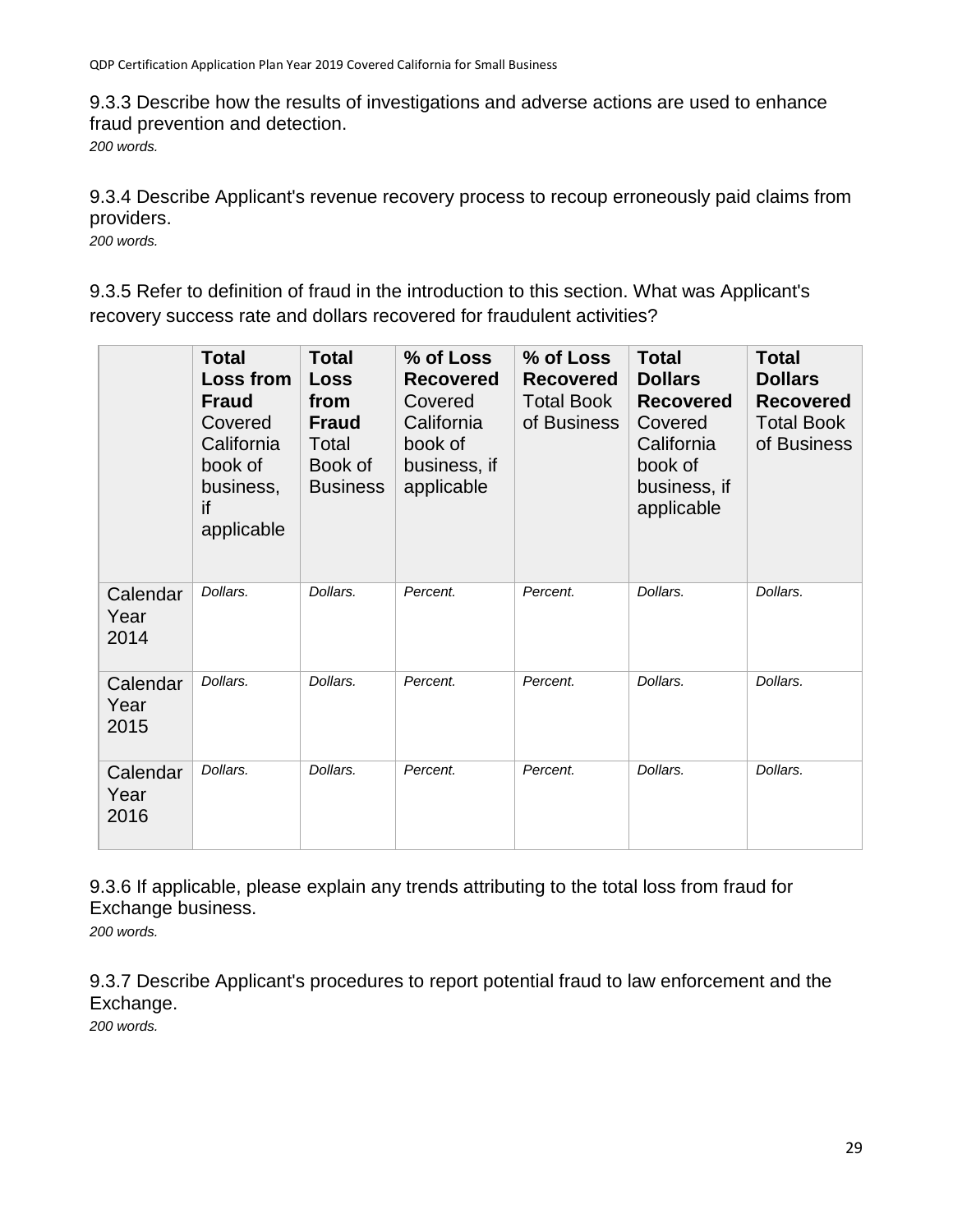# <span id="page-29-0"></span>**9.4 Audits and Reviews**

9.4.1 Refer to definition of review in the introduction to this section. Indicate how frequently reviews are performed for each of the following areas:

|                                           | Response                                                                                        | If other  |
|-------------------------------------------|-------------------------------------------------------------------------------------------------|-----------|
| <b>Claims Administration Reviews</b>      | Single, Pull-down list.<br>1: Daily,<br>2: Weekly,<br>3: Monthly,<br>4: Quarterly,<br>5: Other: | 10 words. |
| <b>Customer Service Reviews</b>           | Single, Pull-down list.<br>1: Daily,<br>2: Weekly,<br>3: Monthly,<br>4: Quarterly,<br>5: Other: | 10 words. |
| <b>Eligibility and Enrollment Reviews</b> | Single, Pull-down list.<br>1: Daily,<br>2: Weekly,<br>3: Monthly,<br>4: Quarterly,<br>5: Other: | 10 words. |
| <b>Utilization Management Reviews</b>     | Single, Pull-down list.<br>1: Daily,<br>2: Weekly,<br>3: Monthly,<br>4: Quarterly,<br>5: Other: | 10 words. |
| <b>Billing Reviews</b>                    | Single, Pull-down list.<br>1: Daily,<br>2: Weekly,<br>3: Monthly,<br>4: Quarterly,<br>5: Other: | 10 words. |

9.4.2 Refer to definition of audit in the introduction to this section. Indicate how frequently internal auditing is performed for the following areas:

|                                               | Response                                                                                                     | If other  |
|-----------------------------------------------|--------------------------------------------------------------------------------------------------------------|-----------|
| Audits of Claims Administration and Oversight | Single, Pull-down list.<br>1: Quarterly,<br>2: Semi-annually,<br>3: Annually,<br>4: Biennially,<br>5: Other: | 10 words. |
| <b>Audits of Network Providers</b>            | Single, Pull-down list.<br>1: Quarterly,<br>2: Semi-annually,<br>3: Annually,                                | 10 words. |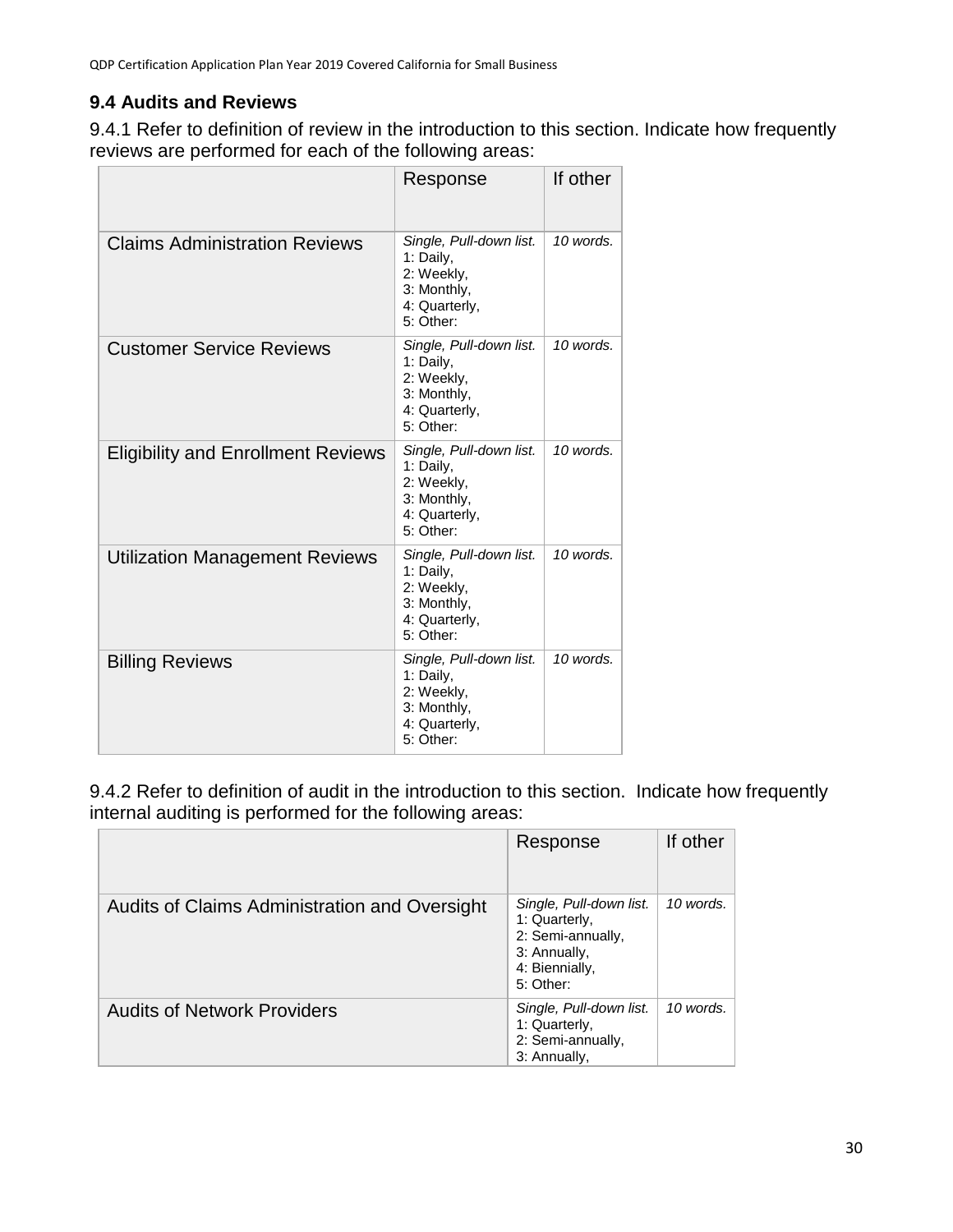|                                                                                    | 4: Biennially,<br>5: Other:                                                                                  |           |
|------------------------------------------------------------------------------------|--------------------------------------------------------------------------------------------------------------|-----------|
| Audits of Eligibility and Enrollment<br>Processes and Compliance with Requirements | Single, Pull-down list.<br>1: Quarterly,<br>2: Semi-annually,<br>3: Annually,<br>4: Biennially,<br>5: Other: | 10 words. |
| <b>Audits of Billing Processes</b>                                                 | Single, Pull-down list.<br>1: Quarterly,<br>2: Semi-annually,<br>3: Annually,<br>4: Biennially,<br>5: Other: | 10 words. |

9.4.3 Refer to definition of audit in the introduction to this section. For the prior fiscal year, what percent of claims were audited? *Percent.*

9.4.4 Refer to definition of audit in the introduction to this section. Does Applicant maintain an independent, internal audit function? If yes, provide a brief description of Applicant's internal audit function and its reporting structure.

*Multi, Checkboxes.* 1: Yes, describe [200 words], 2: No.

9.4.5 If Applicant answered yes to 9.4.4, provide a copy of Applicant's internal audit function's annual audit plan applicable to claims administration, eligibility and enrollment, billing and network providers.

*Single, Pull-down list.* 1: Attached, 2: Not attached

9.4.6 Refer to definition of audit in the introduction to this section. What oversight authority is there over the internal audit function? For example: does the internal audit function report to a board, audit committee, or executive office? *100 words.*

9.4.7 Refer to definition of audit in the introduction to this section. What audit authority does Applicant have over network and non-network providers and contractors? For example: does the organization conduct audits of network and non-network providers and contractors? *200 words.*

9.4.8 Indicate if external audits were conducted for claims administration for Applicant's entire book of business for the last two (2) full calendar years.

Response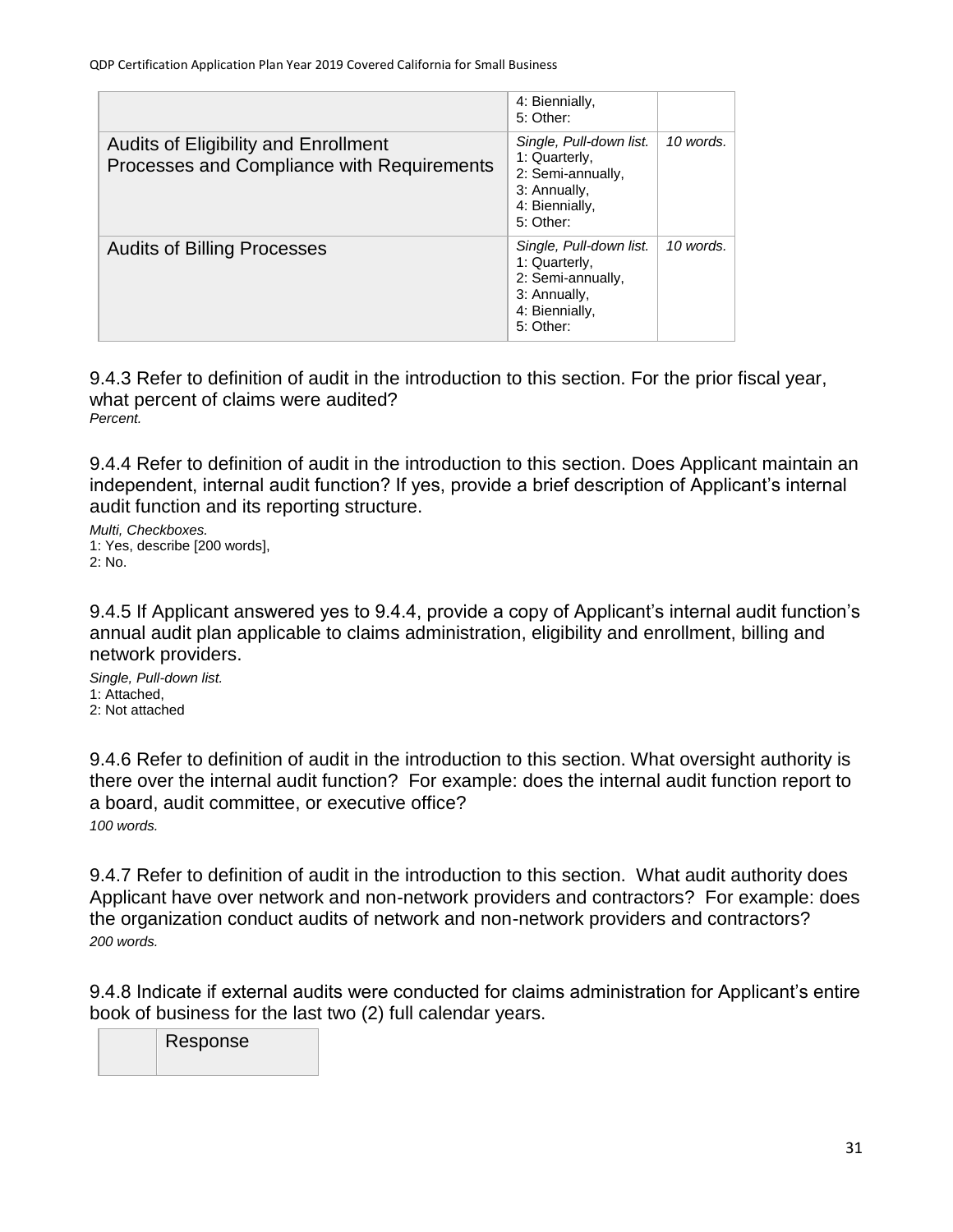| 2017 | Single, Pull-down list.<br>1: Audit Conducted,<br>2: Audit Not Conducted |
|------|--------------------------------------------------------------------------|
| 2016 | Single, Pull-down list.<br>1: Audit Conducted,<br>2: Audit Not Conducted |

9.4.9 Describe Applicant's approach to reviewing claims submitted by non-contracted providers, and steps taken when claims received exceed reasonable and customary threshold. Describe Applicant's approach to defining the expected threshold reasonable and customary amount for a procedure and geographic area for use when reviewing claims submitted by non-contracted providers, and steps taken when claims received exceed this threshold.

*200 words.*

9.4.10 Describe Applicant's approach to use of the National Practitioner Data Bank as part of the credentialing and re-credentialing process for contracted providers. *200 words.*

9.4.11 Describe any additional steps Applicant takes to verify a physician and facility is a legitimate place of business. *200 words.*

9.4.12 Describe Applicant's controls in place to monitor referrals of enrollees to any health care facility or business entity in which the provider may have full or partial ownership or own shares. Attach a copy of the applicable conflict of interest statement. *200 words.*

9.4.13 Indicate the types of claims and providers that Applicant typically reviews for possible fraudulent activity. Check all that apply.

*Multi, Checkboxes.*

- 1: General Practice Dentist,
- 2: Pediatric Dentist,
- 3: Endodontist,
- 4: Oral and Maxillofacial Surgeon,
- 5: Orthodontist,
- 6: Periodontist,
- 7: Prosthodontist,
- 8: Other service Providers

9.4.14 Describe the different approaches Applicant takes to monitor these types of providers. Provide an explanation why any provider types not indicated by Applicant in 9.4.12 are not typically reviewed for possible fraudulent activity. *200 words.*

9.4.15 Describe in detail Applicant's policy to validate provider information during initial contracting.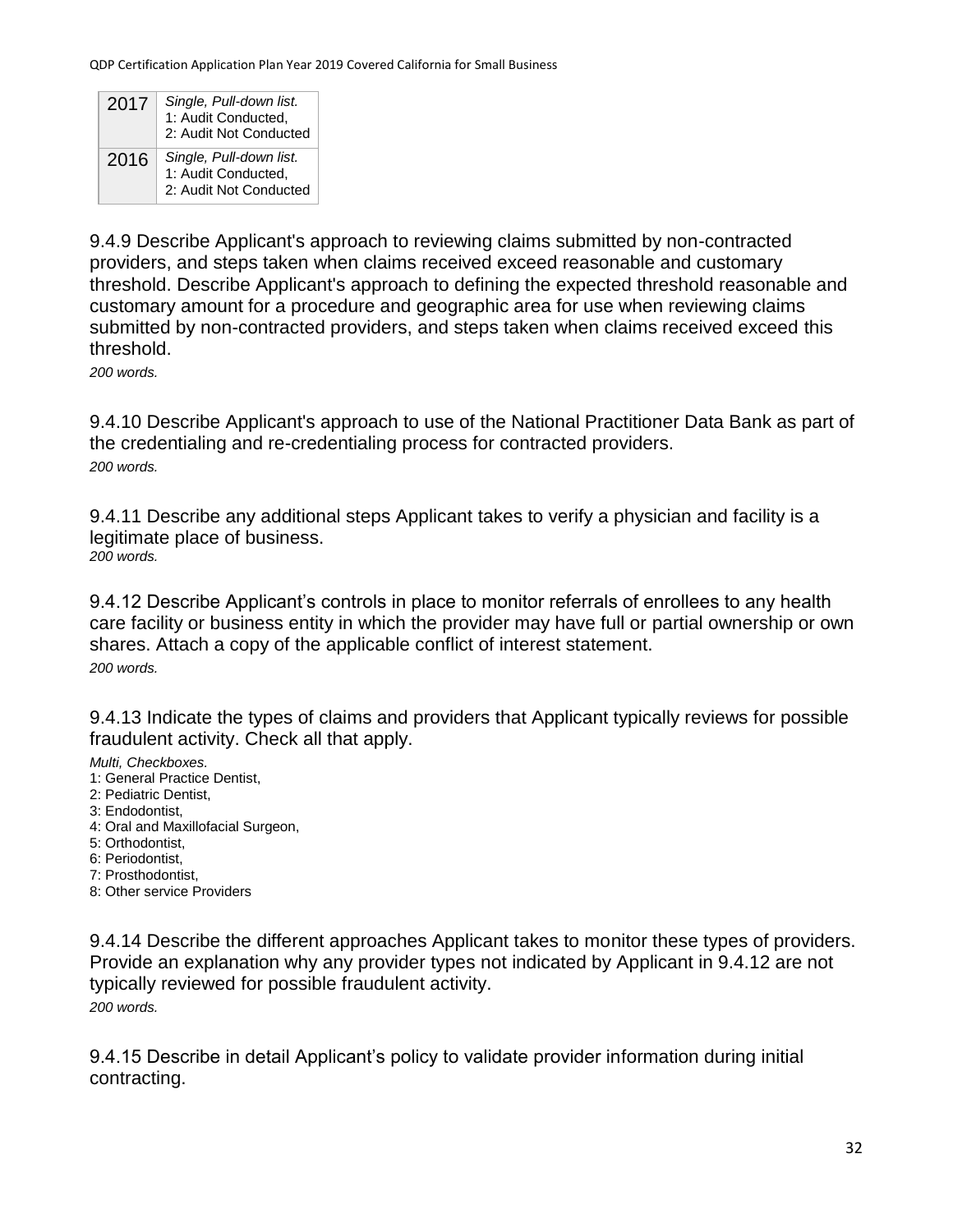*200 words.*

9.4.16 Describe Applicant's policy to validate information when a provider reports a change (including demographic information, address, and network or panel status). *200 words.*

9.4.17 Applicant must confirm that, if certified, it will agree to subject itself to the Exchange for audits and reviews, either by the Exchange or its designee, or the California Department of General Services, the California State Auditor or its designee, as they deem necessary to determine the correctness of premium rate setting, the Exchange's payments to agents based on the Issuer's report, questions pertaining to enrollee premium payments and participation fee payments Issuer made to the Exchange. Applicant also agrees to all audits subject to applicable State and Federal law regarding the confidentiality of and release of confidential Protected Health Information (PHI) of Enrollees.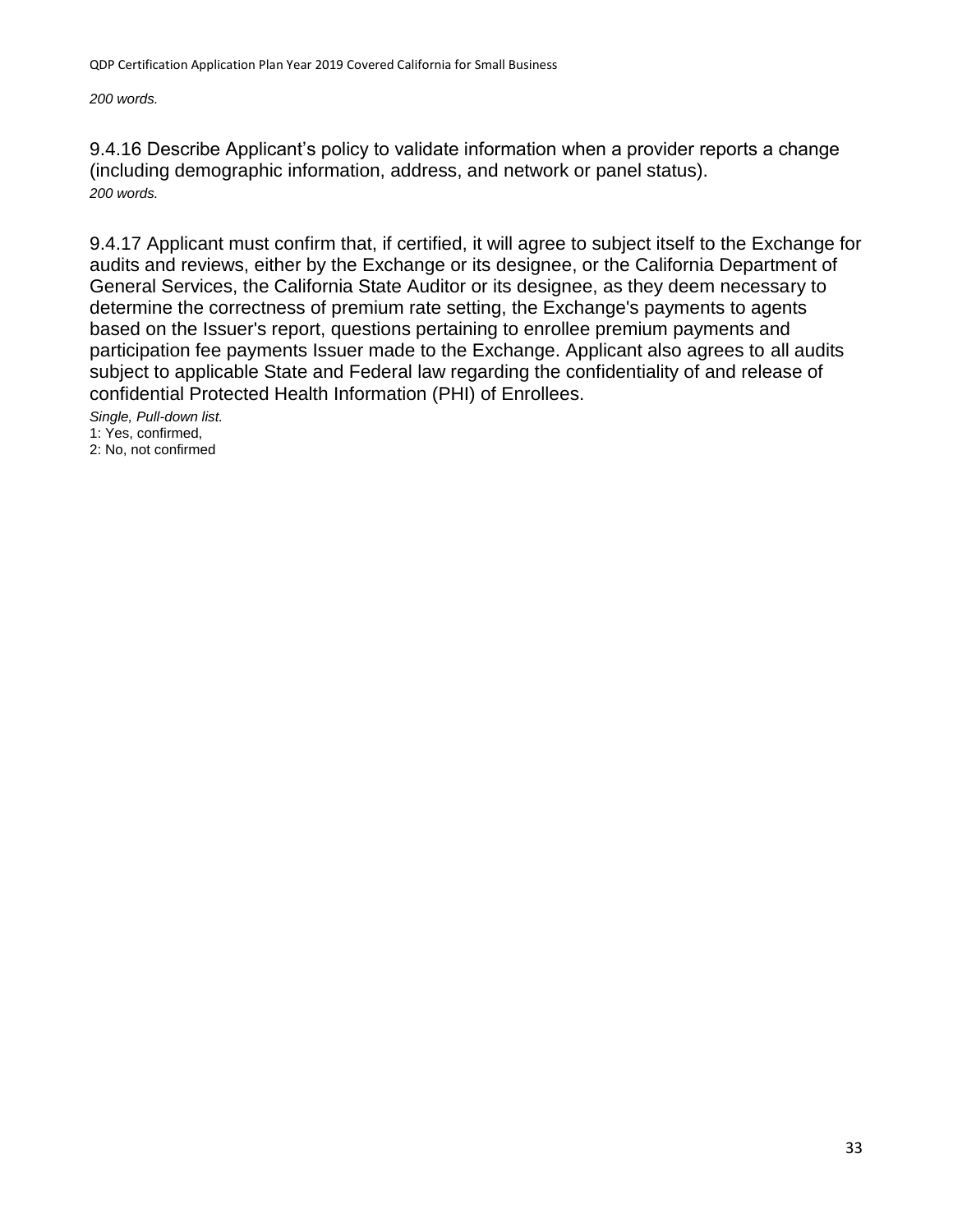### <span id="page-33-0"></span>**10 System for Electronic Rate and Form Filing (SERFF)**

*All questions required for currently contracted Applicants and new entrant Applicants.*

10.1 Applicant must be able to populate and submit SERFF templates in an accurate, appropriate, and timely fashion at Exchange request for:

- Rates.
- Service Area,
- Benefit Plan Designs,
- Network

*Single, Pull-down list.* 1: Yes, confirmed, 2: No, not confirmed

10.2 Applicant confirms that it will submit and upload corrections to SERFF within three (3) business days of notification by the Exchange, adjusted for any SERFF downtime. Applicant must adhere to amendment language specifications when any item is corrected in SERFF.

*Single, Pull-down list.* 1: Yes, confirmed, 2: No, not confirmed

10.3 Applicant may not make any changes to its SERFF templates once submitted to the Exchange without providing prior written notice to the Exchange - and only if the Exchange agrees in writing with the proposed changes.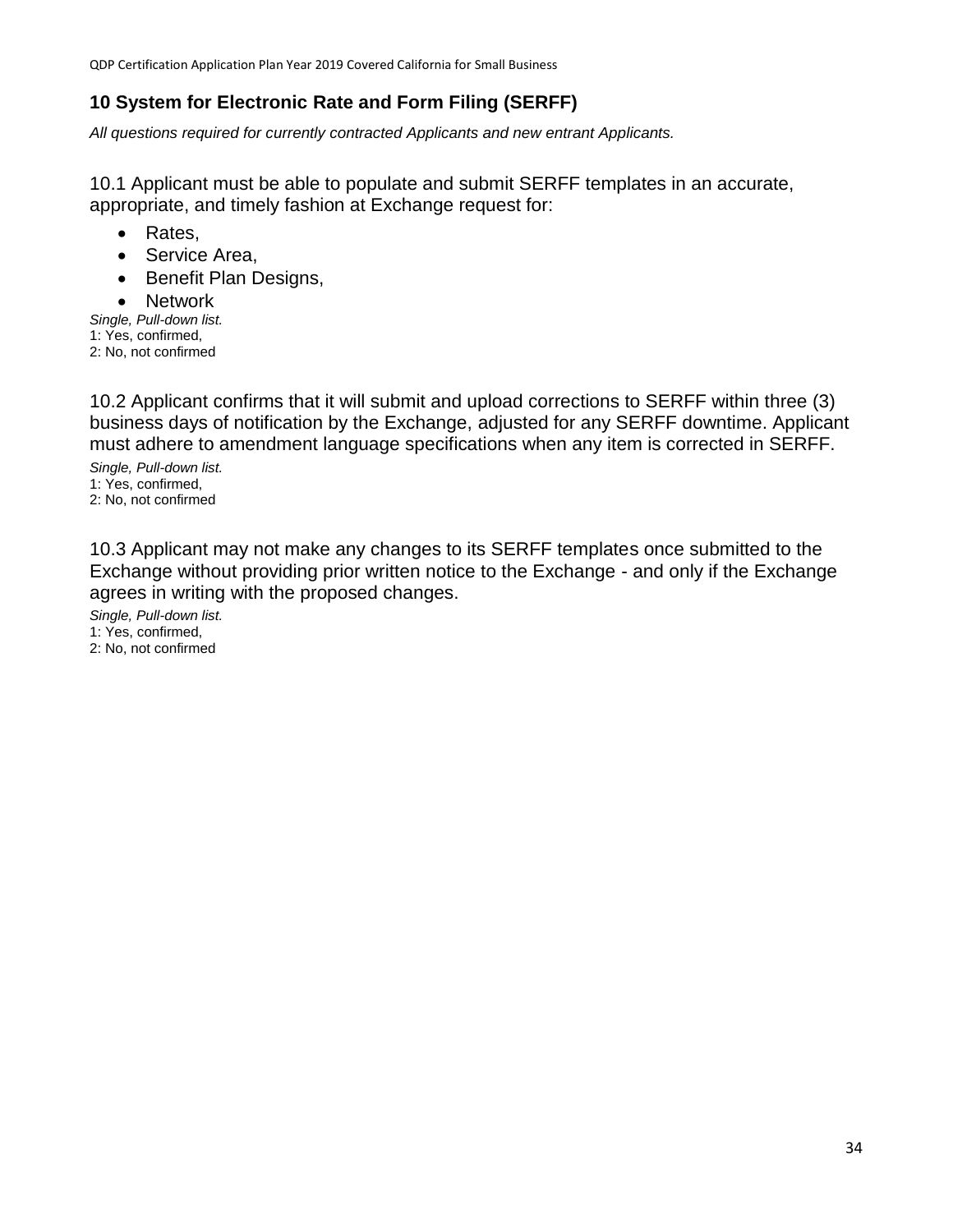#### <span id="page-34-0"></span>**11 Electronic Data Interface**

*11.1 and 11.2 required for currently contracted Applicants. All questions required for new entrant Applicants.*

11.1 Applicant must provide an overview of its system, data model, vendors, and interface partners.

*Single, Pull-down list.* 1: Attached, 2: Not attached

11.2 Applicant must submit a copy of its system lifecycle and release schedule.

*Single, Pull-down list.* 1: Attached, 2: Not attached

11.3 Applicant must be prepared and able to engage with the Exchange to develop data interfaces between the Issuer's systems and the Exchange's systems, including the eligibility and enrollment system used by the Exchange, as early as May 2018. Applicant must confirm it will implement system(s) in order to accept and generate Group XML, 834, 999, TA1, 820, Enrollment Reconciliation Files, and other standard format electronic files for enrollment and premium remittance in an accurate, consistent and timely fashion and utilize the information received and transmitted for its intended purpose.

- See Appendix M 834 Companion Guide Design v2.2, Appendix Q CCSB 820 Companion Guide Design v2.0, and Appendix P CCSB Group XML Schema v2.1a for detailed transaction specifications.
- Note: The Exchange requires QDP Issuers to sign an industry-standard agreement which establishes electronic information exchange standards in order to participate in the required systems testing.

*Single, Pull-down list.* 1: Yes, confirmed, 2: No, not confirmed

11.4 Applicant must describe its ability and any experience processing and resolving errors identified by the Reconciliation or 999 file as appropriate and in a timely fashion. Applicant must confirm that it has the capability to accept and complete non-electronic enrollment submissions and changes.

*Single, Radio group.* 1: Yes, confirmed: [200 words],

2: No, not confirmed: [200 words]

11.5 Applicant must communicate any testing or production changes to system configuration (URL, certification, bank information) to the Exchange in a timely fashion.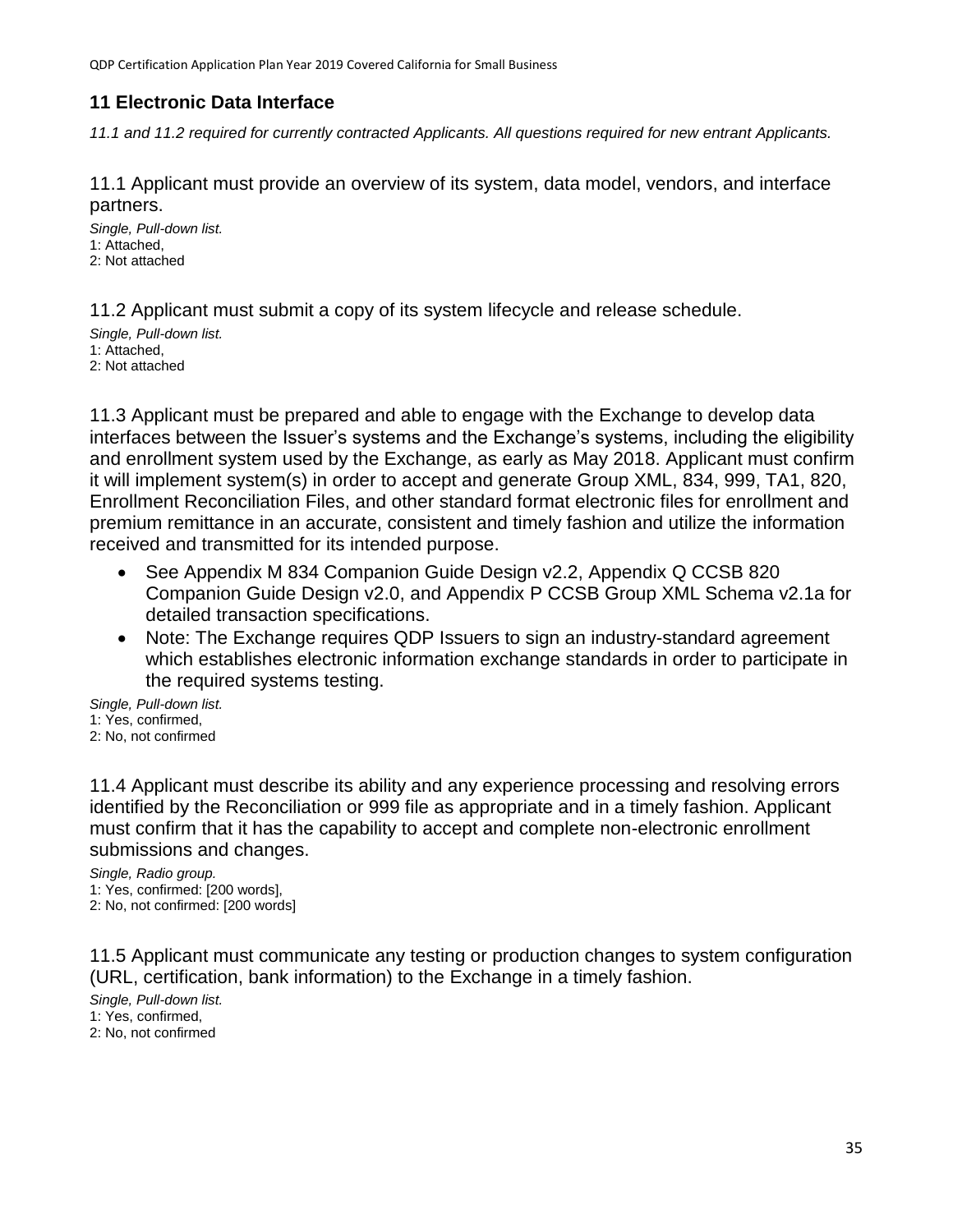11.6 Applicant must be prepared and able to conduct testing of data interfaces with the Exchange no later than September 1, 2018 and confirms it will plan and implement testing jointly with Covered California in order to meet system release schedules. Applicant must confirm testing with the Exchange will be under industry security standard: firewall, certification, and fingerprint. Applicant must confirm it will make dedicated, qualified resources available to participate in the connectivity and testing effort.

*Single, Pull-down list.* 1: Yes, confirmed, 2: No, not confirmed

11.7 Applicant must describe its ability to produce financial, eligibility, and enrollment data on a monthly basis for the purpose of reconciliation. *200 words.*

11.8 Does Applicant proactively monitor and measure system response time and performance processing new enrollment and enrollment changes? Can the Applicant's organization report status on a quarterly basis? Describe below.

*Single, Radio group.* 1: Yes, describe [100 words], 2: No, describe [100 words]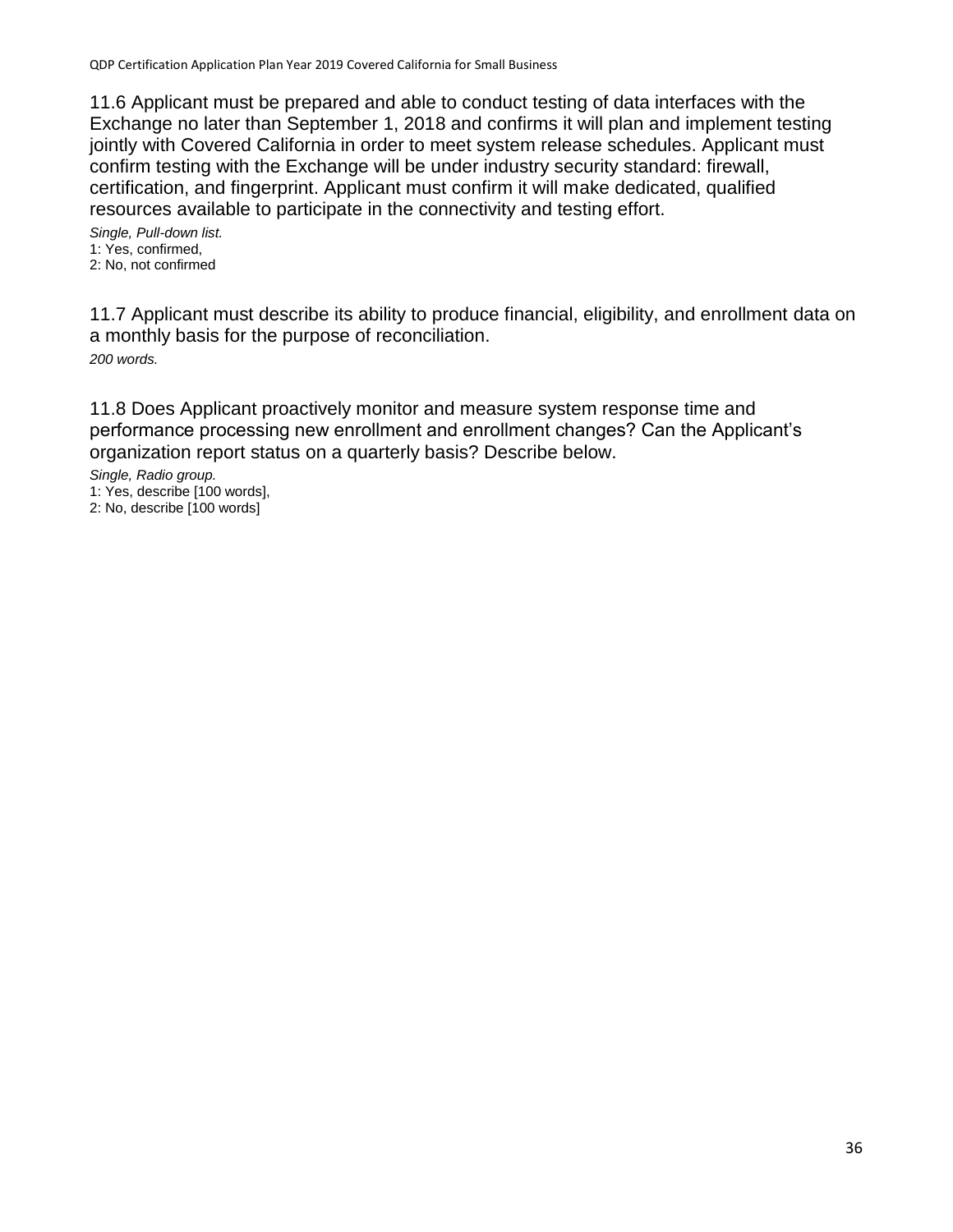### **12 Healthcare Evidence Initiative**

In order to fulfill its mission to ensure that consumers have available the plans that offer the optimal combination of choice, value, quality, and service, The Exchange relies on evidence about the enrollee experience with health care. QDP data submission requirements are an essential component of assessing the quality and value of the coverage and health care received by Exchange enrollees. The capabilities described in this section are requirements of QDP data submission obligations.

*This section not required if Applicant has completed the Qualified Dental Plan Application Plan Year 2019 Individual Marketplace.*

*12.1 required for currently contracted Applicants. All questions required for new entrant Applicants.*

12.1 Applicant must describe any contractual agreements with participating providers that preclude Applicant's organization from making contract terms transparent to plan sponsors and members.

Applicant must confirm that, if contracted as a QDP issuer, to the extent that any Participating Provider's rates are prohibited from disclosure to the Exchange by contract, Applicant shall identify such Participating Provider. Applicant shall, upon renewal of its Provider contract, but in no event later than July 1, 2018, make commercially reasonable efforts to obtain agreement by that Participating Provider to amend such provisions, to allow disclosure. In entering into a new contract with a Participating Provider, Applicant agrees to make commercially reasonable efforts to exclude any contract provisions that would prohibit disclosure of such information to the Exchange (for example, enrollment, medical and Rx claims, and capitation data required by the Exchange's HEI Vendor: allowed amounts; charge and charge submitted amounts; coinsurance, copayment, and deductible amounts; paid and net payment amounts; patient total out-of-pocket amounts; capitation amounts; etc.).

- What specific steps is Applicant taking to change these contract provisions going forward to make this information accessible?
- List provider groups or facilities for which current contract terms preclude provision of information to plan sponsors.
- List provider groups or facilities for which current contract terms preclude provision of information to members.

#### *Single, Pull-down list.*

1: Confirmed, describe [500 words],

2: Not confirmed, describe [500 words]

12.2 Will Applicant provide the Exchange's Healthcare Evidence Initiative (HEI) Vendor with monthly extracts of all requested detail from applicable fee-for-service (FFS) claims or encounter records for the following claim types? If not, or if yes with deviation, explain. If unable or unwilling to provide all requested detail, elaborate on problematic claim types, estimating the number and percentage of affected claims and encounters.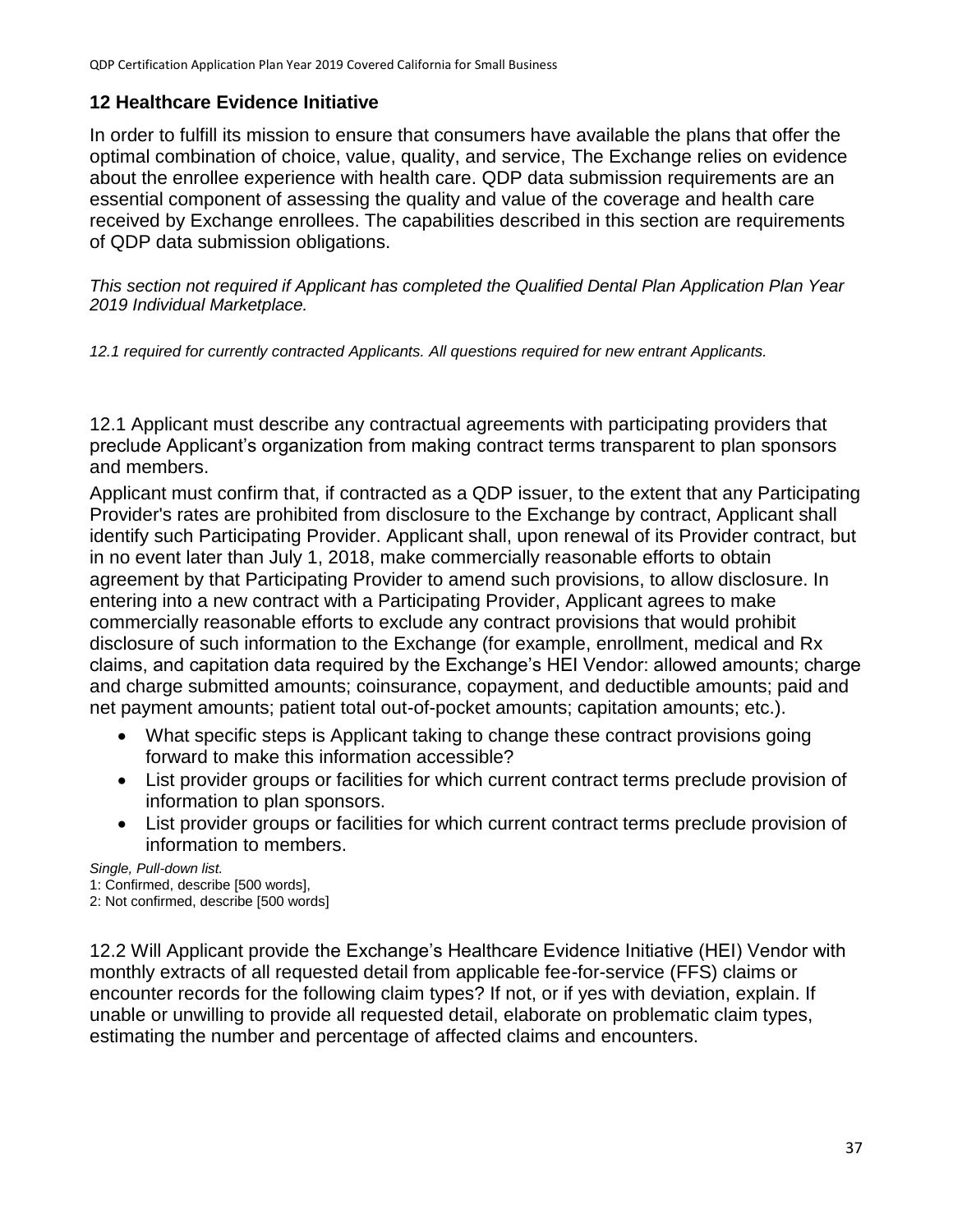| Claim Type                            | Response                                    | If No or Yes with deviation, explain. |
|---------------------------------------|---------------------------------------------|---------------------------------------|
| Professional                          | Single, Pull-down list.<br>1: Yes.<br>2: No | 50 words.                             |
| Institutional                         | Single, Pull-down list.<br>1: Yes.<br>2: No | 50 words.                             |
| Pharmacy, if applicable               | Single, Pull-down list.<br>1: Yes.<br>2: No | 50 words.                             |
| Drug (non-Pharmacy), if<br>applicable | Single, Pull-down list.<br>1: Yes.<br>2: No | 50 words.                             |

12.3 The Exchange is interested in QDP Issuer data that represents the cost of care. Can Applicant provide monthly extracts of complete financial detail for all applicable claims and encounters? If not, or if yes with deviation, explain. If unable or unwilling to provide all requested financial detail, elaborate on problematic data elements, estimating the number and percentage of affected claims and encounters.

| <b>Financial Detail to be Provided</b> | Response                                        | If No or Yes<br>with deviation,<br>explain. |
|----------------------------------------|-------------------------------------------------|---------------------------------------------|
| <b>Submitted Charges</b>               | Single, Pull-<br>down list.<br>1: Yes,<br>2: No | 50 words.                                   |
| <b>Discount Amount</b>                 | Single, Pull-<br>down list.<br>1: Yes,<br>2: No | 50 words.                                   |
| <b>Allowable Charges</b>               | Single, Pull-<br>down list.<br>1: Yes,<br>2: No | 50 words.                                   |
| Copayment                              | Single, Pull-<br>down list.<br>1: Yes,<br>2: No | 50 words.                                   |
| Coinsurance                            | Single, Pull-<br>down list.<br>1: Yes,<br>2: No | 50 words.                                   |
| <b>Deductibles</b>                     | Single, Pull-<br>down list.<br>1: Yes,<br>2: No | 50 words.                                   |
| <b>Coordination of Benefits</b>        | Single, Pull-<br>down list.                     | 50 words.                                   |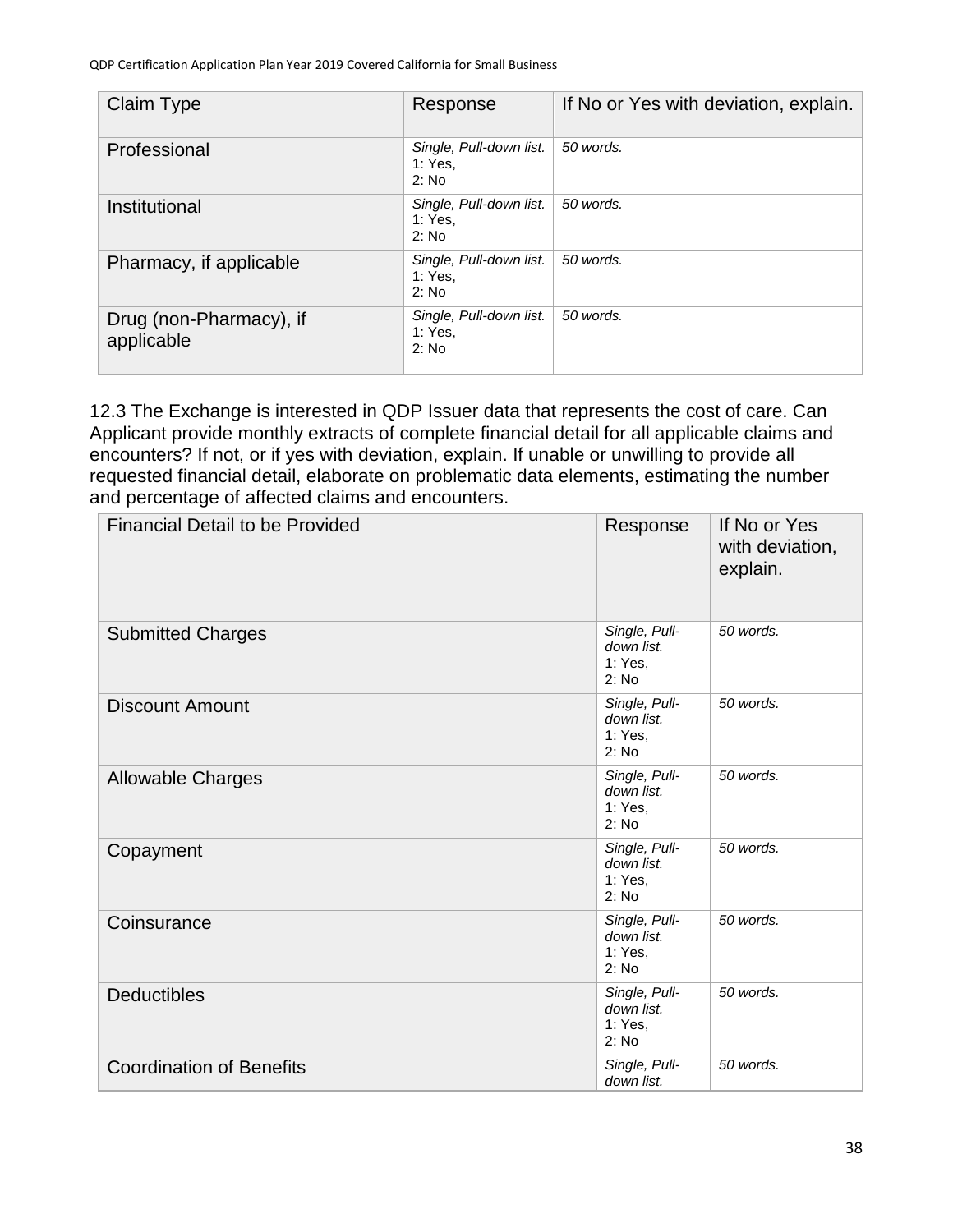|                                                                                                                                                                                                                                                             | 1: Yes,<br>2: No                                  |           |
|-------------------------------------------------------------------------------------------------------------------------------------------------------------------------------------------------------------------------------------------------------------|---------------------------------------------------|-----------|
| Plan Paid Amount (Net Payment)                                                                                                                                                                                                                              | Single, Pull-<br>down list.<br>1: Yes.<br>2: No   | 50 words. |
| Capitation Financials (per Provider / Facility)<br>[1] If a portion of Applicant provider payments are<br>capitated. If capitation does not apply, check "No" and<br>state "Not applicable, no provider payments are capitated"<br>in the rightmost column. | Single, Pull-<br>down list.<br>1: Yes.<br>$2:$ No | 50 words. |

12.4 Can Applicant provide member and subscriber IDs assigned by the Exchange on all records submitted? In the absence of other Personally Identifiable Information (PII), these elements are critical for the HEI Vendor to generate unique encrypted member identifiers linking eligibility to claims and encounter data, enabling the HEI Vendor to follow the health care experience of each de-identified member, even if he/she moves from one plan to another. If not, or if yes with deviation, explain. If unable or unwilling to provide all requested detail, elaborate on problematic data elements, estimating the number and percentage of affected enrollments, claims, and encounters.

| Detail to be Provided    | Response                                    | If No or Yes with deviation, explain. |
|--------------------------|---------------------------------------------|---------------------------------------|
| Covered CA Member ID     | Single, Pull-down list.<br>1: Yes.<br>2: No | 50 words.                             |
| Covered CA Subscriber ID | Single, Pull-down list.<br>1: Yes.<br>2: No | 50 words.                             |

12.5 Can Applicant supply Protected Health Information (PHI) dates, such as member date of birth, in full year / month / day format to the HEI Vendor for data aggregation? If not, or if yes with deviation, explain. If unable or unwilling to provide all requested detail, elaborate on problematic PHI dates, estimating the number and percentage of affected enrollments, claims, and encounters.

| PHI Dates to be Provided in Full Year /<br>Month / Day Format | Response                                       | If No or Yes with deviation,<br>explain. |
|---------------------------------------------------------------|------------------------------------------------|------------------------------------------|
| Member Date of Birth                                          | Single, Pull-down<br>list.<br>1: Yes.<br>2: No | 50 words.                                |
| <b>Starting Date of Service</b>                               | Single, Pull-down<br>list.                     | 50 words.                                |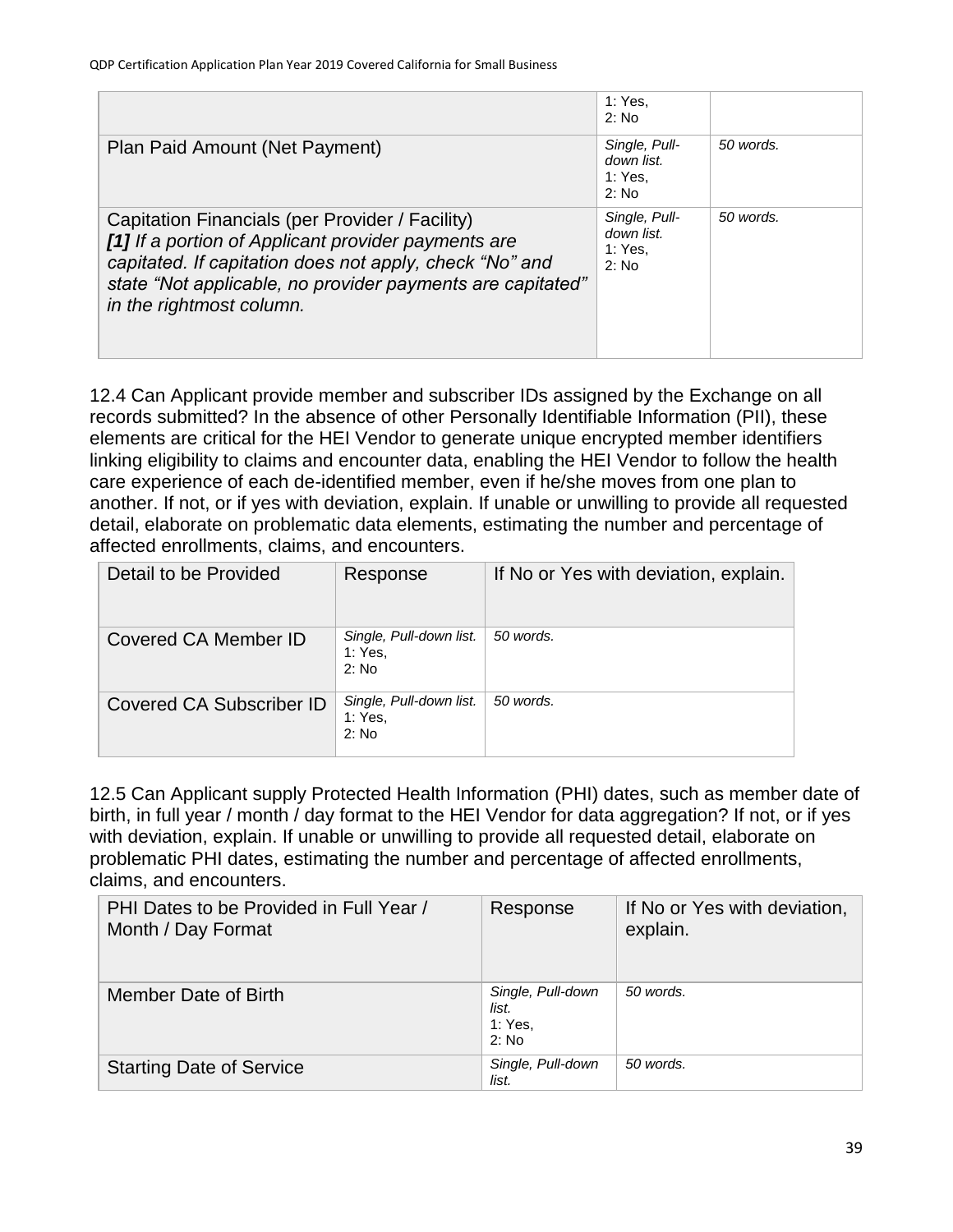|                               | 1: Yes,<br>2: No                               |           |
|-------------------------------|------------------------------------------------|-----------|
| <b>Ending Date of Service</b> | Single, Pull-down<br>list.<br>1: Yes,<br>2: No | 50 words. |

12.6 Can Applicant supply all applicable Provider Tax ID Numbers (TINs) and National Provider Identifiers (NPIs), for individual providers? If not, or if yes with deviation, explain. If unable or unwilling to provide all requested detail, elaborate on problematic Provider IDs, estimating the number and percentage of affected providers, claims, and encounters.

| Provider IDs to be<br>Supplied | Response                                                                                                                       | If No or Yes with<br>deviation, explain. |
|--------------------------------|--------------------------------------------------------------------------------------------------------------------------------|------------------------------------------|
| <b>TIN</b>                     | Single, Pull-down list.<br>1: Yes.<br>2: Yes, unless values represent individual provider<br>Social Security Numbers,<br>3: No | 50 words.                                |
| <b>NPI</b>                     | Single, Pull-down list.<br>1: Yes.<br>2: Yes, unless values represent individual provider<br>Social Security Numbers,<br>3: No | 50 words.                                |

12.7 Can Applicant provide detailed coding for procedures, etc. on all claims for all data sources? If not, or if yes with deviation, explain. If unable or unwilling to provide all requested coding detail, elaborate on problematic coding, estimating the number and percentage of affected claims and encounters.

| Coding to be Provided         | Response                                    | If No or Yes with deviation, explain. |
|-------------------------------|---------------------------------------------|---------------------------------------|
| Procedure Coding (CDT, HCPCS) | Single, Pull-down list.<br>1: Yes,<br>2: No | 50 words.                             |
| Revenue Codes (Facility Only) | Single, Pull-down list.<br>1: Yes,<br>2: No | 50 words.                             |
| <b>Place of Service</b>       | Single, Pull-down list.<br>1: Yes,<br>2: No | 50 words.                             |

12.8 Can Applicant submit all data directly to the HEI Vendor or is a third party required to submit the data on Applicant's behalf?

*Single, Radio group.* 1: Yes, describe [50 words], 2: No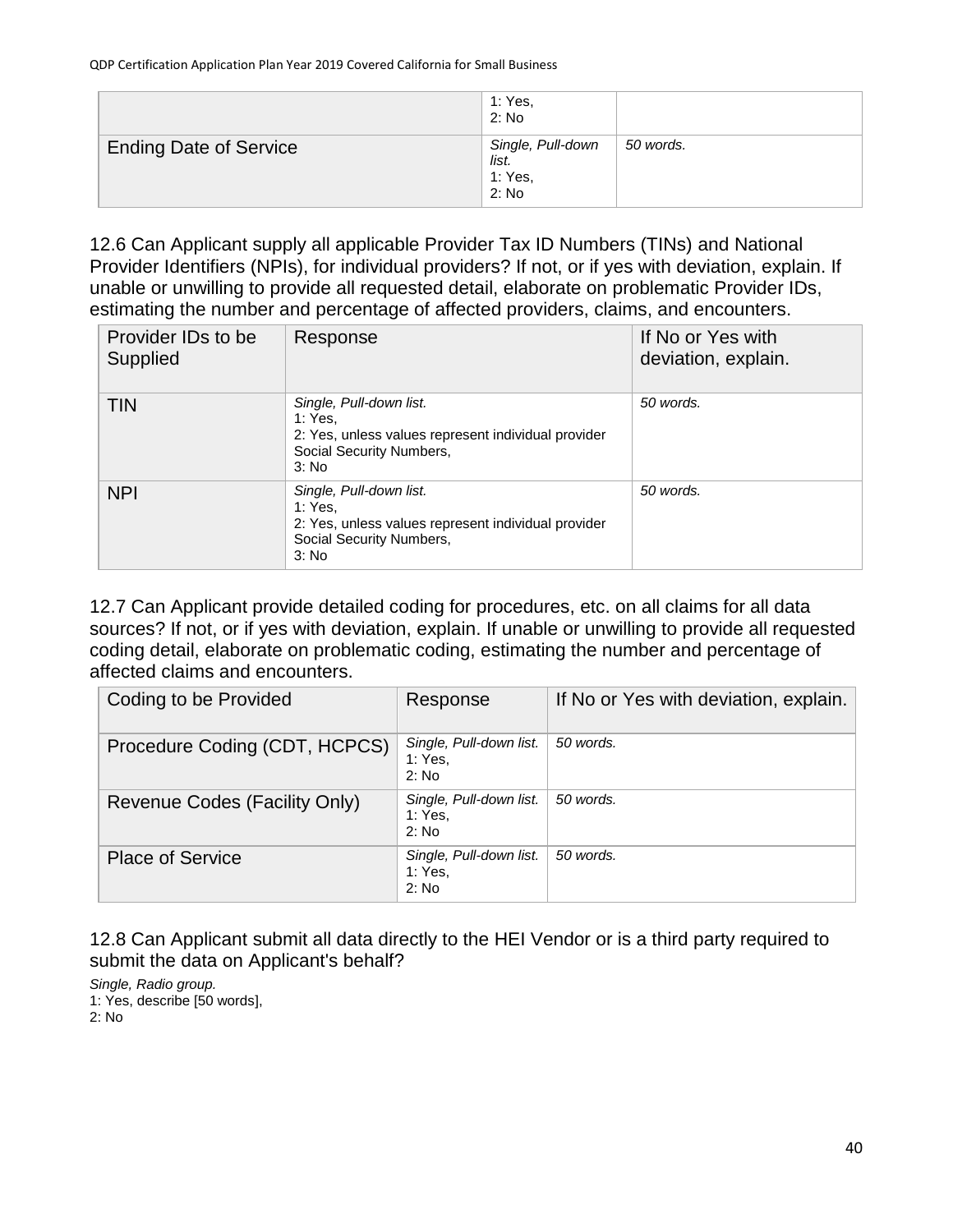### 12.9 If data must be submitted by a third party, can Applicant guarantee that the same information above will also be submitted by the third party?

*Single, Radio group.*

- 1: Yes, describe: [50 words],
- 2: No,
- 3: Not Applicable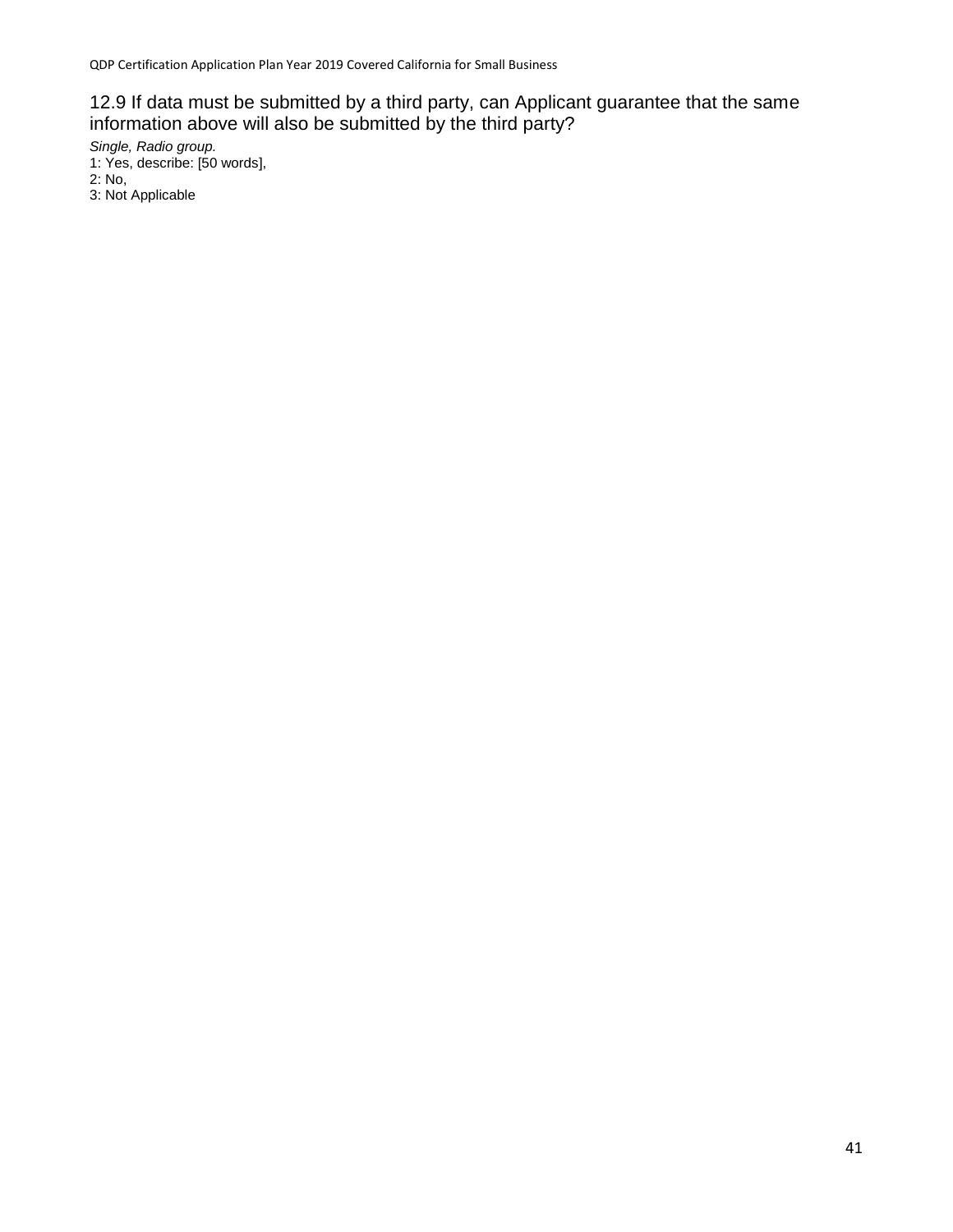### **13 Privacy and Security Requirements for Personally Identifiable Data**

*This section not required if Applicant has completed the Qualified Dental Plan Application Plan Year 2019 Individual Marketplace.*

*All questions required for new entrant Applicants only.*

### **13.1 HIPAA Privacy Rule**

Applicant must confirm that it complies with the following privacy-related requirements set forth within Subpart E of the Health Insurance Portability and Accountability Act [45 CFR §164.500 et. seq.]:

13.1.1 Individual access: Unless otherwise exempted by the HIPAA Privacy Rule, Applicant must confirm that it provides consumers with the opportunity to access, inspect and obtain a copy of any PHI contained within their Designated Record Set [45 CFR §§164.501, 524].

*Single, Pull-down list.* 1: Yes, confirmed, 2: No, not confirmed

13.1.2 Amendment: Applicant must confirm that it provides consumers with the right to amend inaccurate or incomplete PHI contained within their Designated Record Set [45 CFR §§164.501, 526].

*Single, Pull-down list.* 1: Yes, confirmed, 2: No, not confirmed

13.1.3 Restriction Requests: Applicant must confirm that it provides consumers with the opportunity to request restrictions upon Applicant's use or disclosure of their PHI [45 CFR §164.522(a)].

*Single, Pull-down list.* 1: Yes, confirmed, 2: No, not confirmed

13.1.4 Accounting of Disclosures: Unless otherwise exempted by the HIPAA Privacy Rule, Applicant must confirm that it provides consumers with an accounting of any disclosures made by Applicant of the consumer's PHI upon the consumer's request [45 CFR §164.528].

*Single, Pull-down list.* 1: Yes, confirmed, 2: No, not confirmed

13.1.5 Confidential Communication Requests: Applicant must confirm that Applicant permits consumers to request an alternative means or location for receiving their PHI than what Applicant would typically employ [45 CFR §164.522(b)].

*Single, Pull-down list.* 1: Yes, confirmed, 2: No, not confirmed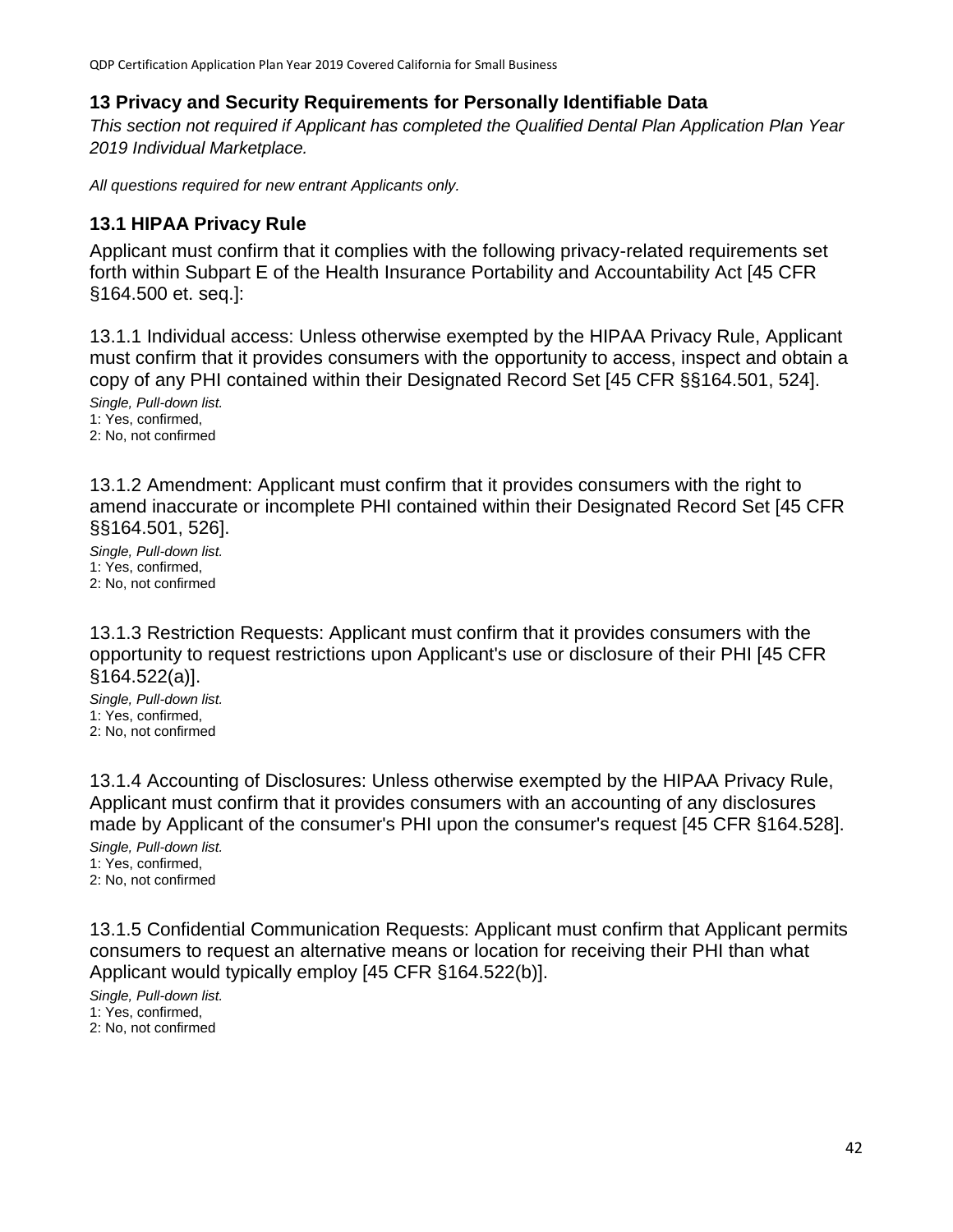13.1.6 Minimum Necessary Disclosure & Use: Unless otherwise exempted by the HIPAA Privacy Rule, Applicant must confirm that Applicant discloses or uses only the minimum necessary PHI needed to accomplish the purpose for which the disclosure or use is being made [45 CFR §§164.502(b) & 514(d)].

*Single, Pull-down list.* 1: Yes, confirmed, 2: No, not confirmed

13.1.7 Openness and Transparency: Unless otherwise exempted by the HIPAA Privacy Rule, Applicant must confirm that Applicant currently maintains a HIPAA-compliant Notice of Privacy Practices to ensure that consumers are aware of their privacy-related rights and Applicant's privacy-related obligations related to the consumer's PHI [45 CFR §§164.520(a)&(b)].

*Single, Pull-down list.* 1: Yes, confirmed, 2: No, not confirmed

# **13.2 Safeguards**

13.2.1 Applicant must confirm that it has policy, standards, processes, and procedures in place and that its information system is configured with administrative, physical and technical security controls that meet or exceed those standards in the National Institute of Standards and Technology, Special Publication (NIST) 800-53 that appropriately protect the confidentiality, integrity, and availability of the Protected Health Information (PHI) and Personally Identifiable Information (PII) that it creates, receives, maintains, or transmits.

*Single, Pull-down list.* 1: Yes, confirmed, 2: No, not confirmed

13.2.2 Applicant must confirm that all Protected Health Information (PHI) and Personally Identifiable Information (PII) is encrypted – both at rest and in transit – employing the validated Federal Information Processing Standards (FIPS) Publication 140-2 Cryptographic Modules.

*Single, Pull-down list.* 1: Yes, confirmed, 2: No, not confirmed

13.2.3 Applicant must confirm that it operates in compliance with applicable federal and state security and privacy laws and regulations, and has an incident response policy, process, and procedures in place and can verify that the process is tested at least annually.

*Single, Pull-down list.* 1: Yes, confirmed, 2: No, not confirmed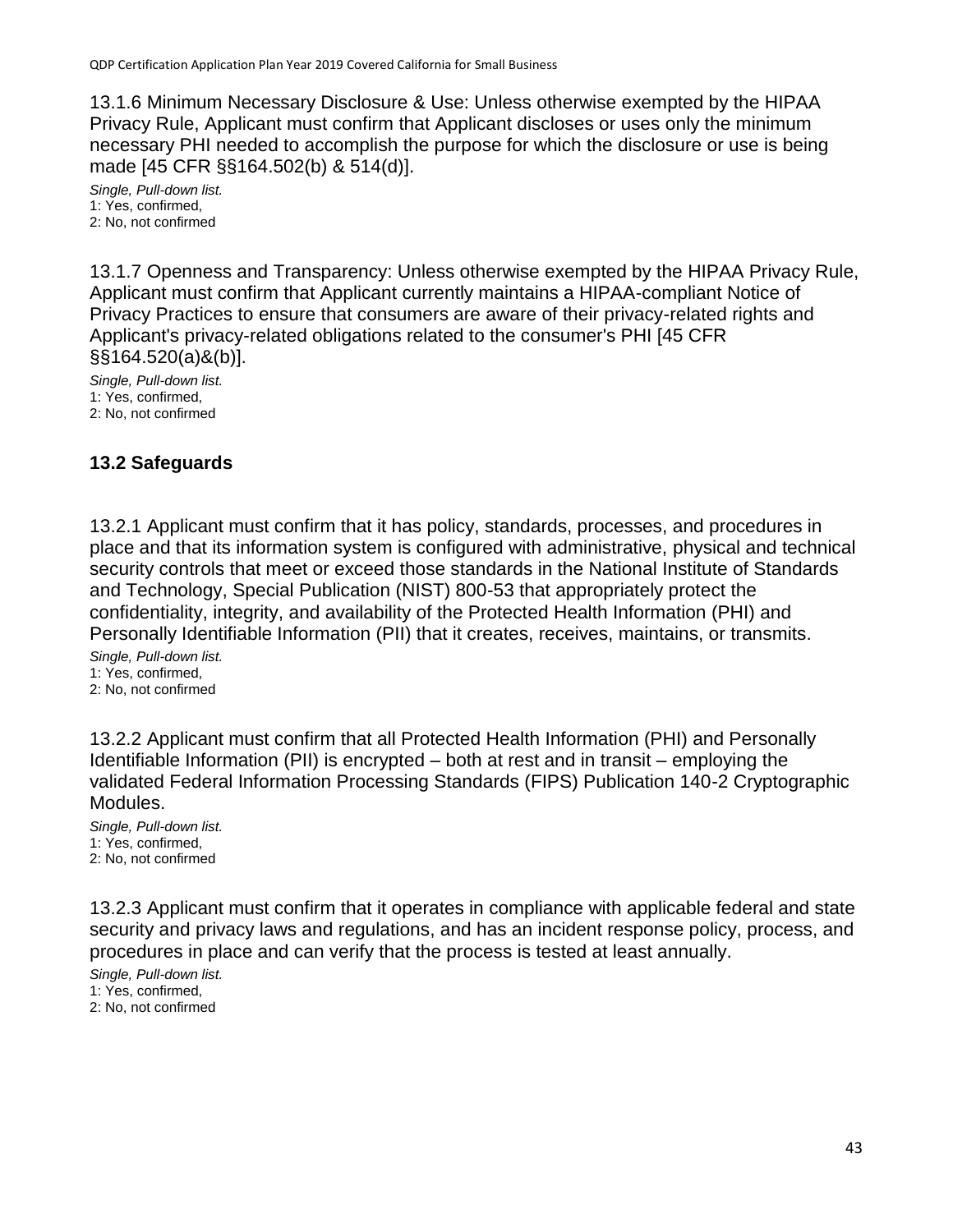13.2.4 Applicant must confirm that there is a contingency plan in place that addresses system restoration without deterioration of the security measures originally planned and implemented, and that the plan is tested at least annually.

*Single, Pull-down list.* 1: Yes, confirmed, 2: No, not confirmed

13.2.5 Applicant must confirm that when disposal of PHI, PII or the decommissioning of media occurs they adhere to the guidelines for media sanitization as described in the NIST Special Publication 800-88.

*Single, Pull-down list.* 1: Yes, confirmed, 2: No, not confirmed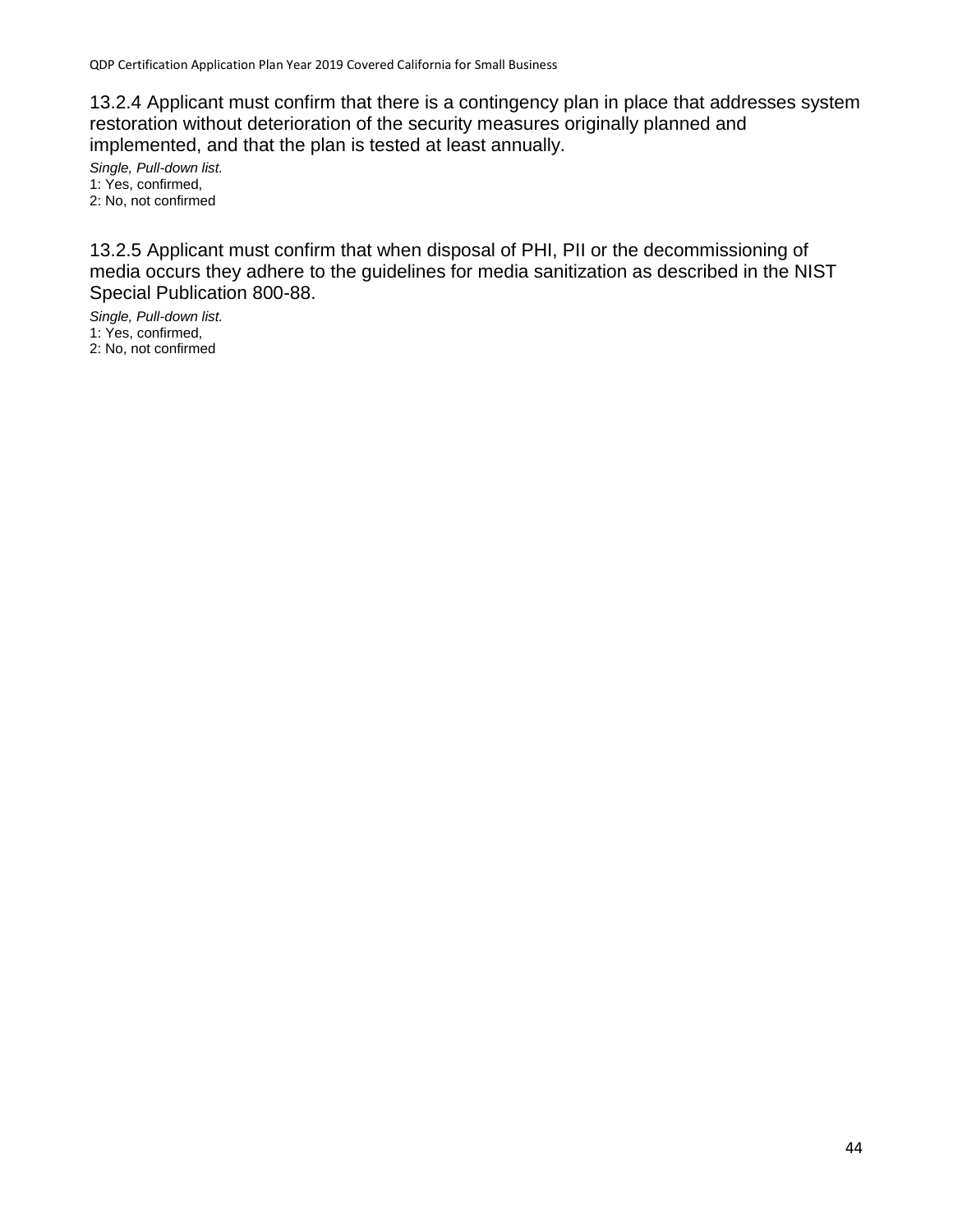# **14 Sales Channels**

*14.1 required for currently contracted Applicants. All questions required for new entrant Applicants.*

14.1 Applicant must provide its commission schedule for small group business in California. Note: successful Applicants will be required to use a standardized Agent compensation program with levels and terms that result in the same aggregate compensation amounts to Agents whether products are sold within or outside of the Exchange. Successful Applicants may not vary Agent compensation levels by metal tier, and must pay the same commission during Open and Special Enrollment for each plan year.

| <b>Small Business Market - Commission Rate</b>                                                                                  | <b>On-Exchange</b><br><b>Business</b> | <b>Direct</b><br><b>Business</b> |
|---------------------------------------------------------------------------------------------------------------------------------|---------------------------------------|----------------------------------|
| <b>Provide Commission Rate or Schedule</b>                                                                                      | Not applicable                        | 10 words.                        |
| Does the compensation level change as the business<br>written by the agent matures?<br>(i.e., Downgraded)                       | Not applicable                        | 50 words.                        |
| Specify if the agent is compensated at a higher level as<br>he or she attains certain levels or amounts of enforce<br>business. | Not applicable                        | 50 words.                        |
| Does the compensation level apply to all plans or does it<br>vary by plan?                                                      | Not applicable                        | 50 words.                        |
| Does compensation level vary by product?                                                                                        | Not applicable                        | 50 words.                        |
| Describe any business for which Applicant will not<br>compensate Agents.                                                        | Not applicable                        | 50 words.                        |
| Describe any business for which Applicant will not make<br>changes to Agent of Record.                                          | Not applicable                        | 50 words.                        |
| <b>Additional Comments</b>                                                                                                      | Not applicable                        | 100 words.                       |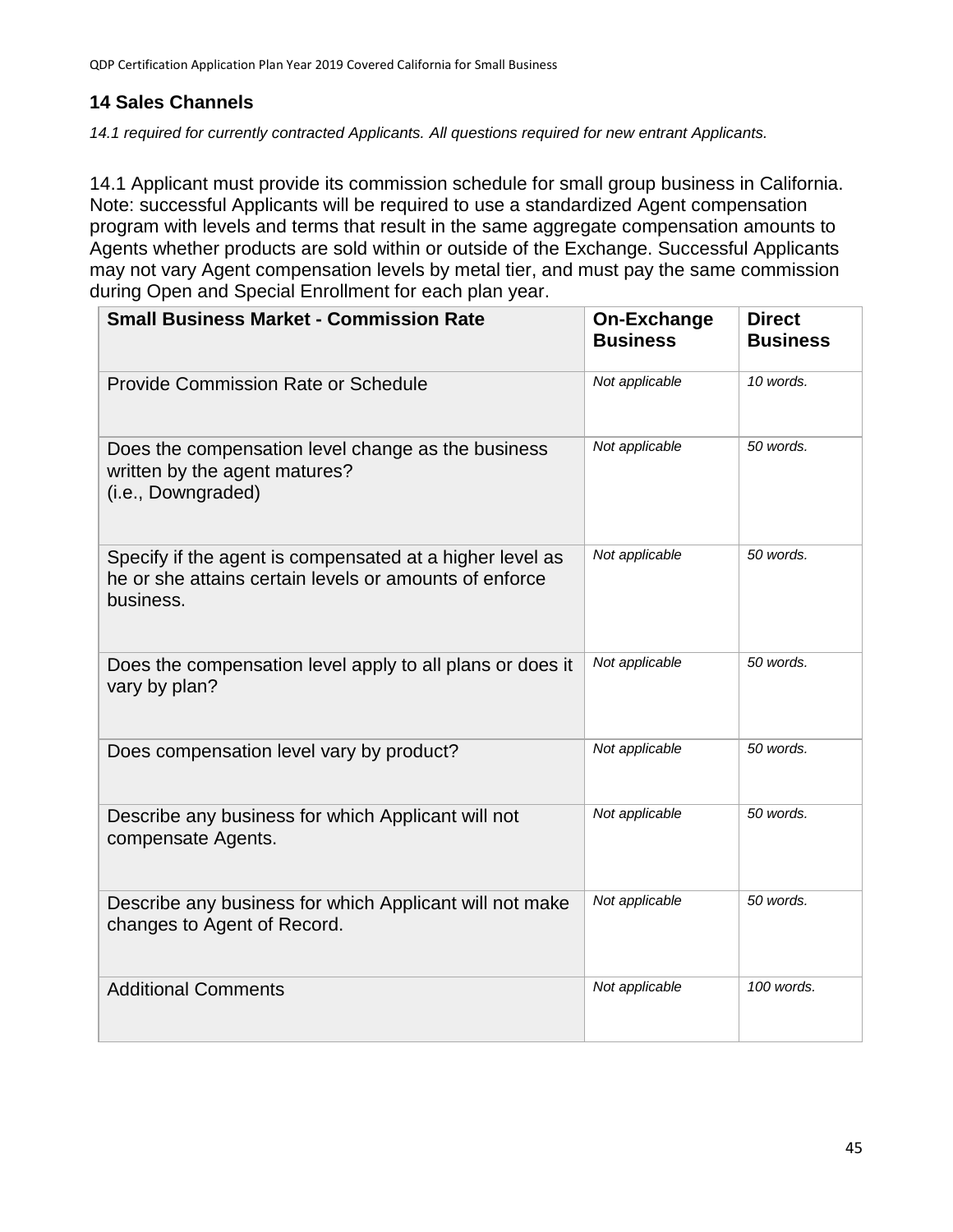14.2 Applicant must provide a copy of the sales team organizational chart. If applicable, Applicant must identify primary point of contact for broker or agent services and include the following contact information:

- Name (if applicable)
- Phone Number
- Email Address

*50 words.*

# **15 Marketing and Outreach Activities**

*15.4 - 15.6 required for currently contracted Applicants. All questions required for new entrant Applicants.*

15.1 The Exchange expects all successful Applicants to promote enrollment in their certified QDPs, including investment of resources and coordination with the Exchange's marketing and outreach efforts. Applicant must provide an organizational chart of its small group sales and/or marketing department(s), including names and titles. Applicant must identify the individual(s) with primary responsibility for sales and marketing of the Exchange account, indicate where these individuals fit into the organizational chart and include the following contact information for those who will work on Covered California sales and marketing efforts: name, title, phone number, and email address. Note also which staff oversee Member Communication, Social Media efforts, point of sales collateral materials, and submission of co-branded materials for Exchange review.

*Single, Pull-down list.* Attachment required 1: Attached, 2: Not attached

15.2 Applicant must confirm that, upon contingent certification of its QDPs, it will adhere to Exchange requirements documented in the Appendix G Covered California Brand Style Guide when co-branding materials, including termination notices issued to Exchange enrollees. Co-branded items must be submitted prior to use and in a timely manner. The Exchange retains the right to communicate directly with Exchange consumers and members.

*Single, Pull-down list.* 1: Confirmed, 2: Not confirmed

15.3 Applicant must confirm it will cooperate with Exchange Marketing, Public Relations, and Outreach efforts, which may include: internal and external trainings, press events, social media efforts, collateral materials, member communications, and other efforts. This cooperative obligation includes contractual requirements to submit materials and updates according to deadlines established in the QDP Issuer Model Contract.

*Single, Pull-down list.* 1: Confirmed, 2: Not confirmed

15.4 Applicant must complete and submit Attachment D1 Member Communication Calendar, including proposed Exchange customer communications.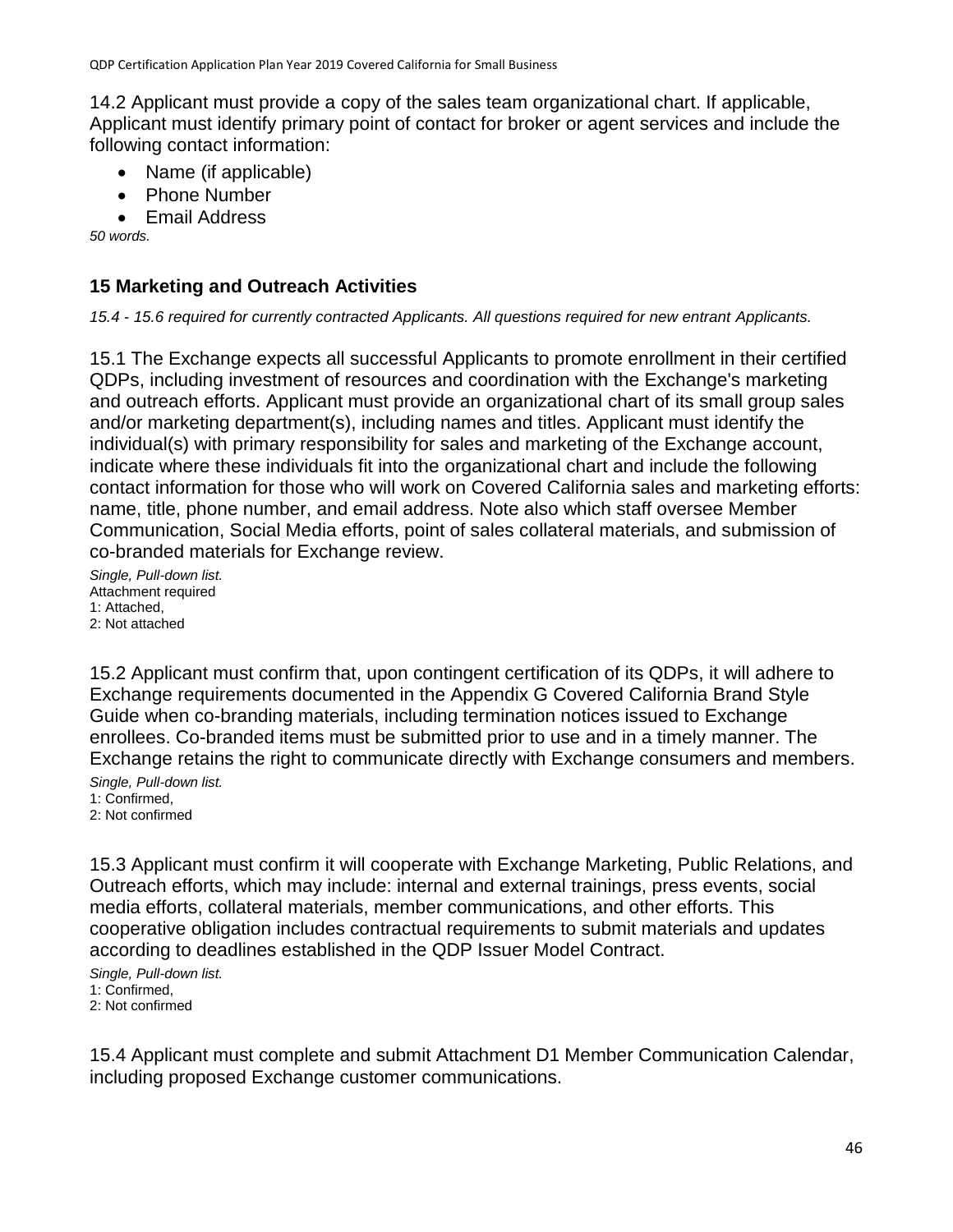*Single, Pull-down list.* 1: Confirmed, attachment complete, 2: Attachment not completed

15.5 Applicant must provide a proposed Marketing Plan for the Exchange Small Business line of business.

(1) Proposed Marketing Plan

Proposed marketing plan must include the following components:

- Regions to be supported with marketing efforts,
- Enrollment goals,
- Strategy and tactics,
- Target audience parameters (age range, household income, ethnicity, gender, marital status),
- Timing
- Proportion of marketing expenditure for on-Exchange QDPs in relation to off-Exchange plan marketing expenditure, if applicable

(2) Attachment D2 Media Plan Flowchart

*Single, Pull-down list.* 1: Marketing Plan and Attachment D2 Attached, 2: Not attached

15.6 Applicant must use Attachment D3 Estimated Annual Marketing Budget by Geography template provided to indicate estimated total expenditures for Small Group Marketplace related marketing and advertising functions.

*Single, Pull-down list.* 1: Attached, 2: Not attached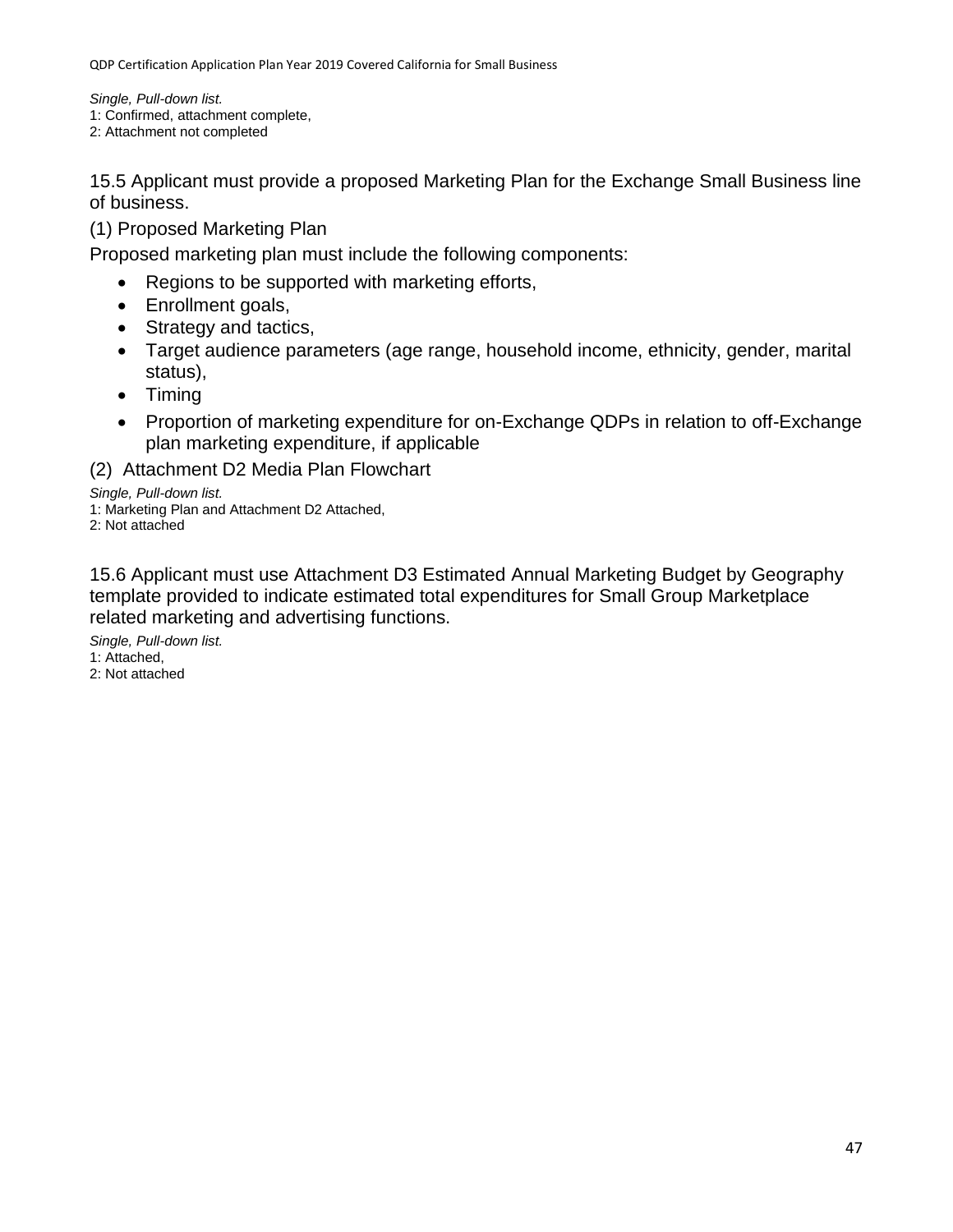# **16 Provider Network**

# **16.1 Network Offerings**

*All questions required for currently contracted Applicants and new entrant Applicants.*

16.1.1 Please indicate the different network products Applicant intends to offer on the Exchange in the Covered California for Small Business market for coverage year 2019. If any network has been proposed for products offered in the Individual Exchange, some sections are not required for that network.

|            | <b>Offered</b>                              | New or Existing<br>Network?                                                               | Has Network been Proposed<br>for Individual Exchange Plan<br>Year 2019? | <b>Network</b><br>Name(s) |
|------------|---------------------------------------------|-------------------------------------------------------------------------------------------|-------------------------------------------------------------------------|---------------------------|
| <b>HMO</b> | Single, Pull-down list.<br>1: Yes.<br>2: No | Single, Pull-down list.<br>1: New Network,<br>2: New to Exchange,<br>3: Existing Exchange | Single, Pull-down list.<br>1: Yes,<br>2: No                             | 10 words.                 |
| <b>PPO</b> | Single, Pull-down list.<br>1: Yes.<br>2: No | Single, Pull-down list.<br>1: New Network,<br>2: New to Exchange,<br>3: Existing Exchange | Single, Pull-down list.<br>1: Yes,<br>2: No                             | 10 words.                 |

16.1.2 Provider network data must be included in this submission for all geographic locations to which Applicant is applying for certification as a QDP. Submit provider data according to the data file layout in Appendix I Covered California Provider Data Submission Guide. The provider network submission for 2019 must be consistent with what will be filed to the appropriate regulator for approval if Applicant is selected as a QDP Issuer. The Exchange requires the information, as requested, to allow cross-network comparisons and evaluations.

*Single, Pull-down list.*

1: Attached (confirming provider data is for plan year 2018),

2: Not attached

16.1.3 Applicant must also complete and upload through SERFF the Network ID Template located at [\[link to 2019 Network ID Template\]](file://///CCFS02/CCGroups/@QHP/CERTIFICATION/2019/Applications/Application%20&%20Criteria%20Edits/Application%20Question%20Edits/QHP%20Individual%20Marketplace%20Certification%20Application%20Plan%20Year%202019%20-%20edits/%5blink%20to%202019%20Network%20ID%20Template%5d)

*Single, Pull-down list.* 1: Attached, 2: Not attached

# **16.2 HMO**

### **16.2.1 Network Strategy**

*All questions required for newly proposed networks. If network has been proposed for products offered in the Individual Exchange, this section is not required for that network.*

16.2.1.1 Does Applicant conduct provider negotiations and manage its own network or does Applicant lease a network from another organization?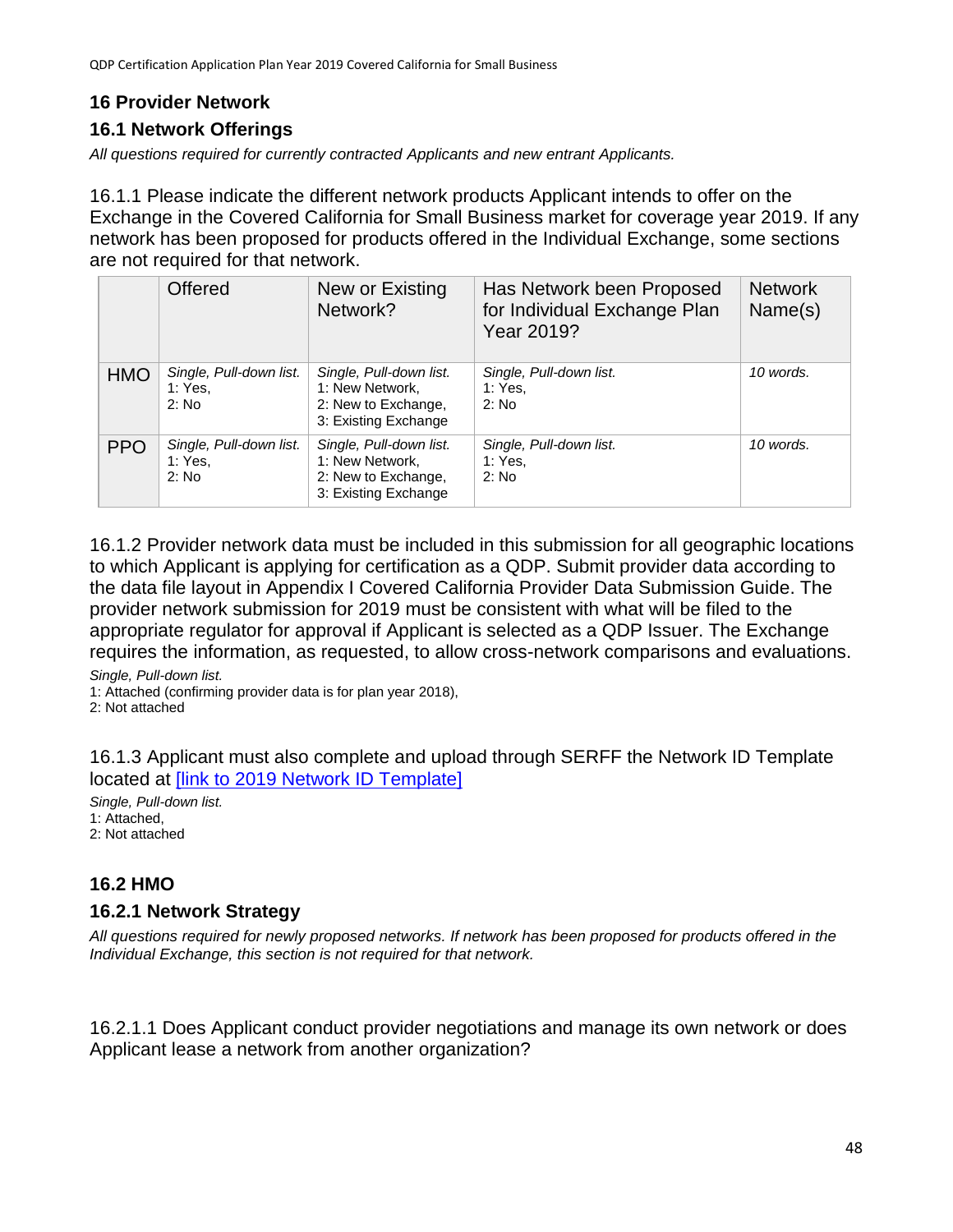*Single, Pull-down list.*

1: Applicant contracts and manages network,

2: Applicant leases network

### 16.2.1.2 If Applicant leases network, describe the terms of the lease agreement:

|                               | Response    |
|-------------------------------|-------------|
| Length of the lease agreement | 100 words.  |
| <b>Start Date</b>             | To the day. |
| <b>End Date</b>               | To the day. |
| <b>Leasing Organization</b>   | 100 words.  |

### 16.2.1.3 If Applicant leases network, does Applicant have the ability to influence provider contract terms for (select all that apply):

*Multi, Checkboxes.*

- 1: Transparency,
- 2: Implementation of new programs and initiatives,
- 3: Acquire timely and up-to-date information on providers,
- 4: Ability to obtain data from providers,
- 5: Ability to conduct outreach and education to providers if need arises,
- 6: Ability to add new providers,
- 7: If no, please describe plans to ensure Applicant's ability to control network and meet Exchange requirements: [500 words]

| 16.2.1.4 By rating region covered, please provide the percentages of providers in capitated |  |  |
|---------------------------------------------------------------------------------------------|--|--|
| vs non-capitated arrangements:                                                              |  |  |

|          | <b>Direct Contract</b> | Capitated | Other (explain in comments) | Comments   |
|----------|------------------------|-----------|-----------------------------|------------|
| Region 1 | Percent.               | Percent.  | Percent.                    | 100 words. |
| Region 2 | Percent.               | Percent.  | Percent.                    | 100 words. |
| Region 3 | Percent.               | Percent.  | Percent.                    | 100 words. |
| Region 4 | Percent.               | Percent.  | Percent.                    | 100 words. |
| Region 5 | Percent.               | Percent.  | Percent.                    | 100 words. |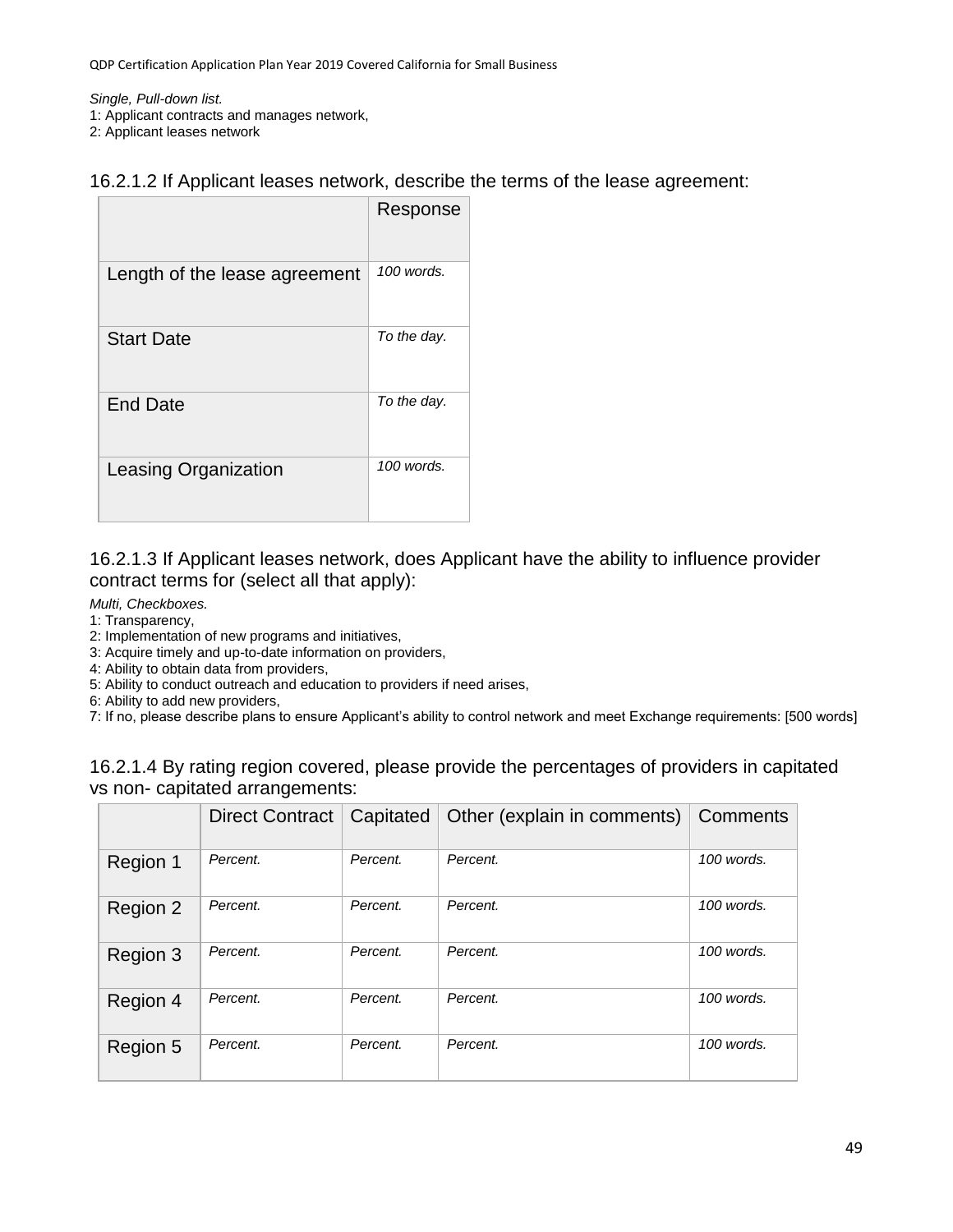| Region 6  | Percent. | Percent. | Percent. | 100 words. |
|-----------|----------|----------|----------|------------|
| Region 7  | Percent. | Percent. | Percent. | 100 words. |
| Region 8  | Percent. | Percent. | Percent. | 100 words. |
| Region 9  | Percent. | Percent. | Percent. | 100 words. |
| Region 10 | Percent. | Percent. | Percent. | 100 words. |
| Region 11 | Percent. | Percent. | Percent. | 100 words. |
| Region 12 | Percent. | Percent. | Percent. | 100 words. |
| Region 13 | Percent. | Percent. | Percent. | 100 words. |
| Region 14 | Percent. | Percent. | Percent. | 100 words. |
| Region 15 | Percent. | Percent. | Percent. | 100 words. |
| Region 16 | Percent. | Percent. | Percent. | 100 words. |
| Region 17 | Percent. | Percent. | Percent. | 100 words. |
| Region 18 | Percent. | Percent. | Percent. | 100 words. |
| Region 19 | Percent. | Percent. | Percent. | 100 words. |

16.2.1.5 Describe in detail how Applicant ensures access to care for all enrollees. This should include:

- If Applicant assesses geographic access to primary and specialist care based on enrollee residence describe tools and brief methodology.
- If Applicant tracks ethnic and racial diversity in the population and ensure access to appropriate culturally competent providers describe tools and brief methodology

*200 words*

16.2.1.6 Many California residents live in counties bordering other states where the out of state services are closer than in-state services. Does Applicant offer coverage in a county or region bordering another state?

*Single, Radio group.*

1: Yes. If yes, does Applicant allow out of state (non-emergency) providers to participate in networks to serve Exchange enrollees?,

2: No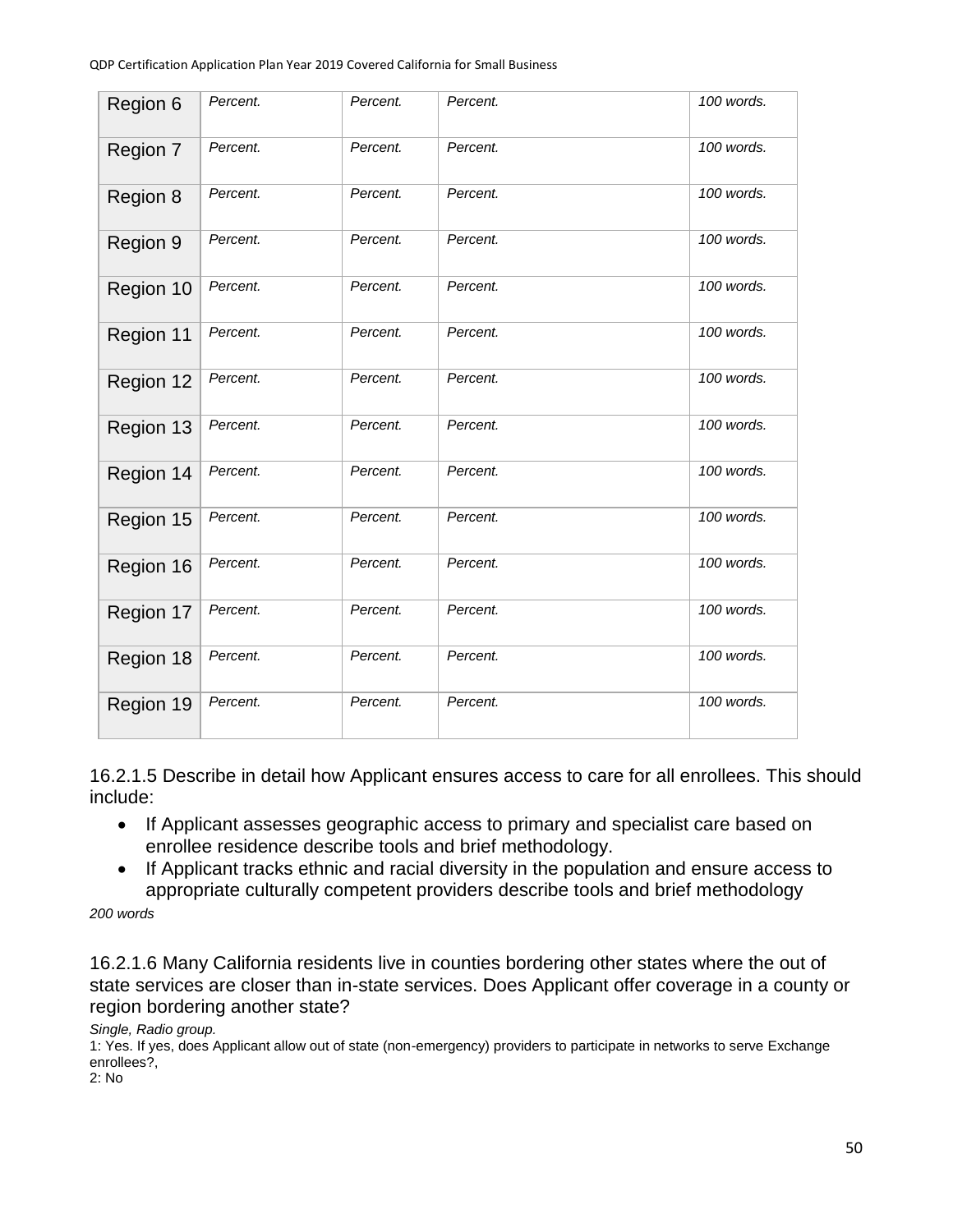16.2.1.7 If Applicant answered yes to 16.2.1.6, explain in detail how this coverage is offered. *500 words.*

# **16.2.2 Network Quality**

*All questions required for existing Exchange networks and newly proposed networks. If network has been proposed for products offered in the Individual Exchange, this section is not required for that network.*

16.2.2.1 Does Applicant currently use patient safety as a criterion for provider selection for Exchange networks? If yes, describe in detail, including the assessment process, the source of the patient safety assessment data, specific measures and metrics, thresholds for inclusion and exclusion.

*Single, Radio group.* 1: Yes, please explain: [100 words], 2: No

16.2.2.2 Does Applicant currently use cost efficiency as a criterion for provider selection for Exchange networks? If yes, describe in detail, including the assessment process, the source of the assessment data, specific measures and metrics, thresholds for inclusion and exclusion.

*Single, Radio group.* 1: Yes, please explain: [100 words], 2: No

16.2.2.3 Does Applicant currently use patient reported experience as a criterion for provider selection for Covered California networks? If yes, describe in detail, including the assessment process, the source of the patient reported experience assessment data, specific measures and metrics, thresholds for inclusion and exclusion.

*Single, Radio group.* 1: Yes, please explain: [100 words], 2: No

#### 16.2.2.4 To what extent does Applicant encourage use of high quality network dental providers?

*Multi, Checkboxes.*

1: Auto-assign members to high-performing dental providers,

2: Identify high-performing providers through the provider directory or other web site location,

3: Customer service referral to dental provider,

4: Other (please explain): [100 words],

5: Applicant does not encourage use of high-performing dental providers

### 16.2.2.5 If Applicant encourages use of high-performing dental providers, what criteria does Applicant use to identify high-performing providers?

*Multi, Checkboxes.*

1: Dental quality measures,

2: Health improvement initiatives,

3: Preventive services rendered,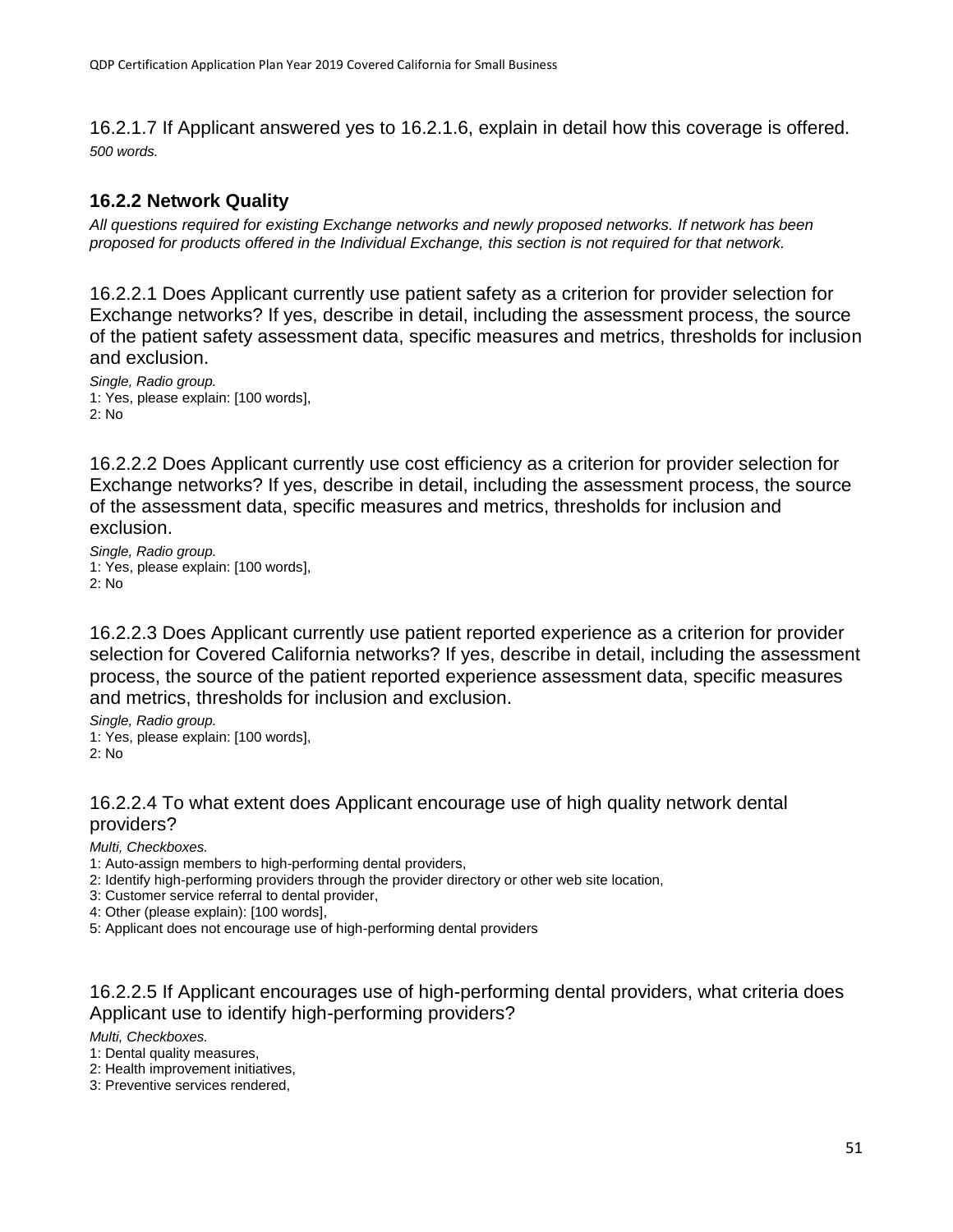4: Patient satisfaction,

- 5: Low occurrence of complaints and grievances,
- 6: Other (please explain): [100 words],
- 7: Applicant does not encourage use of high-performing dental providers

16.2.2.6 If Applicant does not currently identify or encourages use of high-performing dental providers, please report how the Applicant intends to identify high-performing dental providers.

*200 words.*

### **16.2.3 Network Stability**

*All questions required for existing Exchange networks and newly proposed networks. If network has been proposed for products offered in the Individual Exchange, this section is not required for that network.*

16.2.3.1 Identify the number of participating providers who have terminated from the provider network between January 1, 2017 and December 31, 2017, by rating region. Indicate reason for termination: non-agreement on rates, non-compliance with contract provisions, re-design of network or other (explain).

|           | Terminated by Issuer | <b>Terminated by Provider</b> | Reason    | Reinstated |
|-----------|----------------------|-------------------------------|-----------|------------|
| Region 1  | Integer.             | Integer.                      | 20 words. | 10 words.  |
| Region 2  | Integer.             | Integer.                      | 20 words. | 10 words.  |
| Region 3  | Integer.             | Integer.                      | 20 words. | 10 words.  |
| Region 4  | Integer.             | Integer.                      | 20 words. | 10 words.  |
| Region 5  | Integer.             | Integer.                      | 20 words. | 10 words.  |
| Region 6  | Integer.             | Integer.                      | 20 words. | 10 words.  |
| Region 7  | Integer.             | Integer.                      | 20 words. | 10 words.  |
| Region 8  | Integer.             | Integer.                      | 20 words. | 10 words.  |
| Region 9  | Integer.             | Integer.                      | 20 words. | 10 words.  |
| Region 10 | Integer.             | Integer.                      | 20 words. | 10 words.  |
| Region 11 | Integer.             | Integer.                      | 20 words. | 10 words.  |
| Region 12 | Integer.             | Integer.                      | 20 words. | 10 words.  |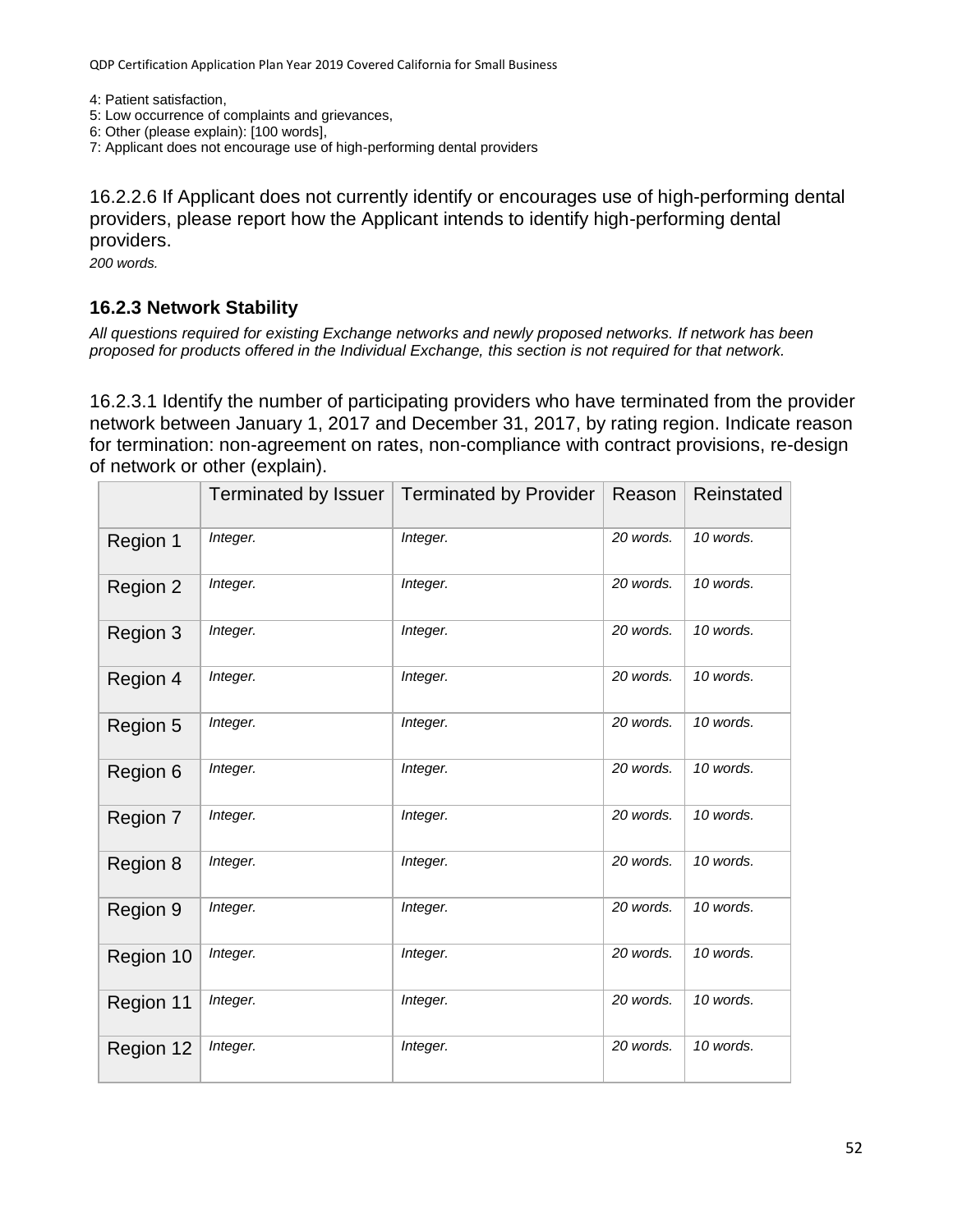| Region 13 | Integer. | Integer. | 20 words. | 10 words. |
|-----------|----------|----------|-----------|-----------|
| Region 14 | Integer. | Integer. | 20 words. | 10 words. |
| Region 15 | Integer. | Integer. | 20 words. | 10 words. |
| Region 16 | Integer. | Integer. | 20 words. | 10 words. |
| Region 17 | Integer. | Integer. | 20 words. | 10 words. |
| Region 18 | Integer. | Integer. | 20 words. | 10 words. |
| Region 19 | Integer. | Integer. | 20 words. | 10 words. |

16.2.3.2 List total Number of Contracted Dental Groups/Clinics (provide information by product by region):

|           | <b>Number of Contracted Entities</b> |
|-----------|--------------------------------------|
| Region 1  | Integer.                             |
| Region 2  | Integer.                             |
| Region 3  | Integer.                             |
| Region 4  | Integer.                             |
| Region 5  | Integer.                             |
| Region 6  | Integer.                             |
| Region 7  | Integer.                             |
| Region 8  | Integer.                             |
| Region 9  | Integer.                             |
| Region 10 | Integer.                             |
| Region 11 | Integer.                             |
| Region 12 | Integer.                             |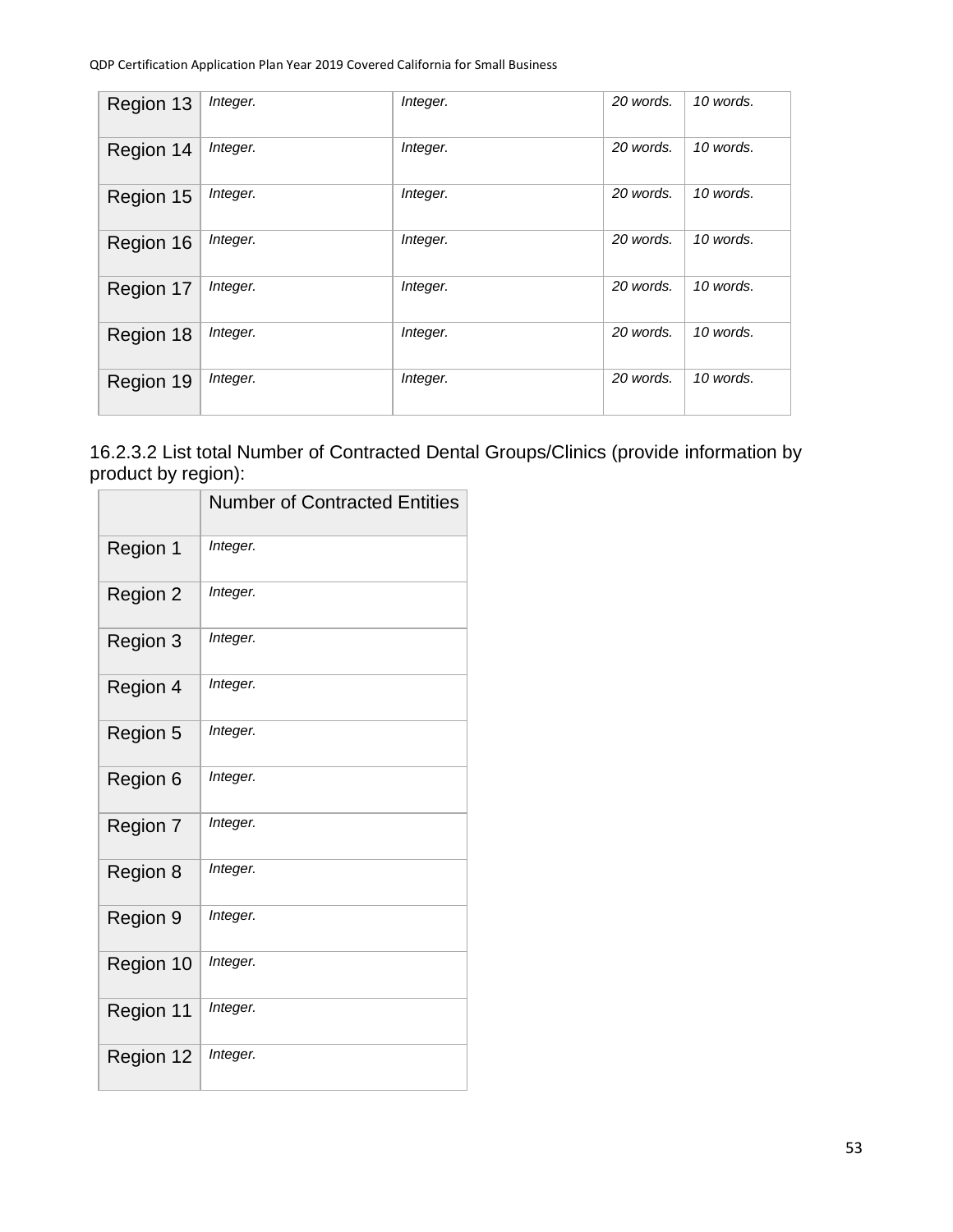| Region 13 | Integer. |
|-----------|----------|
| Region 14 | Integer. |
| Region 15 | Integer. |
| Region 16 | Integer. |
| Region 17 | Integer. |
| Region 18 | Integer. |
| Region 19 | Integer. |

16.2.3.3 Identify groups, clinics or health centers terminated between January 1, 2017 and December 31, 2017, including any Dental Groups, Federally Qualified Health Centers (FQHC) or community clinics that had a break in maintaining a continuous contract during this period. Indicate reason for termination: non-agreement on rates, non-compliance with contract provisions, re-design of network or other (explain).

| Name of Terminated Group/Clinic/Center   Terminated by: |                                                        | Reason    | Reinstated |
|---------------------------------------------------------|--------------------------------------------------------|-----------|------------|
| 10 words.                                               | Single, Pull-down list.<br>1: Applicant<br>2: Provider | 20 words. | 10 words.  |
| 10 words.                                               | Single, Pull-down list.<br>1: Applicant<br>2: Provider | 20 words. | 10 words.  |
| 10 words.                                               | Single, Pull-down list.<br>1: Applicant<br>2: Provider | 20 words. | 10 words.  |
| 10 words.                                               | Single, Pull-down list.<br>1: Applicant<br>2: Provider | 20 words. | 10 words.  |
| 10 words.                                               | Single, Pull-down list.<br>1: Applicant<br>2: Provider | 20 words. | 10 words.  |
| 10 words.                                               | Single, Pull-down list.<br>1: Applicant<br>2: Provider | 20 words. | 10 words.  |
| 10 words.                                               | Single, Pull-down list.<br>1: Applicant<br>2: Provider | 20 words. | 10 words.  |
| 10 words.                                               | Single, Pull-down list.<br>1: Applicant                | 20 words. | 10 words.  |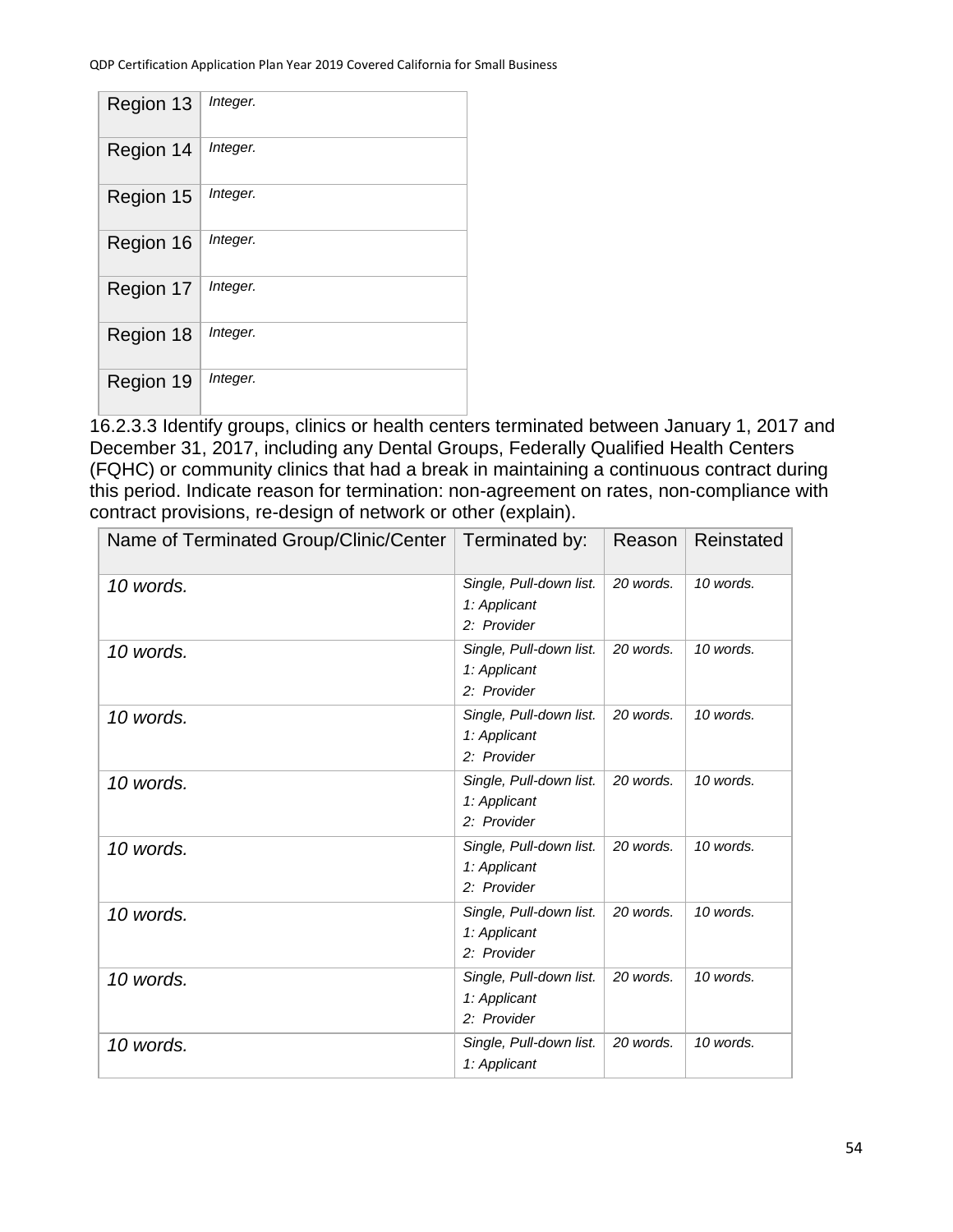|           | 2: Provider                                                        |           |
|-----------|--------------------------------------------------------------------|-----------|
| 10 words. | Single, Pull-down list.   20 words.<br>1: Applicant<br>2: Provider | 10 words. |
| 10 words. | Single, Pull-down list.   20 words.<br>1: Applicant<br>2: Provider | 10 words. |

16.2.3.4 Describe any plans for network additions, by product, including any new dental provider groups or clinic systems that applicant would like to highlight for Exchange attention. *100 words.*

16.2.3.5 Provide information on any known or anticipated potential network disruption that may affect the Applicant's 2019 provider networks. For example: list any pending terminations of dental groups which can include Independent Practice Associations. *100 words.*

# **16.3 PPO**

### **16.3.1 Network Strategy**

*All questions required for newly proposed networks only. If network has been proposed for products offered in the Individual Exchange, this section is not required for that network.*

16.3.1.1 Does Applicant conduct provider negotiations and manage its own network or does Applicant lease a network from another organization?

*Single, Pull-down list.*

1: Applicant contracts and manages network,

2: Applicant leases network

| 16.3.1.2 If Applicant leases network, describe the terms of the lease agreement: |  |  |
|----------------------------------------------------------------------------------|--|--|
|----------------------------------------------------------------------------------|--|--|

|                               | Response    |
|-------------------------------|-------------|
| Length of the lease agreement | 100 words.  |
| <b>Start Date</b>             | To the day. |
| <b>End Date</b>               | To the day. |
| <b>Leasing Organization</b>   | 100 words.  |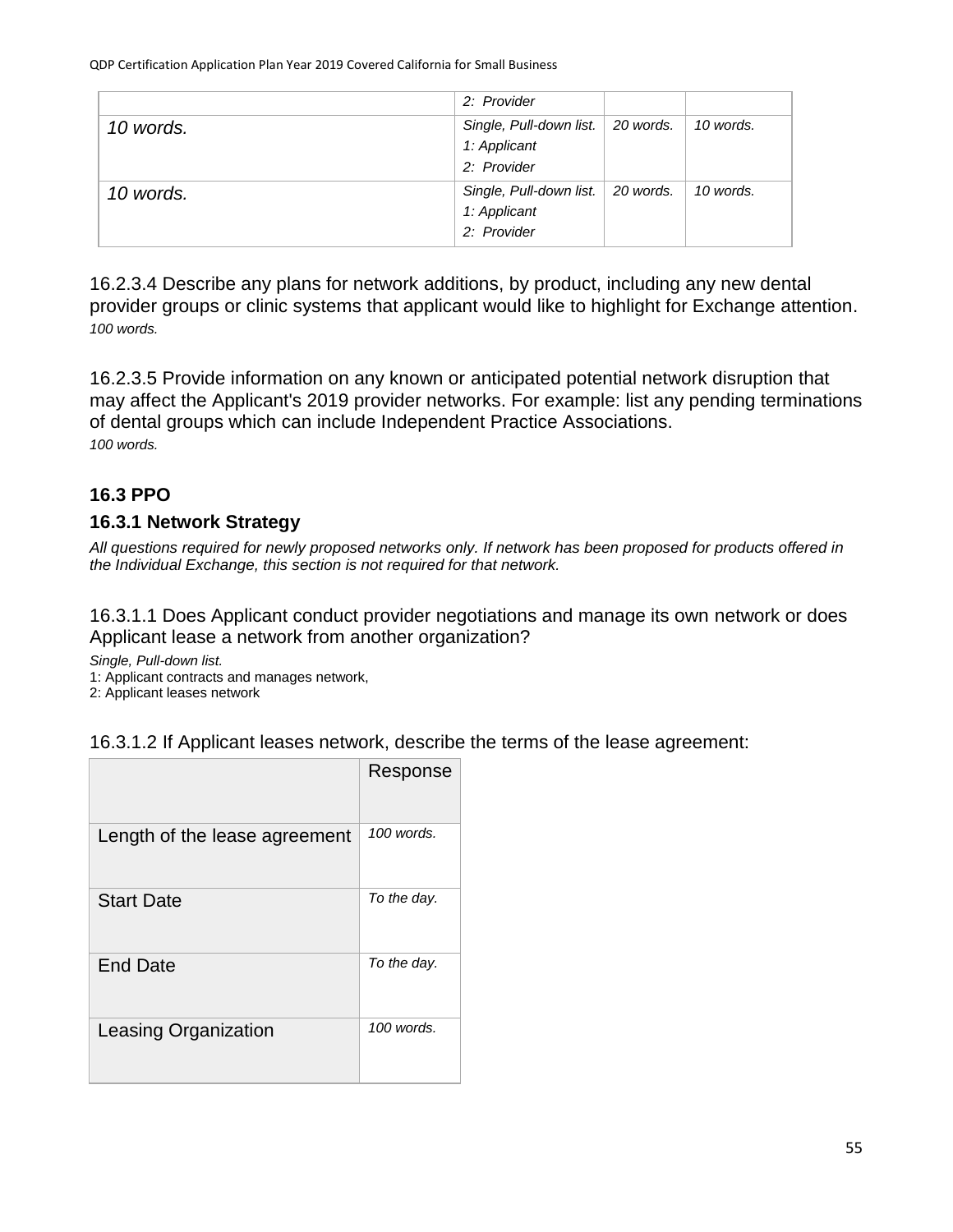### 16.3.1.3 If Applicant leases network, does Applicant have the ability to influence provider contract terms for (select all that apply):

*Multi, Checkboxes.*

1: Transparency,

2: Implementation of new programs and initiatives,

3: Acquire timely and up-to-date information on providers,

4: Ability to obtain data from providers,

5: Ability to conduct outreach and education to providers if need arises,

6: Ability to add new providers,

7: If no, please describe plans to ensure Applicant's ability to control network and meet Exchange requirements: [500 words]

#### 16.3.1.4 By rating region covered, please provide the percentages of providers in capitated vs non- capitated arrangements:

|           | <b>Direct Contract</b> | Capitated | Other (explain in comments) | Comments   |
|-----------|------------------------|-----------|-----------------------------|------------|
| Region 1  | Percent.               | Percent.  | Percent.                    | 100 words. |
| Region 2  | Percent.               | Percent.  | Percent.                    | 100 words. |
| Region 3  | Percent.               | Percent.  | Percent.                    | 100 words. |
| Region 4  | Percent.               | Percent.  | Percent.                    | 100 words. |
| Region 5  | Percent.               | Percent.  | Percent.                    | 100 words. |
| Region 6  | Percent.               | Percent.  | Percent.                    | 100 words. |
| Region 7  | Percent.               | Percent.  | Percent.                    | 100 words. |
| Region 8  | Percent.               | Percent.  | Percent.                    | 100 words. |
| Region 9  | Percent.               | Percent.  | Percent.                    | 100 words. |
| Region 10 | Percent.               | Percent.  | Percent.                    | 100 words. |
| Region 11 | Percent.               | Percent.  | Percent.                    | 100 words. |
| Region 12 | Percent.               | Percent.  | Percent.                    | 100 words. |
| Region 13 | Percent.               | Percent.  | Percent.                    | 100 words. |
| Region 14 | Percent.               | Percent.  | Percent.                    | 100 words. |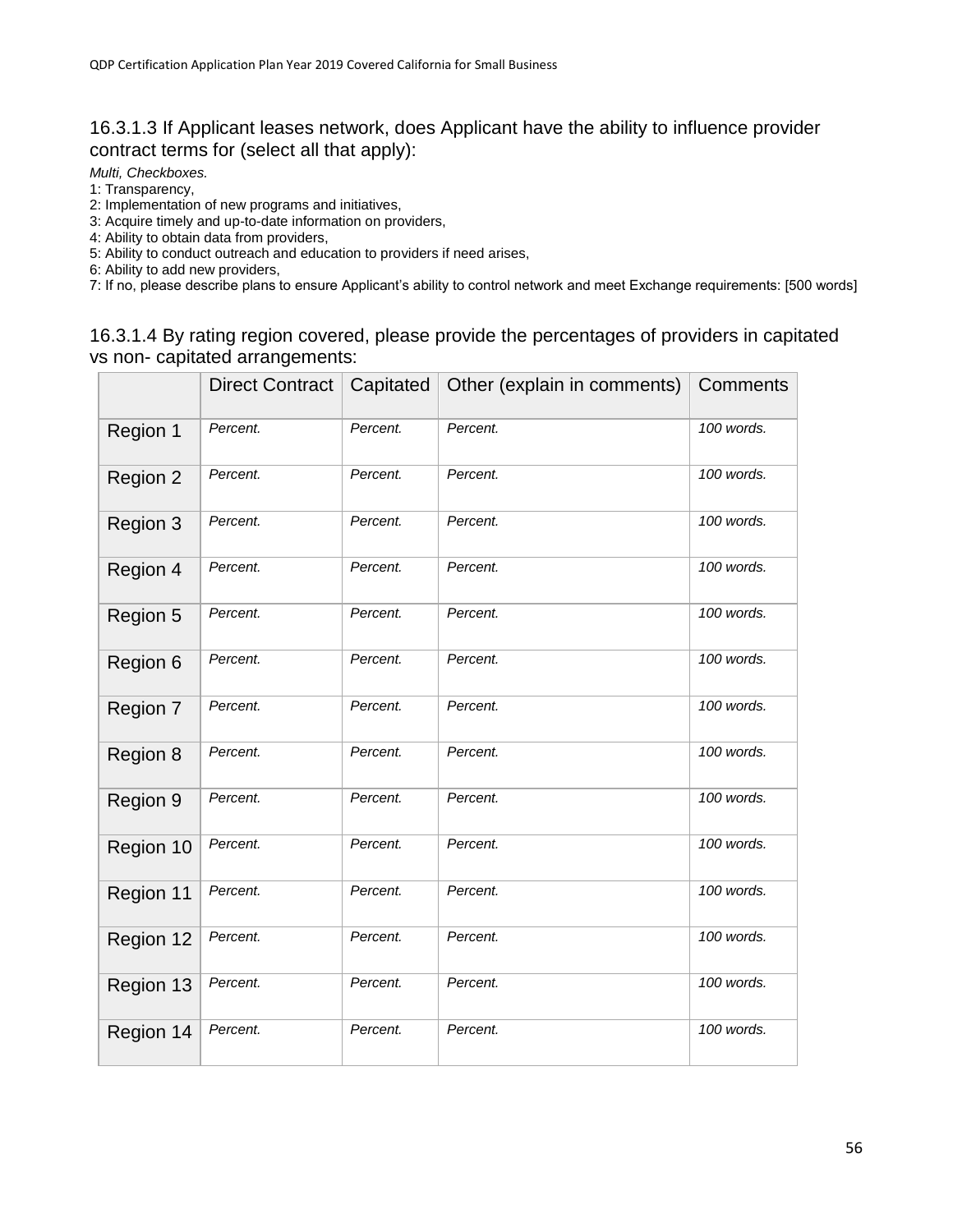| Region 15 | Percent. | Percent. | Percent. | 100 words. |
|-----------|----------|----------|----------|------------|
| Region 16 | Percent. | Percent. | Percent. | 100 words. |
| Region 17 | Percent. | Percent. | Percent. | 100 words. |
| Region 18 | Percent. | Percent. | Percent. | 100 words. |
| Region 19 | Percent. | Percent. | Percent. | 100 words. |

16.3.1.5 Describe in detail how Applicant ensures access to care for all enrollees. This should include:

- If Applicant assesses geographic access to primary, specialist care based on enrollee residence, describe tools and brief methodology.
- If Applicant tracks ethnic and racial diversity in the population and ensure access to appropriate culturally competent providers, describe tools and brief methodology

*200 words*

16.3.1.6 Many California residents live in counties bordering other states where the out of state services are closer than in-state services. Does Applicant offer coverage in a county or region bordering another state?

*Single, Radio group.*

1: Yes. If yes, does Applicant allow out of state (non-emergency) providers to participate in networks to serve Exchange enrollees?, 2: No

16.3.1.7 If Applicant answered yes to 16.3.1.6, explain in detail how this coverage is offered. *500 words.*

# **16.3.2 Network Quality**

*All questions required for existing Exchange networks and newly proposed networks. If network has been proposed for products offered in the Individual Exchange, this section is not required for that network.*

16.3.2.1 Does Applicant currently use patient safety as a criterion for provider selection for Exchange networks? If yes, describe in detail, including the assessment process, the source of the patient safety assessment data, specific measures and metrics, thresholds for inclusion and exclusion.

*Single, Radio group.* 1: Yes, please explain: [100 words], 2: No

16.3.2.2 Does Applicant currently use cost efficiency as a criterion for provider selection for Exchange networks? If yes, describe in detail, including the assessment process, the source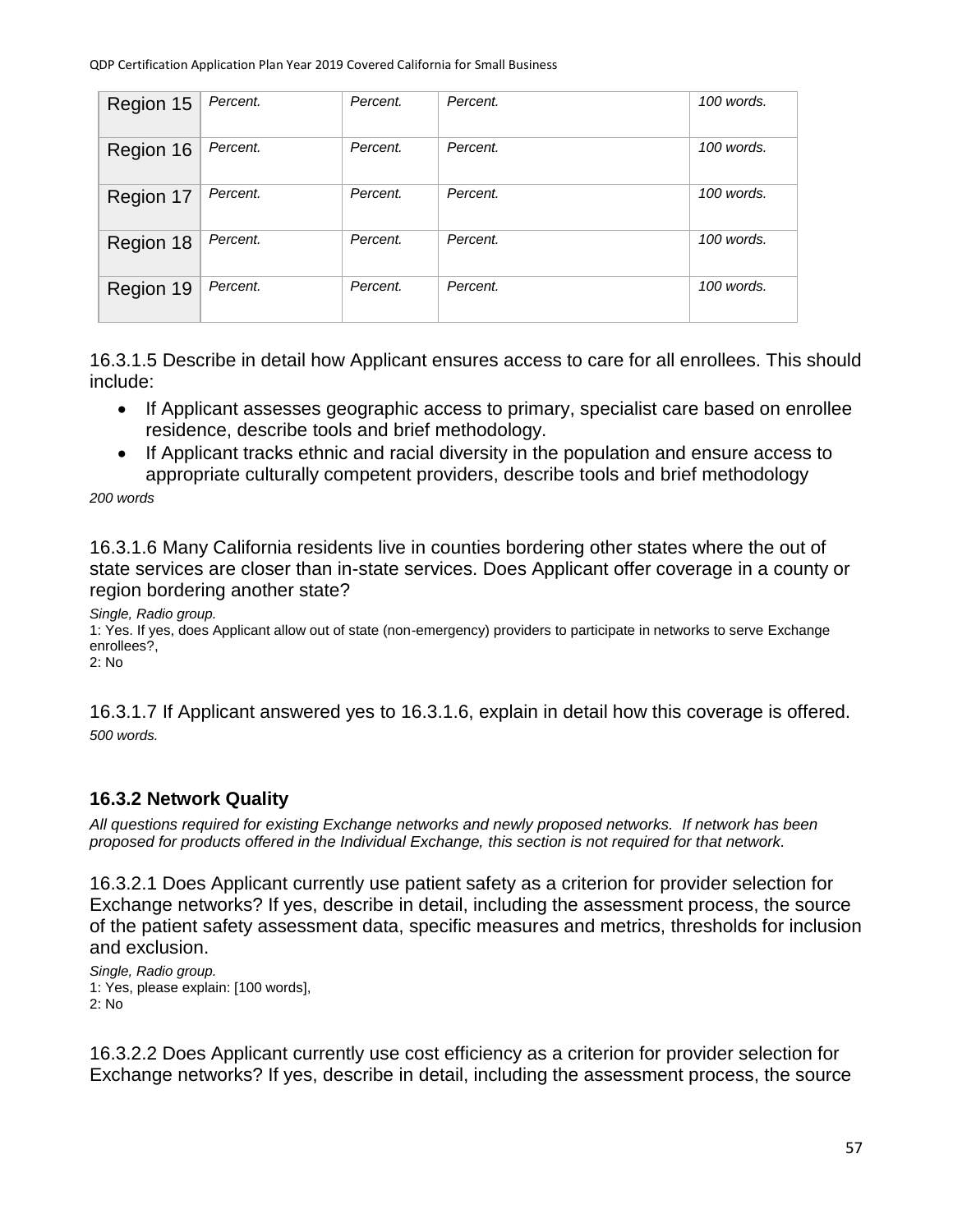of the assessment data, specific measures and metrics, thresholds for inclusion and exclusion.

*Single, Radio group.* 1: Yes, please explain: [100 words], 2: No

16.3.2.3 Does Applicant currently use patient reported experience as a criterion for provider selection for Covered California networks? If yes, describe in detail, including the assessment process, the source of the patient reported experience assessment data, specific measures and metrics, thresholds for inclusion and exclusion.

*Single, Radio group.* 1: Yes, please explain: [100 words], 2: No

16.3.2.4 To what extent does Applicant encourage use of high quality network dental providers?

*Multi, Checkboxes.*

- 1: Auto-assign members to high-performing dental providers,
- 2: Identify high-performing providers through the provider directory or other web site location,
- 3: Customer service referral to dental provider,
- 4: Other (please explain): [100 words],
- 5: Applicant does not encourage use of high-performing dental providers

16.3.2.5 If Applicant encourages use of high-performing dental providers, what criteria does Applicant use to identify high-performing providers?

*Multi, Checkboxes.*

- 1: Dental quality measures,
- 2: Health improvement initiatives,
- 3: Preventive services rendered,
- 4: Patient satisfaction,
- 5: Low occurrence of complaints and grievances,
- 6: Other (please explain): [100 words],
- 7: Applicant does not encourage use of high-performing dental providers

16.3.2.6 If Applicant does not currently identify or encourage use of high-performing dental providers, please report how the Applicant intends to identify high-performing dental providers.

*200 words.*

### **16.3.3 Network Stability**

*All questions required for existing Exchange networks and newly proposed networks. If network has been proposed for products offered in the Individual Exchange, this section is not required for that network.*

16.3.3.1 Identify the number of participating providers who have terminated from the provider network between January 1, 2017 and December 31, 2017, by rating region. Indicate reason for termination: non-agreement on rates, non-compliance with contract provisions, re-design of network or other (explain).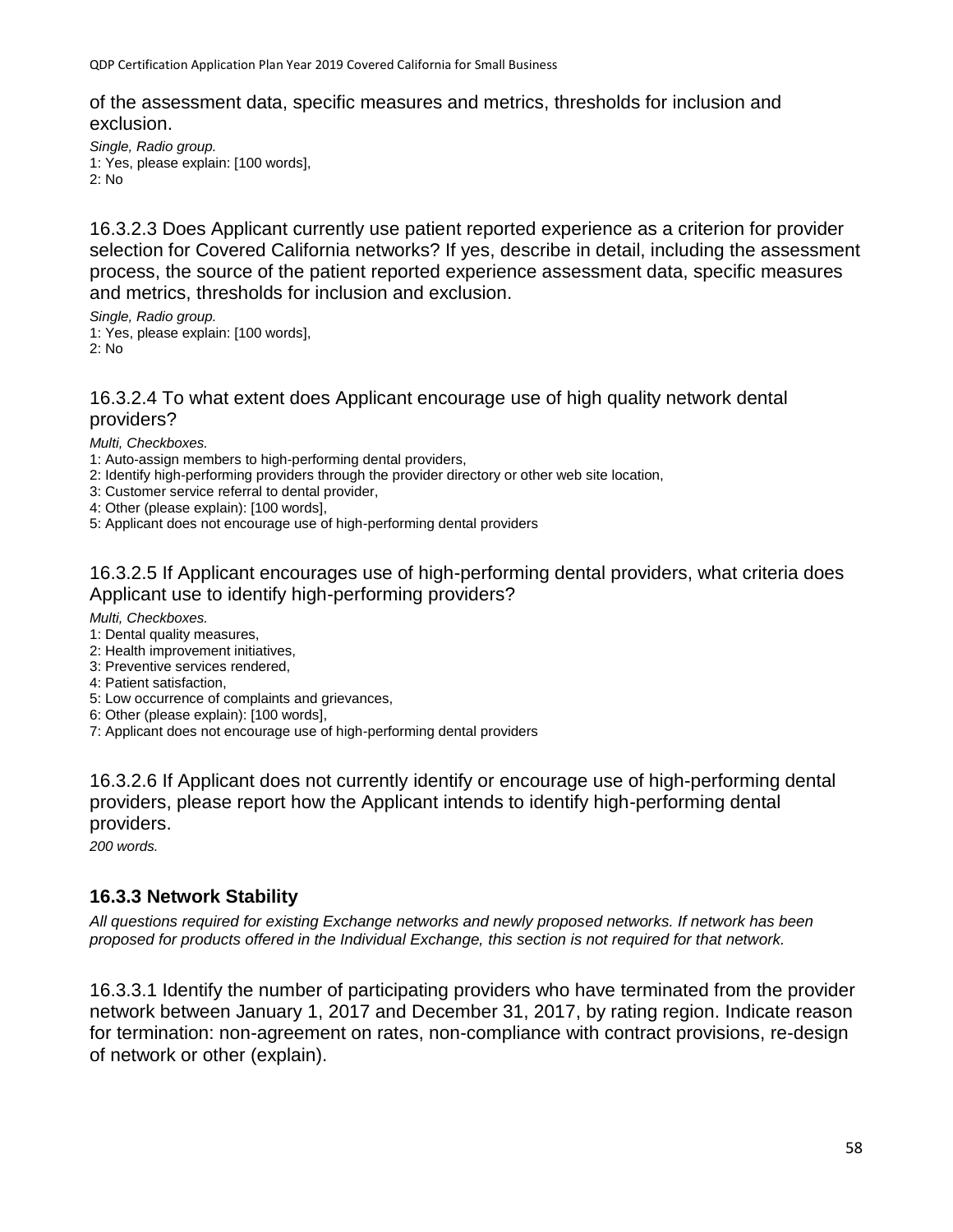|           | Terminated by Issuer | <b>Terminated by Provider</b> | Reason    | Reinstated |
|-----------|----------------------|-------------------------------|-----------|------------|
| Region 1  | Integer.             | Integer.                      | 20 words. | 10 words.  |
| Region 2  | Integer.             | Integer.                      | 20 words. | 10 words.  |
| Region 3  | Integer.             | Integer.                      | 20 words. | 10 words.  |
| Region 4  | Integer.             | Integer.                      | 20 words. | 10 words.  |
| Region 5  | Integer.             | Integer.                      | 20 words. | 10 words.  |
| Region 6  | Integer.             | Integer.                      | 20 words. | 10 words.  |
| Region 7  | Integer.             | Integer.                      | 20 words. | 10 words.  |
| Region 8  | Integer.             | Integer.                      | 20 words. | 10 words.  |
| Region 9  | Integer.             | Integer.                      | 20 words. | 10 words.  |
| Region 10 | Integer.             | Integer.                      | 20 words. | 10 words.  |
| Region 11 | Integer.             | Integer.                      | 20 words. | 10 words.  |
| Region 12 | Integer.             | Integer.                      | 20 words. | 10 words.  |
| Region 13 | Integer.             | Integer.                      | 20 words. | 10 words.  |
| Region 14 | Integer.             | Integer.                      | 20 words. | 10 words.  |
| Region 15 | Integer.             | Integer.                      | 20 words. | 10 words.  |
| Region 16 | Integer.             | Integer.                      | 20 words. | 10 words.  |
| Region 17 | Integer.             | Integer.                      | 20 words. | 10 words.  |
| Region 18 | Integer.             | Integer.                      | 20 words. | 10 words.  |
| Region 19 | Integer.             | Integer.                      | 20 words. | 10 words.  |

16.3.3.2 List total Number of Contracted Dental Groups/Clinics (provide information by product by region):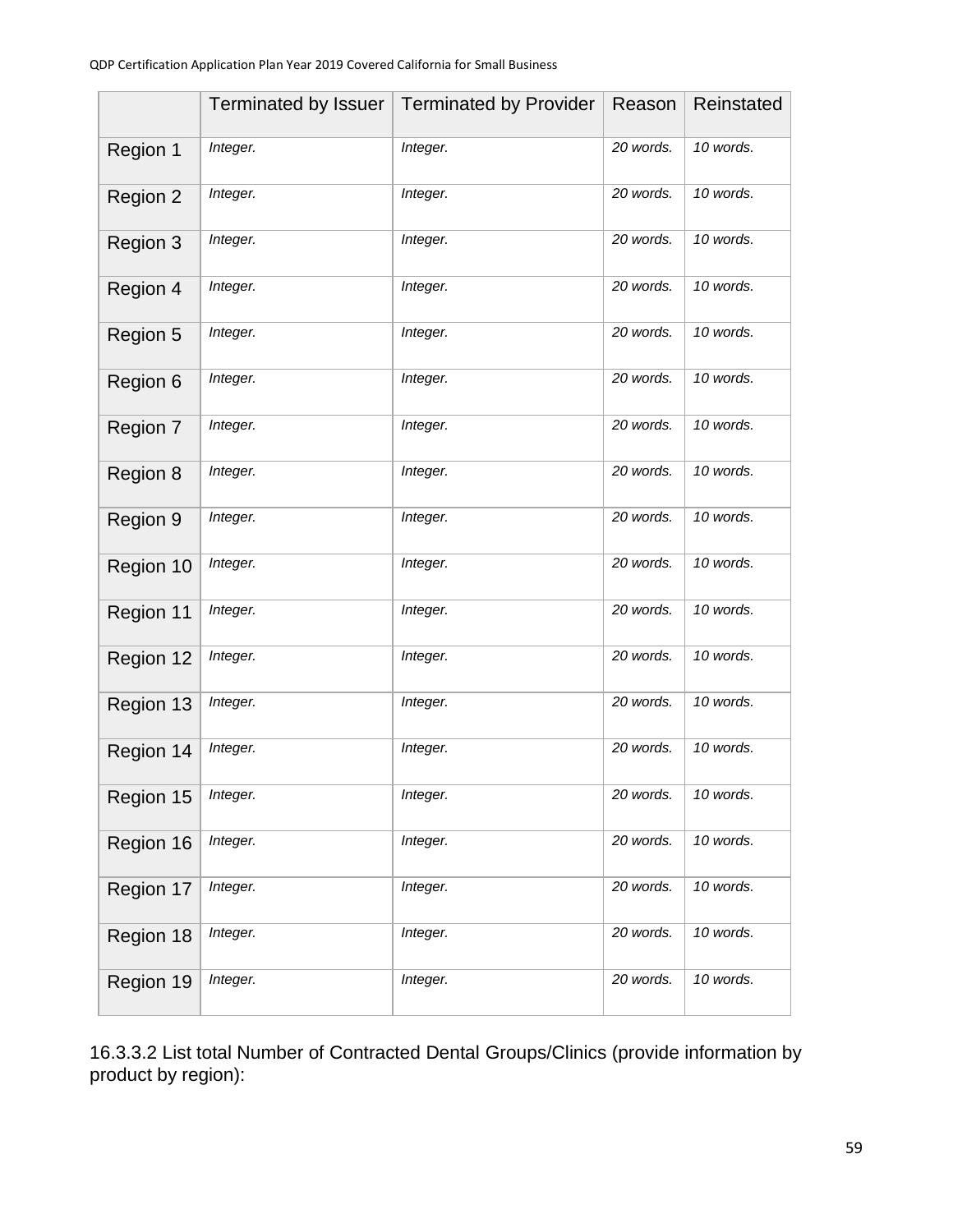|           | <b>Number of Contracted Entities</b> |
|-----------|--------------------------------------|
| Region 1  | Integer.                             |
| Region 2  | Integer.                             |
| Region 3  | Integer.                             |
| Region 4  | Integer.                             |
| Region 5  | Integer.                             |
| Region 6  | Integer.                             |
| Region 7  | Integer.                             |
| Region 8  | Integer.                             |
| Region 9  | Integer.                             |
| Region 10 | Integer.                             |
| Region 11 | Integer.                             |
| Region 12 | Integer.                             |
| Region 13 | Integer.                             |
| Region 14 | Integer.                             |
| Region 15 | Integer.                             |
| Region 16 | Integer.                             |
| Region 17 | Integer.                             |
| Region 18 | Integer.                             |
| Region 19 | Integer.                             |

16.3.3.3 Identify groups, clinics or health centers terminated between January 1, 2017 and December 31, 2017, including any Dental Groups, Federally Qualified Health Centers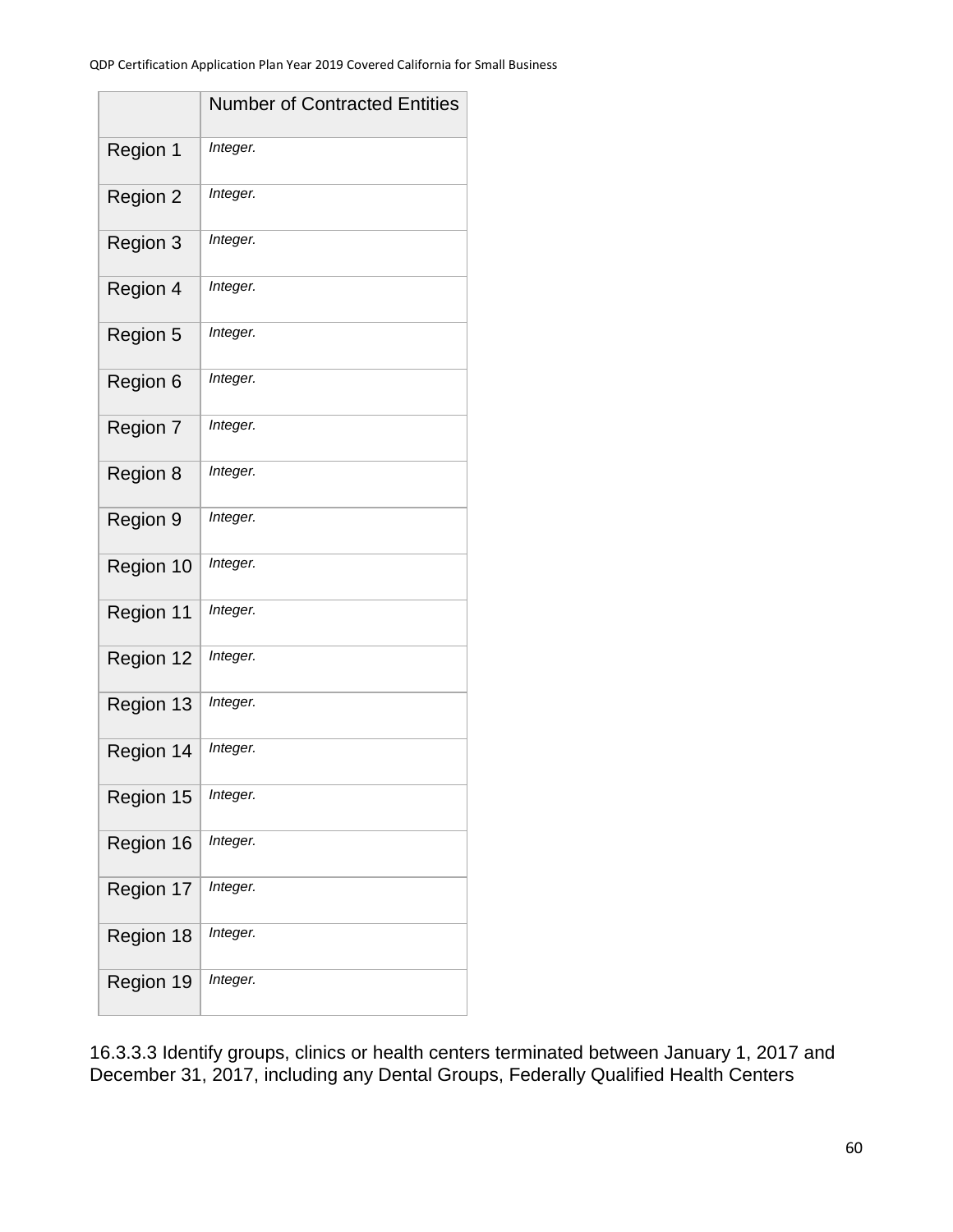(FQHC) or community clinics that had a break in maintaining a continuous contract during this period. Indicate reason for termination: non-agreement on rates, non-compliance with contract provisions, re-design of network or other (explain).

| Name of Terminated Group/Clinic/Center | Terminated by:                                         | Reason    | Reinstated |
|----------------------------------------|--------------------------------------------------------|-----------|------------|
| 10 words.                              | Single, Pull-down list.<br>1: Applicant<br>2: Provider | 20 words. | 10 words.  |
| 10 words.                              | Single, Pull-down list.<br>1: Applicant<br>2: Provider | 20 words. | 10 words.  |
| 10 words.                              | Single, Pull-down list.<br>1: Applicant<br>2: Provider | 20 words. | 10 words.  |
| 10 words.                              | Single, Pull-down list.<br>1: Applicant<br>2: Provider | 20 words. | 10 words.  |
| 10 words.                              | Single, Pull-down list.<br>1: Applicant<br>2: Provider | 20 words. | 10 words.  |
| 10 words.                              | Single, Pull-down list.<br>1: Applicant<br>2: Provider | 20 words. | 10 words.  |
| 10 words.                              | Single, Pull-down list.<br>1: Applicant<br>2: Provider | 20 words. | 10 words.  |
| 10 words.                              | Single, Pull-down list.<br>1: Applicant<br>2: Provider | 20 words. | 10 words.  |
| 10 words.                              | Single, Pull-down list.<br>1: Applicant<br>2: Provider | 20 words. | 10 words.  |
| 10 words.                              | Single, Pull-down list.<br>1: Applicant<br>2: Provider | 20 words. | 10 words.  |

16.3.3.4 Describe any plans for network expansion, by product, including the addition of dental provider groups or clinic systems. *100 words.*

16.3.3.5 Provide information on any known or anticipated potential network disruption that may affect the Applicant's 2019 provider networks. For example: list any pending terminations of dental groups which can include Independent Practice Associations. *100 words.*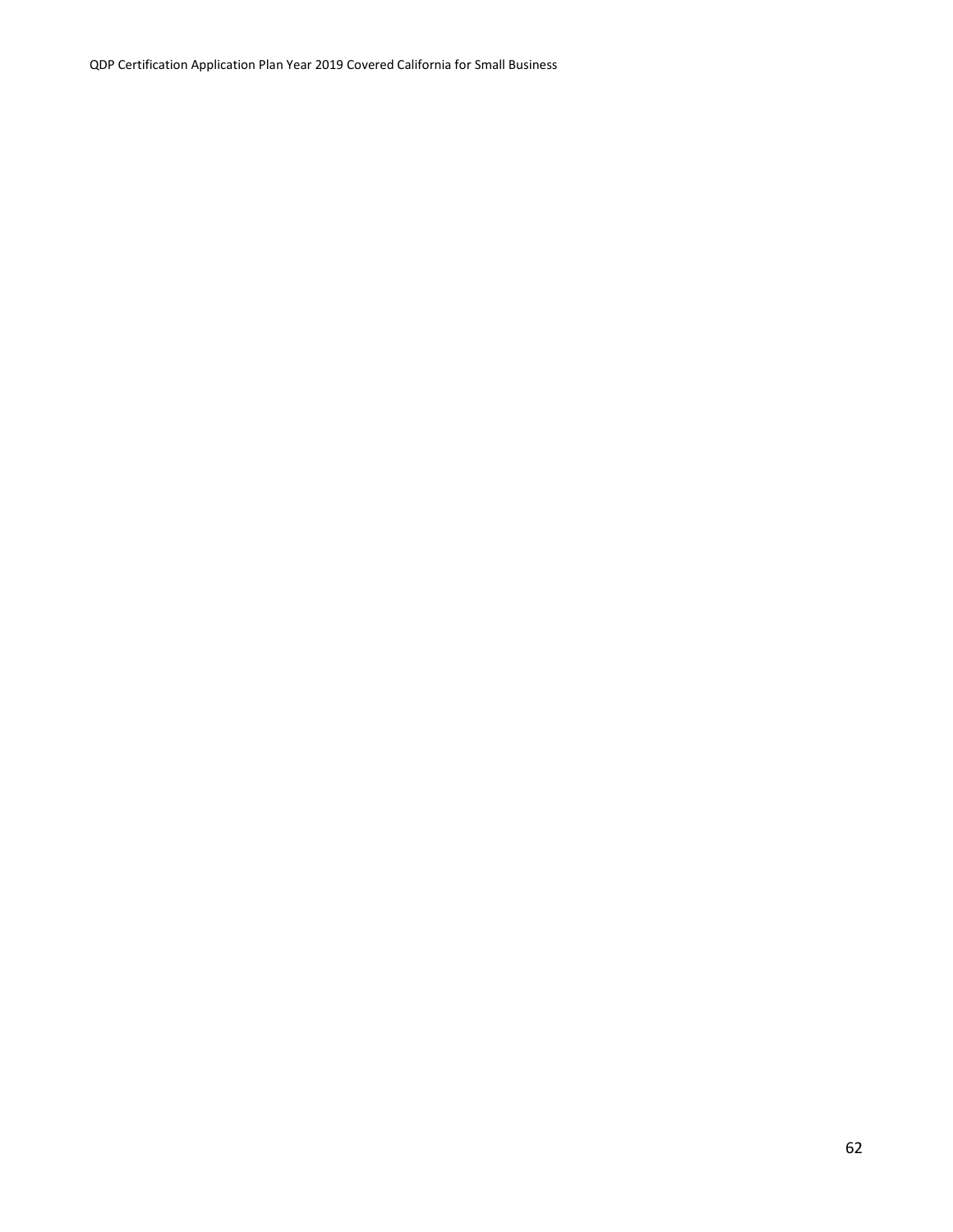# **17 Essential Community Providers**

*Required for new entrant Applicants only.*

17.1 Applicant must demonstrate that its QDP proposals meet requirements for geographic sufficiency of its Essential Community Provider (ECP) network. All of the below criteria must be met.

- 1. Applicants must use Essential Community Provider Network Data Submission to indicate contracts with all providers designated as ECP.
- 2. Applicants must demonstrate sufficient geographic distribution of a mix of essential community providers reasonably distributed throughout the geographic service area.

The Exchange will evaluate whether the Applicant's essential community provider network has achieved the sufficient geographic distribution and requirements.

Federal regulations currently require health issuers to adhere to rules regarding payment to non-contracted FQHCs for services when those services are covered by the QDP's benefit plan. Certified QDPs will be required in their contract with the Exchange to operate in compliance with all federal regulations issued pursuant to the Affordable Care Act, including those applicable to essential community providers.

Essential Community Providers include dental providers included in the Covered California Consolidated Essential Community Provider List available at:

<http://hbex.coveredca.com/stakeholders/plan-management/>

Low-income is defined as a family at or below 200% of Federal Poverty Level. The ECP data supplied by Applicant will allow the Exchange to plot contracted ECPs on maps to compare contracted providers against the supply of ECPs and the distribution of low-income Covered California enrollees.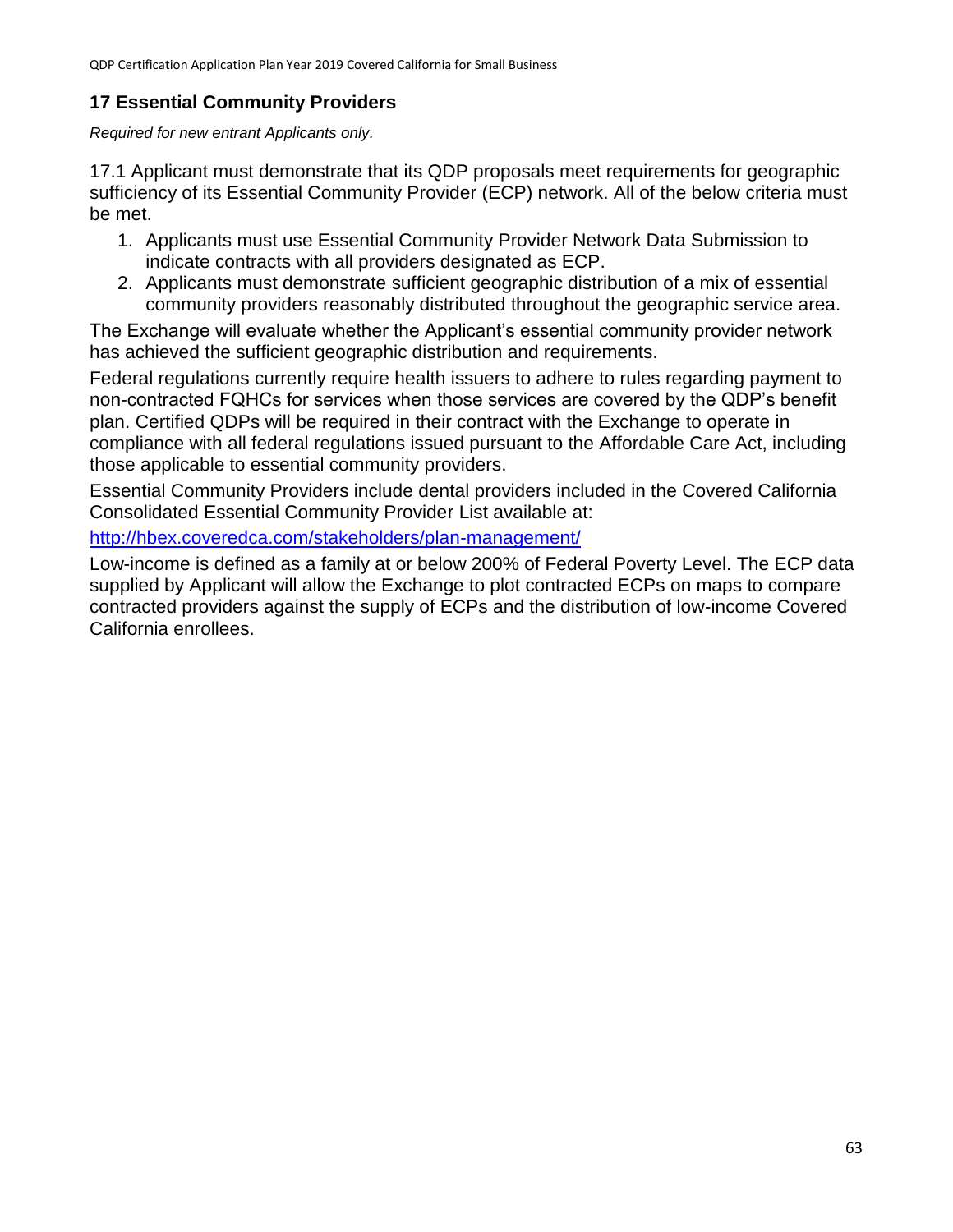# **18 Quality**

*This section not required if Applicant has completed the Qualified Dental Plan Application Plan Year 2019 Individual Marketplace*

# **18.1 Quality Improvement Strategy**

*18.1.1and 18.1.2 required for currently contracted Applicants. All questions required for new entrant Applicants.*

18.1.1 Consistent with the Exchange's mission to promote better care, better health and lower cost as part of a Quality Improvement Strategy, Applicants must confirm it will implement a quality assurance program in accordance with Title 2, CCR, Section 1300.70, for evaluating the appropriateness and quality of the covered services provided to member.

*Single, Pull-down list.* 1: Confirmed, 2: Not confirmed

18.1.2 Applicant must confirm it will maintain a system of accountability for quality improvement in accordance with all applicable statutes and regulations, monitoring, evaluating and taking effective action to address any needed improvements, as identified by the Exchange, in the quality of care delivered to members.

*Single, Pull-down list.* 1: Confirmed, 2: Not confirmed

18.1.3 QIP #1: Describe a Quality Improvement Project (QIP) conducted by Applicant within the last five (5) years. Include information about results of the QIP, why the QIP was undertaken and why it ended or has continued, if applicable. Describe the QIP scalability, if it was successful. Also include the following information:

- Start/Fnd Dates:
- **QIP Name/Title:**
- Problem Addressed:
- Rationale (why selected):
- Targeted Population:
- Study Indicator(s):
- Baseline Measurement:
- Results:
- What best practices have been implemented to sustain Improvement (if any):

*500 words.*

18.1.4 QIP #2: Describe a second Quality Improvement Project (QIP) conducted by Applicant within the last five (5) years. Include information about results of the QIP, why the QIP was undertaken and why it ended or has continued, if applicable. Describe the QIP scalability, if it was successful. Also include the following information: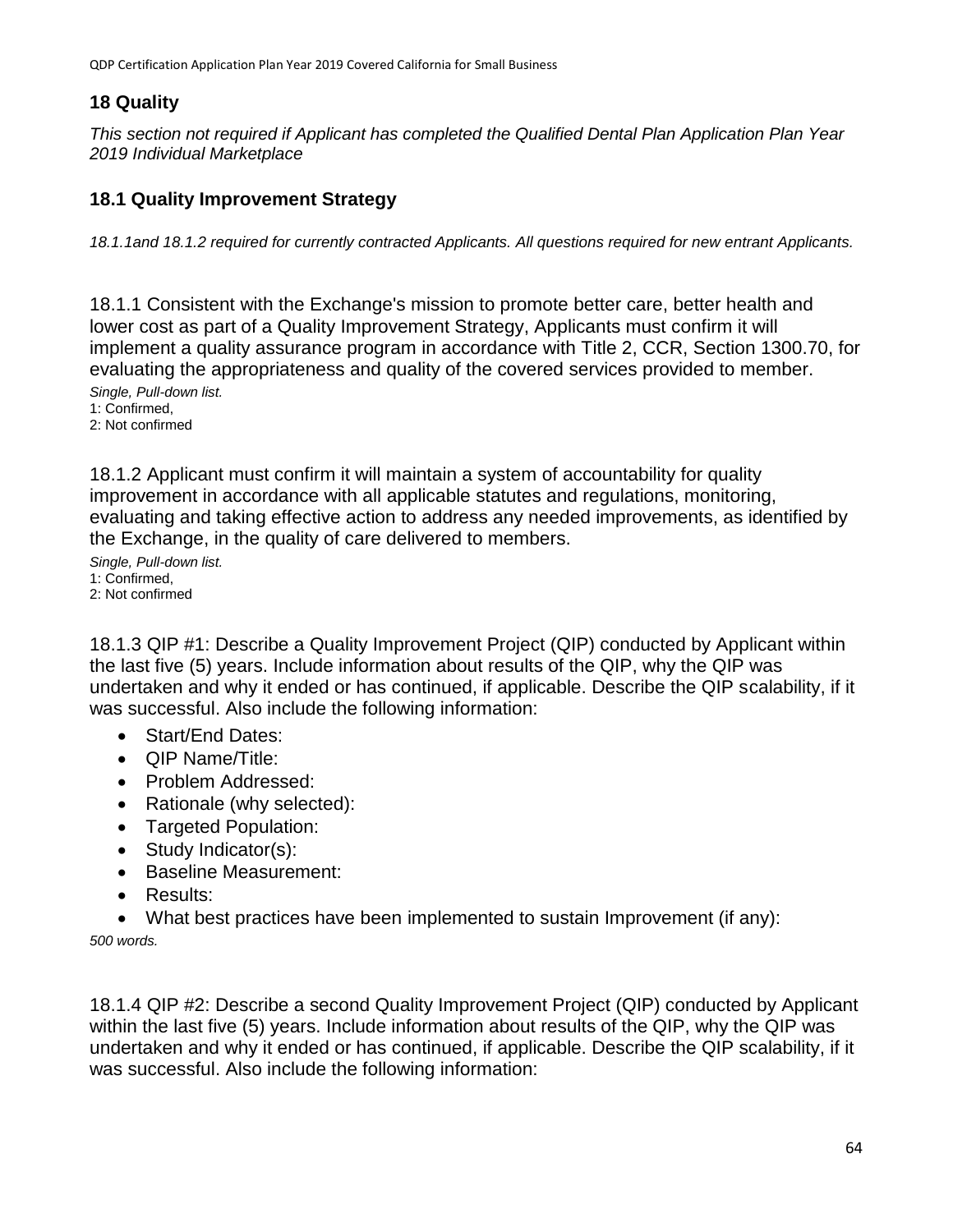- Start/End Dates:
- **QIP Name/Title:**
- Problem Addressed:
- Rationale (why selected):
- Targeted Population:
- Study Indicator(s):
- Baseline Measurement:
- Results:
- What best practices have been implemented to sustain Improvement (if any):

*500 words.*

### **18.2 Care Management**

*All questions required for currently contracted Applicants and new entrant Applicants.*

18.2.1 Applicant must confirm it will make available to Exchange enrollees the following programs and services

| <b>Care Reminders</b>       | Single, Pull-down list.<br>1: Confirmed,<br>2: Not confirmed |
|-----------------------------|--------------------------------------------------------------|
| Risk Assessments            | Single, Pull-down list.<br>1: Confirmed,<br>2: Not confirmed |
| Disease Management Programs | Single, Pull-down list.<br>1: Confirmed,<br>2: Not confirmed |

18.2.2 Which of the following activities are used by Applicant to encourage use of diagnostic and preventive services?

*Multi, Checkboxes.*

1: Mailed printed materials about preventive services with \$0 cost-share to members (oral exam, cleaning, X-rays),

2: Emails sent to membership about preventive services with \$0 cost-share to members (oral exam, cleaning, X-rays),

3: Automated outbound telephone reminders about preventive services with \$0 cost-share to members (oral exam, cleaning,

X-rays),

4: Other (please explain): [100 words],

5: No current activities used to encourage use of preventive services

18.2.3 Discuss any planned activities to encourage use of diagnostic and preventive services. *100 words.*

18.2.4 If Applicant indicated that any of the activities in 18.2.2 are used to encourage use of diagnostic and preventive services, please upload as an attachment screenshots and/or materials demonstrating these activities.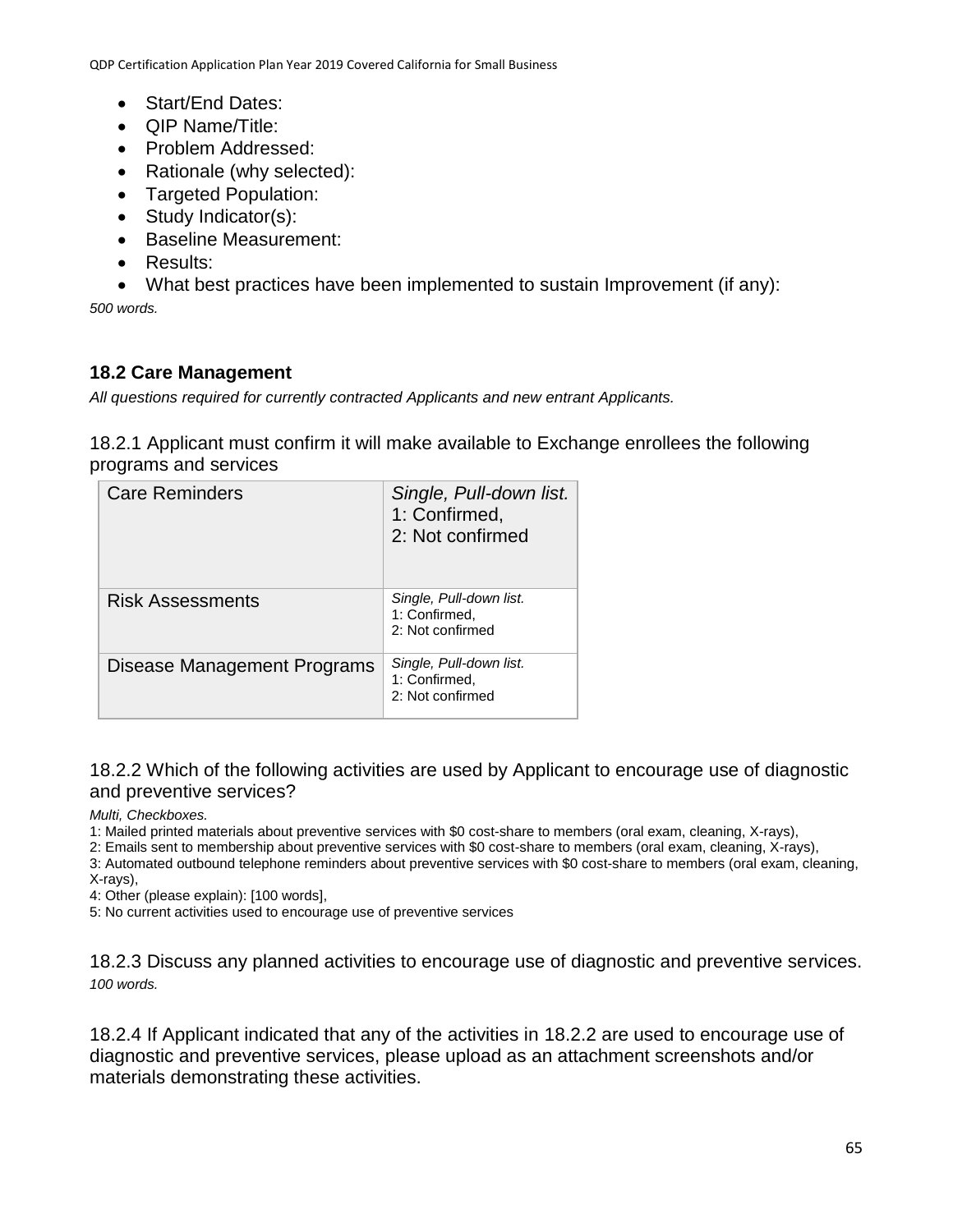*200 words.*

18.2.5 Which of the following activities are used by the Applicant to communicate oral health and wellness (i.e. self-care for maintaining good oral health)?

*Multi, Checkboxes.*

1: Mailed printed materials about oral health self-care,

2: Emails sent to membership about oral health self-care,

3: Other (please explain): [100 words],

4: No current activities used to encourage oral health self-care

18.2.6 Discuss any planned activities to communicate oral health and wellness information to enrollees.

*100 words.*

18.2.7 If Applicant indicated that any of the activities in 18.2.5 are used to communicate oral health and wellness, please upload as an attachment screenshots and/or materials demonstrating these activities.

*200 words.*

18.2.8 Indicate the availability of the following demand management activities and health information resources for Exchange members. (Check all that apply)

*Multi, Checkboxes.*

1: Teledentistry,

- 2: Decision support,
- 3: Self-care books,
- 4: Electronic Preventive care reminders,
- 5: Web-based health information,
- 6: Web-based self-care resources,
- 7: Integration with other health care vendors,

8: Other (describe): [200 words]

### **18.3 Health Status and Risk Assessment**

*All questions required for currently contracted Applicants and new entrant Applicants.*

18.3.1 Indicate features of the oral health risk assessment to determine enrollee oral health status. Select all that apply.

*Multi, Checkboxes.*

1: Oral health risk assessment offered online or in print,

2: Oral health risk assessment offered through telephone interview with a live person,

3: Oral health risk assessment offered in multiple languages,

4: Upon completion of oral health risk assessment, risk-factor education is provided to member based on member-specific risk, e.g. if member reports tobacco use, education is provided on gum disease risk,

5: Personalized oral health risk assessment report is generated with risk modification actions,

6: Member is directed to interactive intervention module for behavior change upon risk assessment completion,

7: Email on self-care generated based on enrollee responses,

8: Email or phone call reminders to schedule preventive or diagnostic visits generated based on enrollee responses,

9: Oral health risk assessment not offered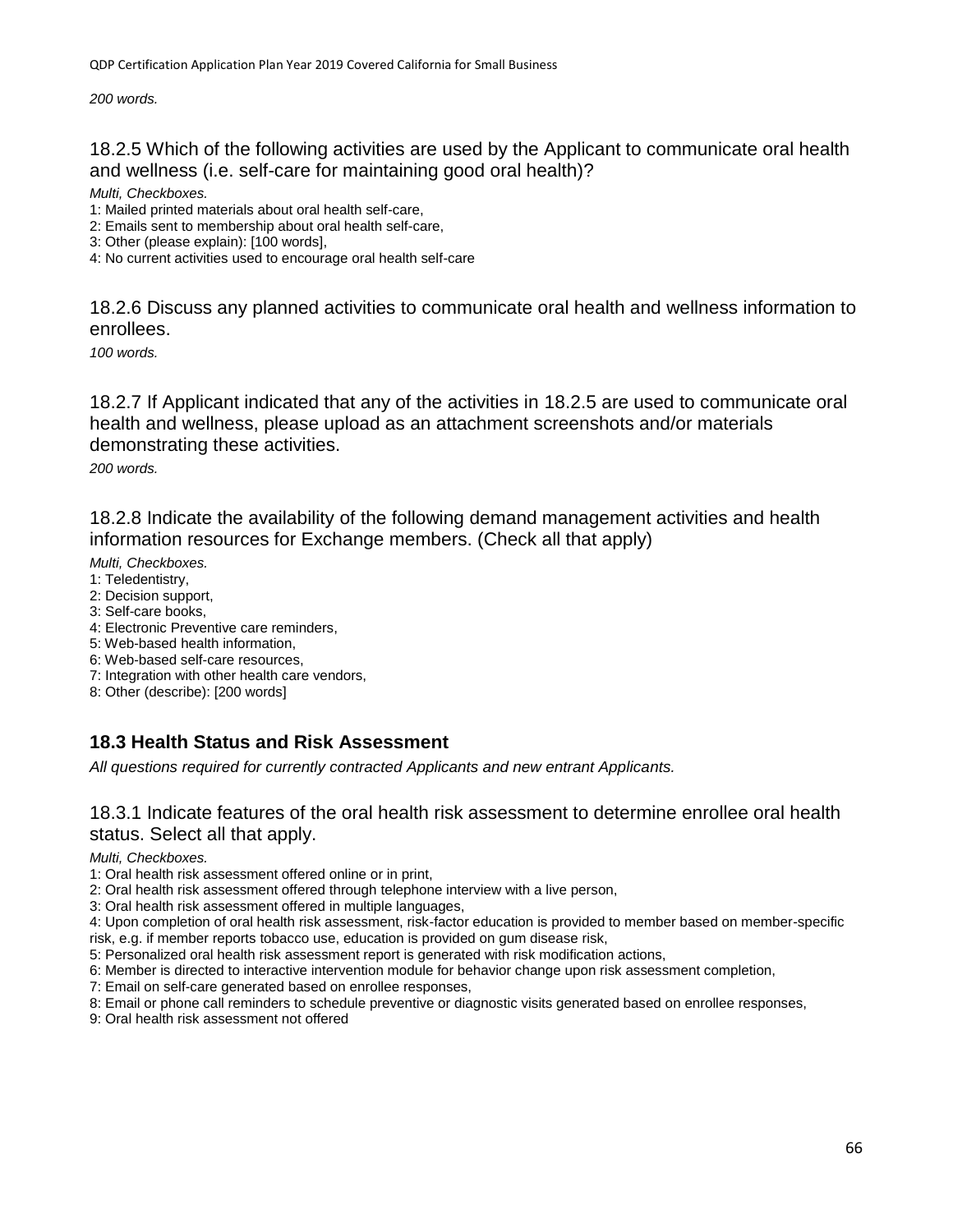18.3.2 Does Applicant collect information on enrollee oral health status using any of the following sources of data? Select all that apply.

*Multi, Checkboxes.*

- 1: Oral health risk assessment,
- 2: Claims data,
- 3: Other (please explain): [100 words],

4: Data on oral health status not collected

18.3.3 Discuss any planned activities to build capacity or systems to determine enrollee oral health status.

*100 words.*

18.3.4 Does Applicant use any of the following sources of data to track changes in oral health status among plan enrollees? Select all that apply.

*Multi, Checkboxes.*

- 1: Oral health risk assessment,
- 2: Claims data,

3: Other (please explain): [200 words],

4: Data on oral health status not used

18.3.5 Discuss any planned activities to build capacity or systems to track changes in enrollee oral health status.

*200 words.*

18.3.6 How does Applicant currently identify at-risk enrollees, which may include members with existing or newly diagnosed needs for dental treatment or members with co-morbid conditions?

*Single, Radio group.*

1: Claims data,

2: Website registration prompts self-report of existing/newly diagnosed need for dental treatment and/or co-morbid conditions,

- 3: Oral health risk assessment,
- 4: Other (please explain): [200 words],

5: Plan does not currently identify at-risk enrollees

18.3.7 Discuss any planned activities to identify at-risk enrollees. *100 words.*

18.3.8 Please report the number of enrollees who have been identified as "at-risk."

|                                                              | Exchange Enrollees, if<br>applicable | Book of<br><b>Business</b> |
|--------------------------------------------------------------|--------------------------------------|----------------------------|
| Number of enrollees who have been<br>identified as "at-risk" | Integer.                             | Integer.                   |
| Number of enrollees                                          | Integer.                             | Integer.                   |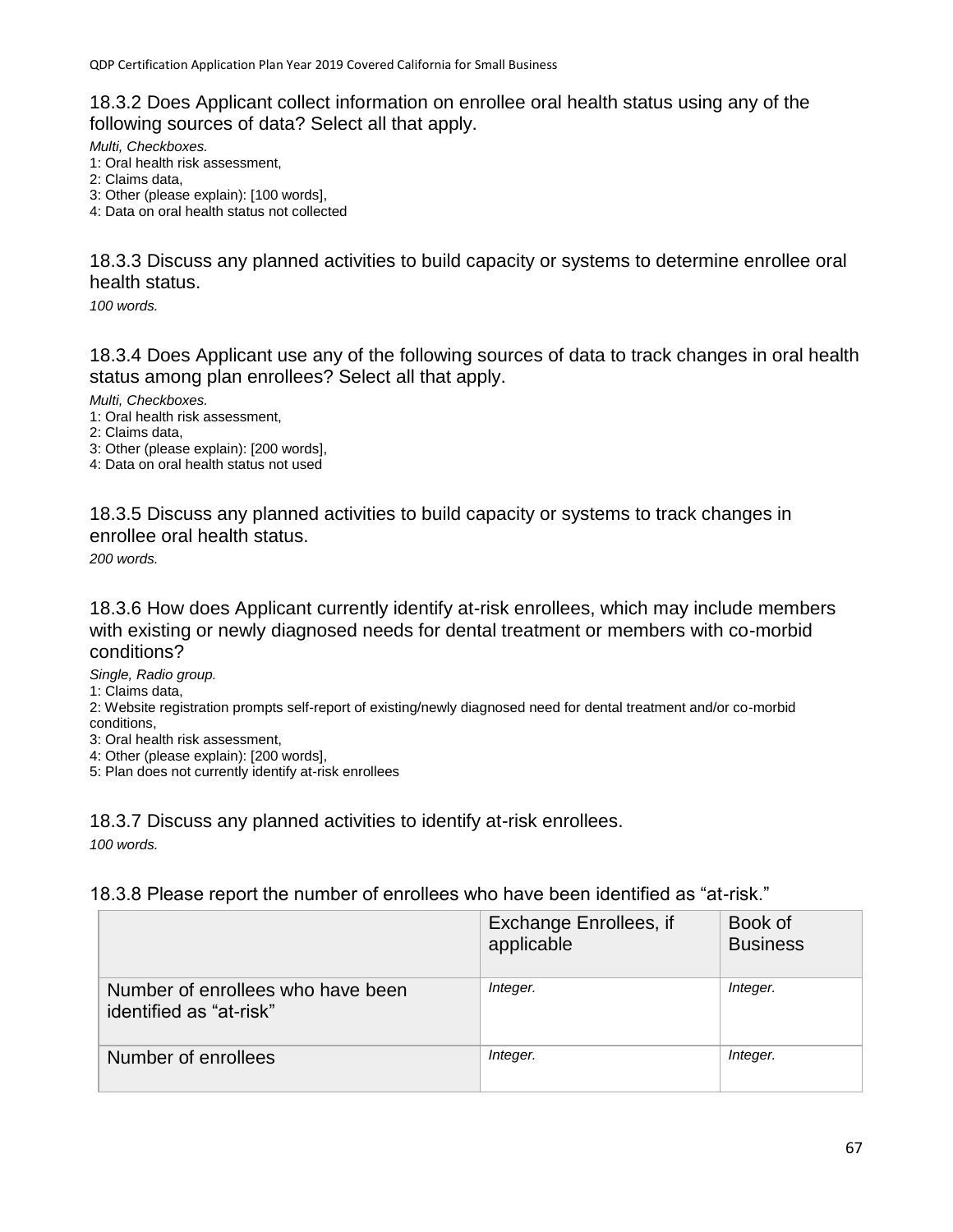# **18.4 Enrollee Population Management**

*All questions required for currently contracted Applicants and new entrant Applicants.*

18.4.1 Describe practices in place to address population health management across enrolled members. Include measurement strategy and any specific ability to track impact on Exchange enrollees.

*100 words.*

18.4.2 Describe ability to track and monitor member satisfaction. Include measurement strategy and any specific ability to track impact on Exchange enrollees. *100 words.*

18.4.3 Describe ability to track and monitor cost and utilization management. Include measurement strategy and any specific ability to track impact on Exchange enrollees. *100 words.*

18.4.4 Describe ability to track and monitor clinical outcome quality. Include measurement strategy and any specific ability to track impact on Exchange enrollees. *100 words.*

# **18.5 Innovations**

*All questions required for new entrant Applicants only.*

18.5.1 Describe institutional capacity to plan, implement, evaluate, and replicate future healthcare quality and cost innovations for Exchange Members. Of special interest to Exchange are programs with focus on at-risk enrollees (e.g.: communities at risk for health disparities, enrollees with chronic-conditions and those who live in medically underserved areas).

*200 words.*

### **18.6 Reducing Health Disparities and Assuring Health Equity**

*All questions required for currently contracted Applicants and new entrant Applicants.*

18.6.1 Identify the sources of data used to gather members' race/ethnicity, primary language, and disability status. The response "enrollment form" pertains only to information reported directly by members or passed on by CalHEERS. Report on Exchange membership if applicable.

| <b>Data Collection Method</b><br><b>Data Element</b><br>(Select all that apply) | <b>Other</b><br>please<br>explain | Percent of membership for<br>whom data is captured |
|---------------------------------------------------------------------------------|-----------------------------------|----------------------------------------------------|
|---------------------------------------------------------------------------------|-----------------------------------|----------------------------------------------------|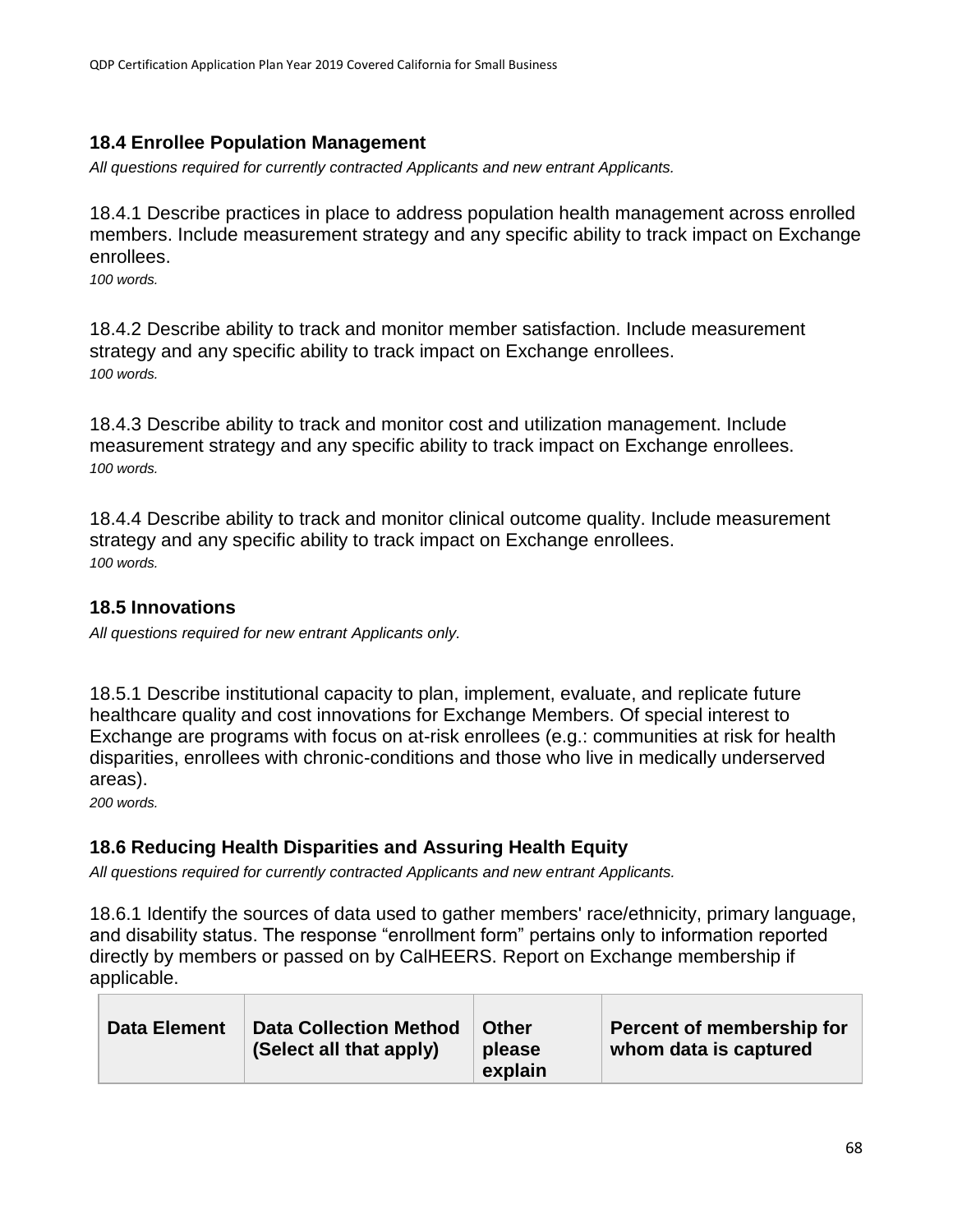| Race/ethnicity      | Multi, Checkboxes.<br>1: Enrollment form,<br>2: Oral health risk assessment,<br>3: Information requested upon<br>website registration,<br>4: Inquiry upon call to customer<br>service,<br>5: Indirect method such as<br>surname or zip code analysis,<br>6: Other (please explain),<br>7: Data not collected | 50 words. | Percent.<br>N/A OK. |
|---------------------|--------------------------------------------------------------------------------------------------------------------------------------------------------------------------------------------------------------------------------------------------------------------------------------------------------------|-----------|---------------------|
| Primary<br>language | Multi, Checkboxes.<br>1: Enrollment form,<br>2: Oral health risk assessment,<br>3: Information requested upon<br>website registration,<br>4: Inquiry upon call to customer<br>service.<br>5: Indirect method such as<br>surname or zip code analysis,<br>6: Other (Please explain),<br>7: Data not collected | 50 words. | Percent.<br>N/A OK. |
| <b>Disability</b>   | Multi, Checkboxes.<br>1: Enrollment form,<br>2: Oral health risk assessment.<br>3: Information requested upon<br>website registration,<br>4: Inquiry upon call to customer<br>service.<br>5: Indirect method such as<br>surname or zip code analysis,<br>6: Other (Please explain),<br>7: Data not collected | 50 words. | Percent.<br>N/A OK. |

18.6.2 If Applicant answered "data not collected" to 18.6.1, please discuss how Applicant intends to collect data elements to support improving health equity.

*200 words.*

18.6.3 Indicate how race/ethnicity data are used to address quality improvement and health equity. Select all that apply.

*Multi, Checkboxes.*

- 1: Assess adequacy of language assistance to meet members' needs,
- 2: Calculate dental quality performance measures by race/ethnicity, language, or disability status,
- 3: Calculate member experience measures by race/ethnicity, language, or disability status,
- 4: Identify areas for quality improvement,
- 5: Identify areas for health education/promotion,
- 6: Share provider race/ethnicity/language data with member to enable selection of concordant dentists,
- 7: Share with dental network to assist them in providing language assistance and culturally competent care,
- 8: Set benchmarks or target goals for reducing measured disparities in preventive or diagnostic care,
- 9: Analyze disenrollment patterns,
- 10: Develop outreach programs that are culturally sensitive (please explain): [100 words],
- 11: Other (please explain): [100 words],
- 12: Race/ethnicity data not used for quality improvement or health equity,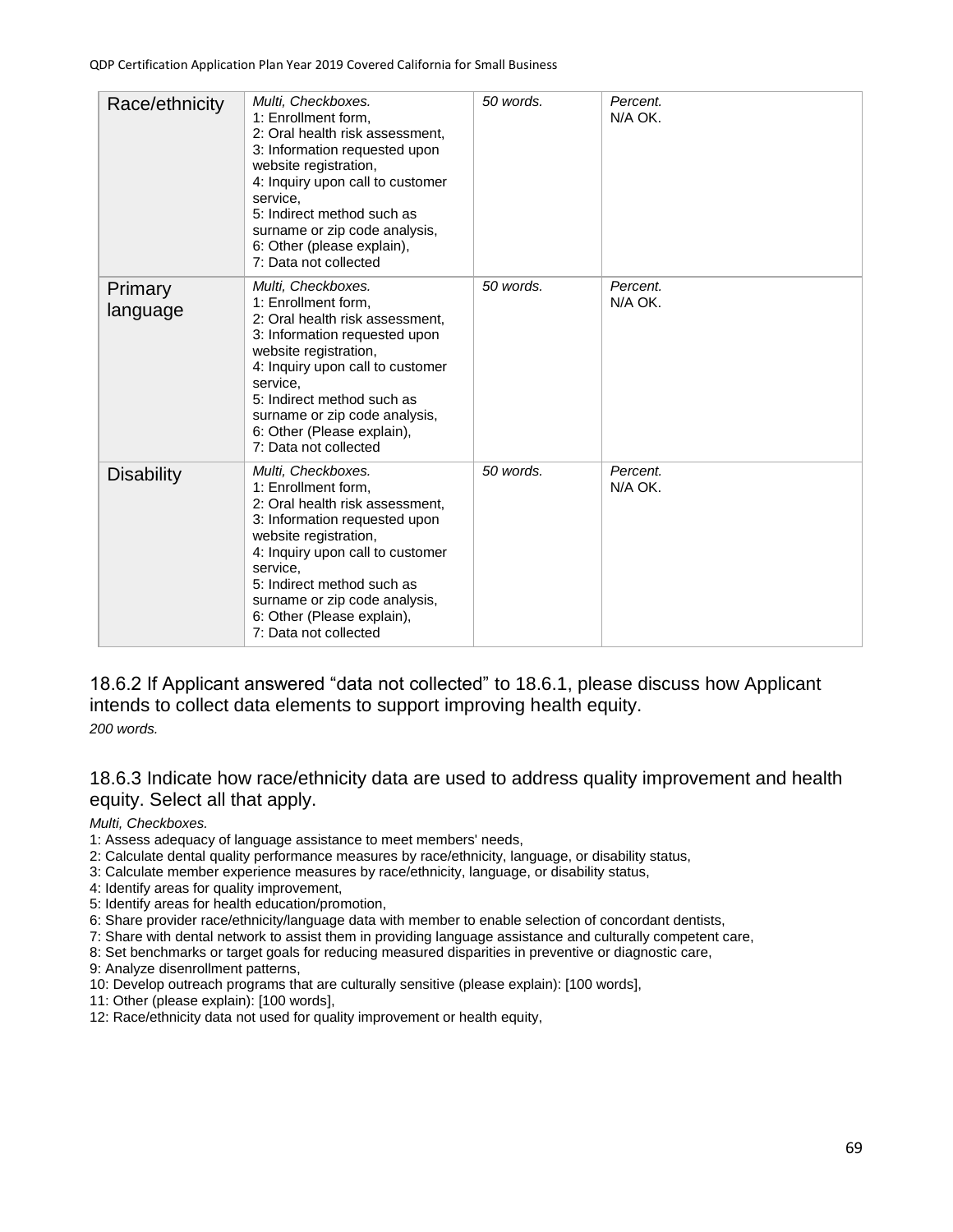#### 18.6.4 Indicate how primary language data are used to address quality improvement and health equity. Select all that apply.

*Multi, Checkboxes.*

- 1: Assess adequacy of language assistance to meet members' needs,
- 2: Calculate dental quality performance measures by race/ethnicity, language, or disability status,
- 3: Calculate member experience measures by race/ethnicity, language, or disability status,
- 4: Identify areas for quality improvement,
- 5: Identify areas for health education/promotion,
- 6: Share provider race/ethnicity/language data with member to enable selection of concordant dentists,

7: Share with dental network to assist them in providing language assistance and culturally competent care,

- 8: Set benchmarks or target goals for reducing measured disparities in preventive or diagnostic care,
- 9: Analyze disenrollment patterns,
- 10: Develop outreach programs that are culturally sensitive (please explain): [100 words],
- 11: Other (please explain): [100 words],
- 12: Language data not used for quality improvement or health equity,

#### 18.6.5 Indicate how disability status data are used to address quality improvement and health equity. Select all that apply.

#### *Multi, Checkboxes.*

- 1: Assess adequacy of language assistance to meet members' needs,
- 2: Calculate dental quality performance measures by race/ethnicity, language, or disability status,
- 3: Calculate member experience measures by race/ethnicity, language, or disability status,
- 4: Identify areas for quality improvement,
- 5: Identify areas for health education/promotion,
- 6: Share provider race/ethnicity/language data with member to enable selection of concordant dentists,
- 7: Share with dental network to assist them in providing language assistance and culturally competent care,
- 8: Set benchmarks or target goals for reducing measured disparities in preventive or diagnostic care,
- 9: Analyze disenrollment patterns,
- 10: Develop outreach programs that are culturally sensitive (please explain): [100 words],
- 11: Other (please explain): [100 words],
- 12: Disability data not used for quality improvement or health equity

### **18.7 Promotion, Development, and Use of Care Models**

*All questions required for currently contracted Applicants and new entrant Applicants.*

18.7.1 If applicable to Applicant's delivery system, please report the number of enrollees who have been encouraged to select or assigned a primary care dentist.

|                                                                                              | <b>Exchange Enrollees,</b><br>if applicable | Book of<br><b>Business</b> |
|----------------------------------------------------------------------------------------------|---------------------------------------------|----------------------------|
| Number of enrollees who have been encouraged to<br>select or assigned a primary care dentist | Integer.                                    | Integer.                   |
| Number of enrollees                                                                          | Integer.                                    | Integer.                   |

18.7.2 If selection of or assignment to a primary care dentist is not required, describe how Applicant encourages member's use of dental home. *100 words.*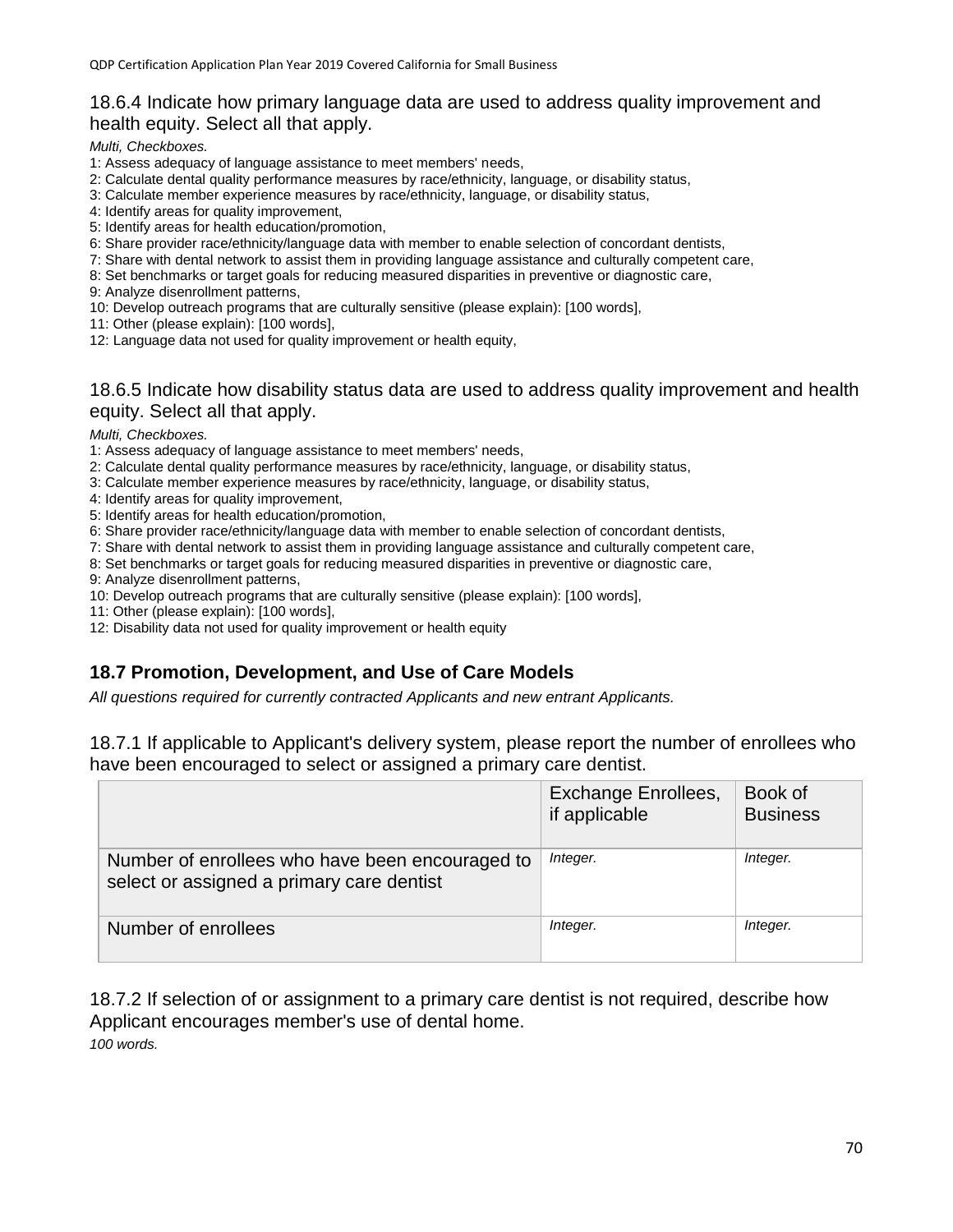18.7.3 If selection of or assignment to a primary care dentist is not required, describe how Applicant encourages contracted providers to retain patients for continued care. *100 words.*

# **18.8 Provider Cost and Quality**

*All questions required for currently contracted Applicants and new entrant Applicants.*

#### 18.8.1 Indicate how the Applicant provides members with cost information for network providers. Select all that apply.

*Multi, Checkboxes.*

1: Web site includes a cost calculator tool for dental services (e.g. crowns, casts, endodontics, periodontics, etc.),

2: Web site provides information on average regional charges for dental services (e.g. crowns, casts, endodontics, periodontics, etc.),

3: Cost information on provider-specific contracted rates available upon request through Web site or customer service line,

- 4: Members directed to network providers to request cost information,
- 5: Other (please explain): [100 words],

6: Cost information not provided to membership

18.8.2 If the plan does not currently provide members with cost information, please report how the Applicant intends to make provider-specific cost information available to members. *100 words.*

### **18.9 Community Health and Wellness Promotion**

*All questions required for currently contracted Applicants and new entrant Applicants.*

18.9.1 Applicant must indicate the type of initiatives, programs, and projects the Applicant supports and describe how such activities specifically promote community health and/or address health disparities. Select all that apply and provide a narrative report in the "details" describing the activity.

| <b>Type of Activity</b>                                                                                                                                                                   | Response                                          | <b>Details</b> |
|-------------------------------------------------------------------------------------------------------------------------------------------------------------------------------------------|---------------------------------------------------|----------------|
| Internal facing, member-related efforts to promote oral health (e.g.<br>oral health education programs)                                                                                   | Single, Pull-<br>down list.<br>1: Yes.<br>2: No   | 100<br>words.  |
| External facing, high-level community facing activities (e.g. health<br>fairs, attendance at community coalitions, participation in health<br>collaboratives)                             | Single, Pull-<br>down list.<br>1: Yes.<br>$2:$ No | 100<br>words.  |
| Engaged with non-profit health systems or local health agencies to<br>conduct community risk assessments to identify high priority needs<br>and health disparities related to oral health | Single, Pull-<br>down list.<br>1: Yes.<br>2: No   | 100<br>words.  |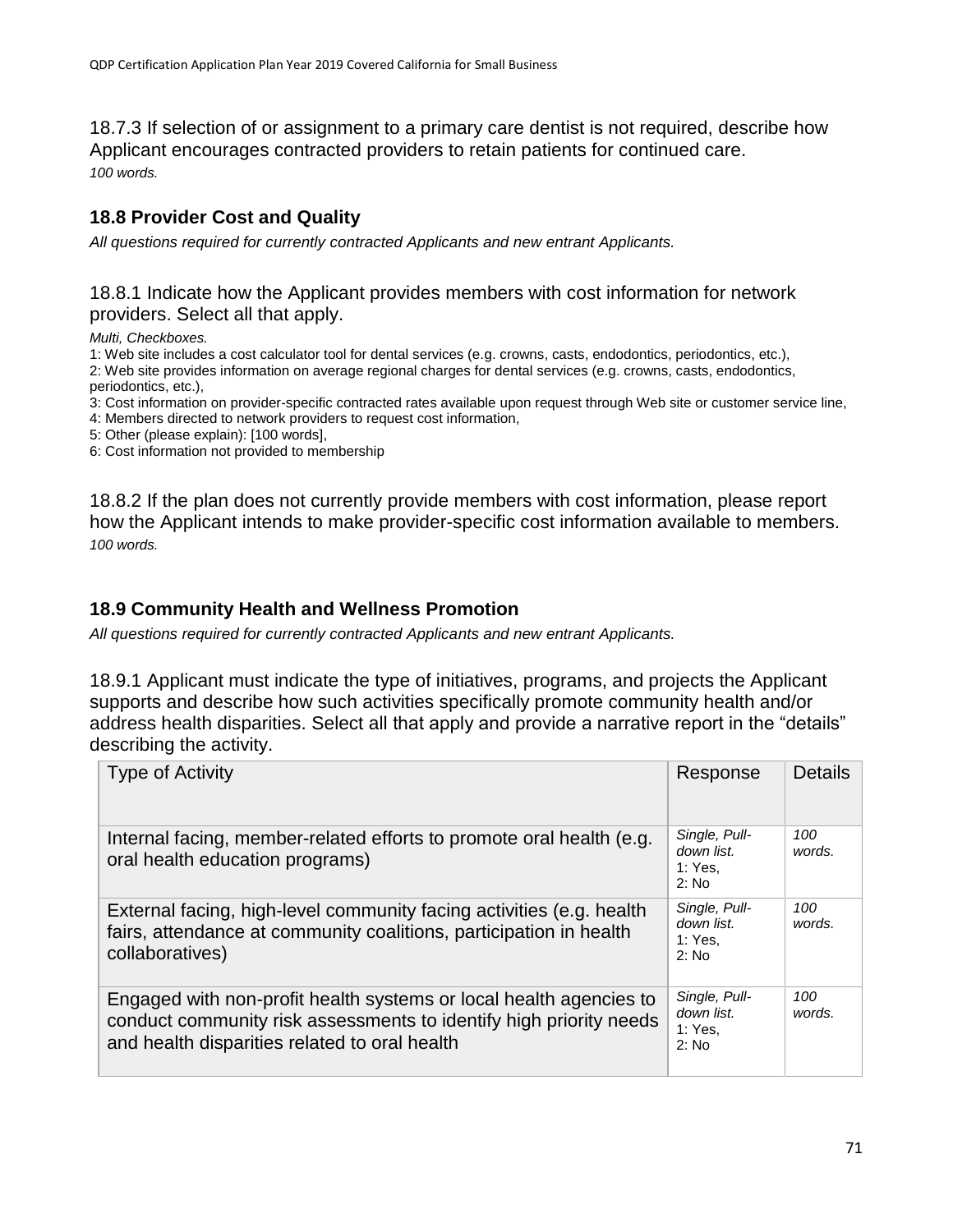| Community oral health effort built on evidence-based program and<br>policy interventions, and planned evaluation included in the<br>initiative | Single, Pull-<br>down list.<br>1: Yes.<br>2: No | 100<br>words. |
|------------------------------------------------------------------------------------------------------------------------------------------------|-------------------------------------------------|---------------|
| Funded community health programs based on needs assessment<br>or other activity                                                                | Single, Pull-<br>down list.<br>1: Yes.<br>2: No | 100<br>words. |
| Plan is currently planning a community oral health promotion<br>activity                                                                       | Single, Pull-<br>down list.<br>1: Yes.<br>2: No | 100<br>words. |
| Plan does not conduct any community oral health initiatives                                                                                    | Single, Pull-<br>down list.<br>1: Yes.<br>2: No | 100<br>words. |

### **18.10 Utilization**

*All questions required for currently contracted Applicants and new entrant Applicants.*

18.10.1 Applicant must provide dental utilization for the most recent benefit year for the following utilization measures. Provide current Covered California membership if applicable, and California book of business. Pediatric membership is defined as younger than 19 years of age. Adult membership is defined as 19 years of age and older.

| <b>Pediatric Utilization</b>                                                                                                      | Exchange<br>Enrollees, if<br>applicable | California Book<br>of Business |
|-----------------------------------------------------------------------------------------------------------------------------------|-----------------------------------------|--------------------------------|
| Percentage of membership that received any<br>covered dental service                                                              | Percent.                                | Percent.                       |
| Percentage of membership that received a<br>preventive/diagnostic dental service                                                  | Percent.                                | Percent.                       |
| Percentage of members receiving dental treatment<br>services (excluding preventive and diagnostic<br>services)                    | Percent.                                | Percent.                       |
| Percentage of members who received a treatment<br>for caries or a caries-preventive procedure                                     | Percent.                                | Percent.                       |
| Percentage of members with one (1) or more fillings<br>in the past year who received a topical fluoride or<br>sealant application | Percent.                                | Percent.                       |